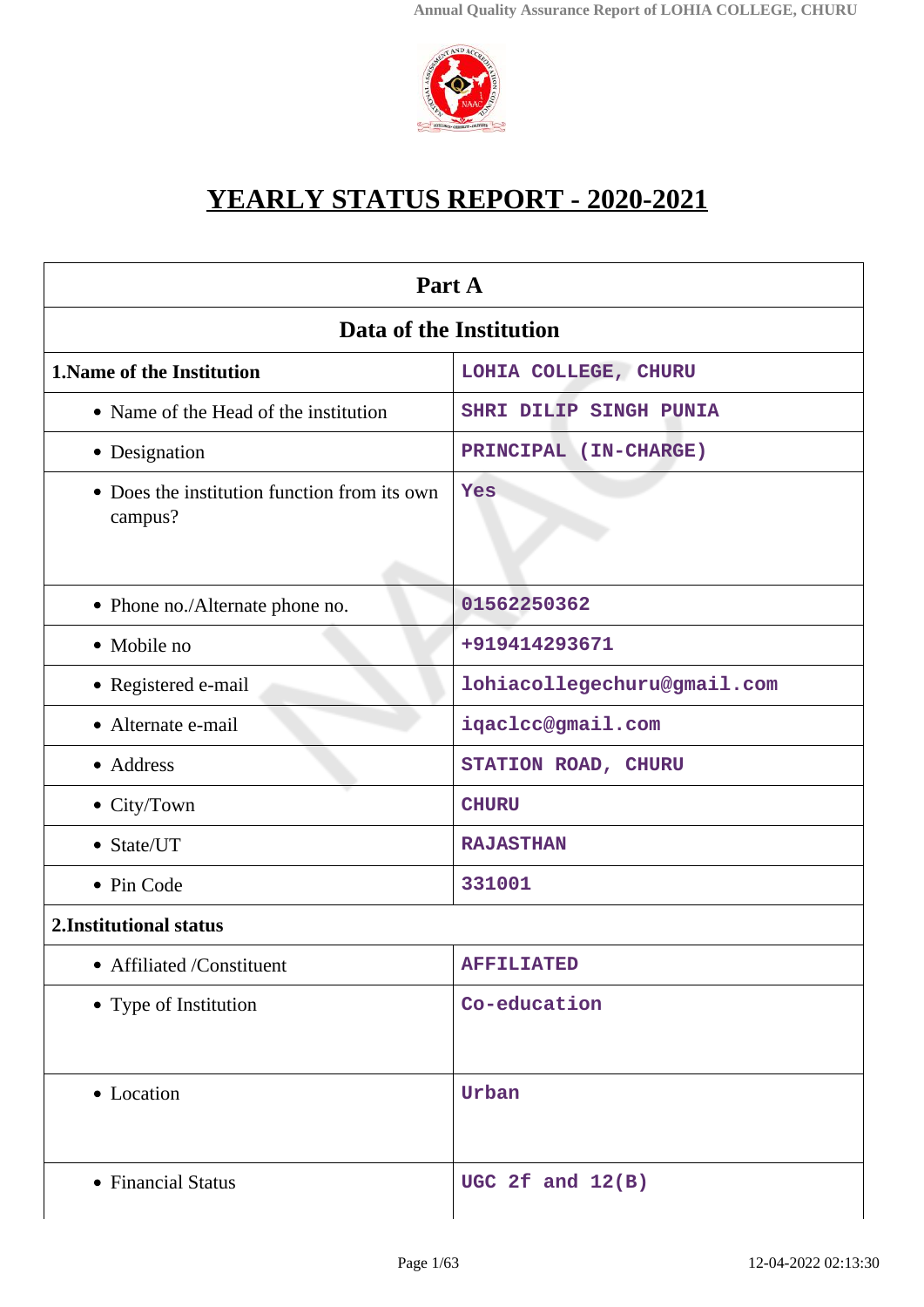| • Name of the Affiliating University                                       | <b>MGSU BIKANER</b>                                                         |
|----------------------------------------------------------------------------|-----------------------------------------------------------------------------|
| • Name of the IQAC Coordinator                                             | DR A L KULHARI                                                              |
| $\bullet$ Phone No.                                                        | 01562250362                                                                 |
| • Alternate phone No.                                                      | 01562250362                                                                 |
| • Mobile                                                                   | 9414465544                                                                  |
| • IQAC e-mail address                                                      | iqaclcc@gmail.com                                                           |
| • Alternate Email address                                                  | lohiacollegechuru@gmail.com                                                 |
| 3. Website address (Web link of the AQAR<br>(Previous Academic Year)       | http://lcc.ac.in/ckfinder/userfil<br>es/files/AQAR%2019-20.pdf              |
| 4. Whether Academic Calendar prepared<br>during the year?                  | Yes                                                                         |
| • if yes, whether it is uploaded in the<br>Institutional website Web link: | http://lcc.ac.in/ckfinder/userfil<br>es/files/Calendar%202020-21(1).pd<br>f |
| $E_A$ and $H_{A}$ $L_{A}$ $R_{A}$ $L_{B}$                                  |                                                                             |

## **5.Accreditation Details**

| $\vert$ Cycle | Grade | <b>CGPA</b> | Year of<br>Accreditation | Validity from | Validity to |
|---------------|-------|-------------|--------------------------|---------------|-------------|
| Cycle 1       | $B+$  | 76.50       | 2004                     | 16/09/2004    | 15/09/2009  |
| Cycle 2       | в     | 2.61        | 2013                     | 25/10/2013    | 24/10/2018  |

# **6.Date of Establishment of IQAC 30/04/2006**

# **7.Provide the list of funds by Central / State Government UGC/CSIR/DBT/ICMR/TEQIP/World Bank/CPE of UGC etc.,**

| Institutional/Depa<br>rtment/Faculty                    | Scheme | <b>Funding Agency</b>      | Year of award<br>with duration | Amount    |
|---------------------------------------------------------|--------|----------------------------|--------------------------------|-----------|
| Commissionar<br>ate College<br>Education,<br>Jaipur-RAJ | 01     | <b>State</b><br>Government | $2020 - 21$                    | 123069245 |
| Commissionar<br>ate College<br>Education,<br>Jaipur-RAJ | 03     | <b>State</b><br>Government | $2020 - 21$                    | 41540     |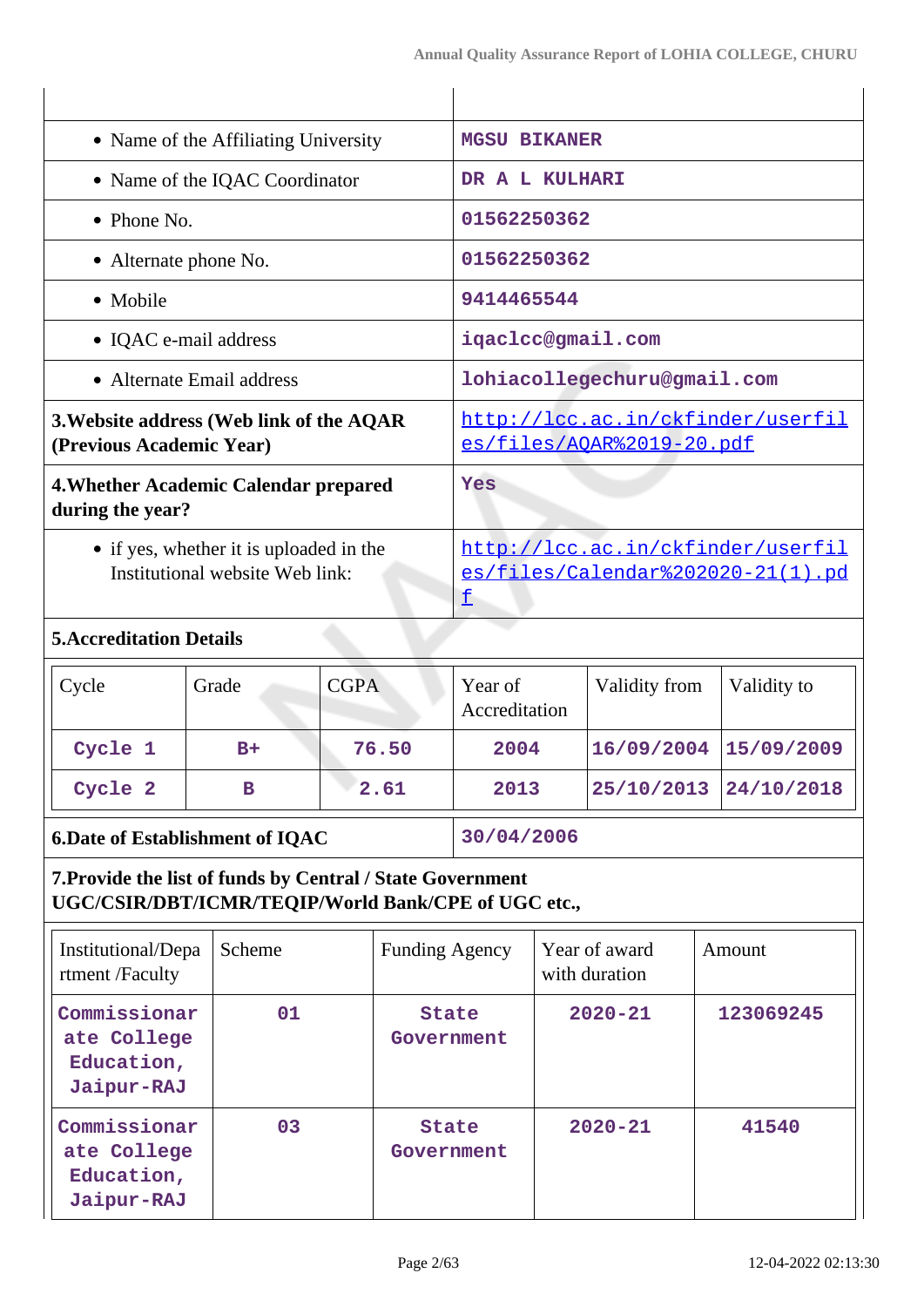| Commissionar<br>ate College<br>Education,<br>Jaipur-RAJ | 04                                           | <b>State</b><br>Government | $2020 - 21$ | 136189   |
|---------------------------------------------------------|----------------------------------------------|----------------------------|-------------|----------|
| Commissionar<br>ate College<br>Education,<br>Jaipur-RAJ | 05                                           | <b>State</b><br>Government | $2020 - 21$ | 446441   |
| Commissionar<br>ate College<br>Education,<br>Jaipur-RAJ | 21                                           | <b>State</b><br>Government | $2020 - 21$ | 25000    |
| Commissionar<br>ate College<br>Education,<br>Jaipur-RAJ | 31                                           | <b>State</b><br>Government | $2020 - 21$ | 49723    |
| Commissionar<br>ate College<br>Education,<br>Jaipur-RAJ | 33                                           | <b>State</b><br>Government | $2020 - 21$ | 44940    |
| Commissionar<br>ate College<br>Education,<br>Jaipur-RAJ | 37                                           | <b>State</b><br>Government | $2020 - 21$ | 14850    |
| Commissionar<br>ate College<br>Education,<br>Jaipur-RAJ | 13                                           | <b>State</b><br>Government | $2020 - 21$ | 46865000 |
| Commissionar<br>ate College<br>Education,<br>Jaipur-RAJ | 57                                           | <b>State</b><br>Government | $2020 - 21$ | 557000   |
| Commissionar<br>ate College<br>Education,<br>Jaipur-RAJ | 62                                           | <b>State</b><br>Government | $2020 - 21$ | 12000    |
| <b>NAAC</b> guidelines                                  | 8. Whether composition of IQAC as per latest | Yes                        |             |          |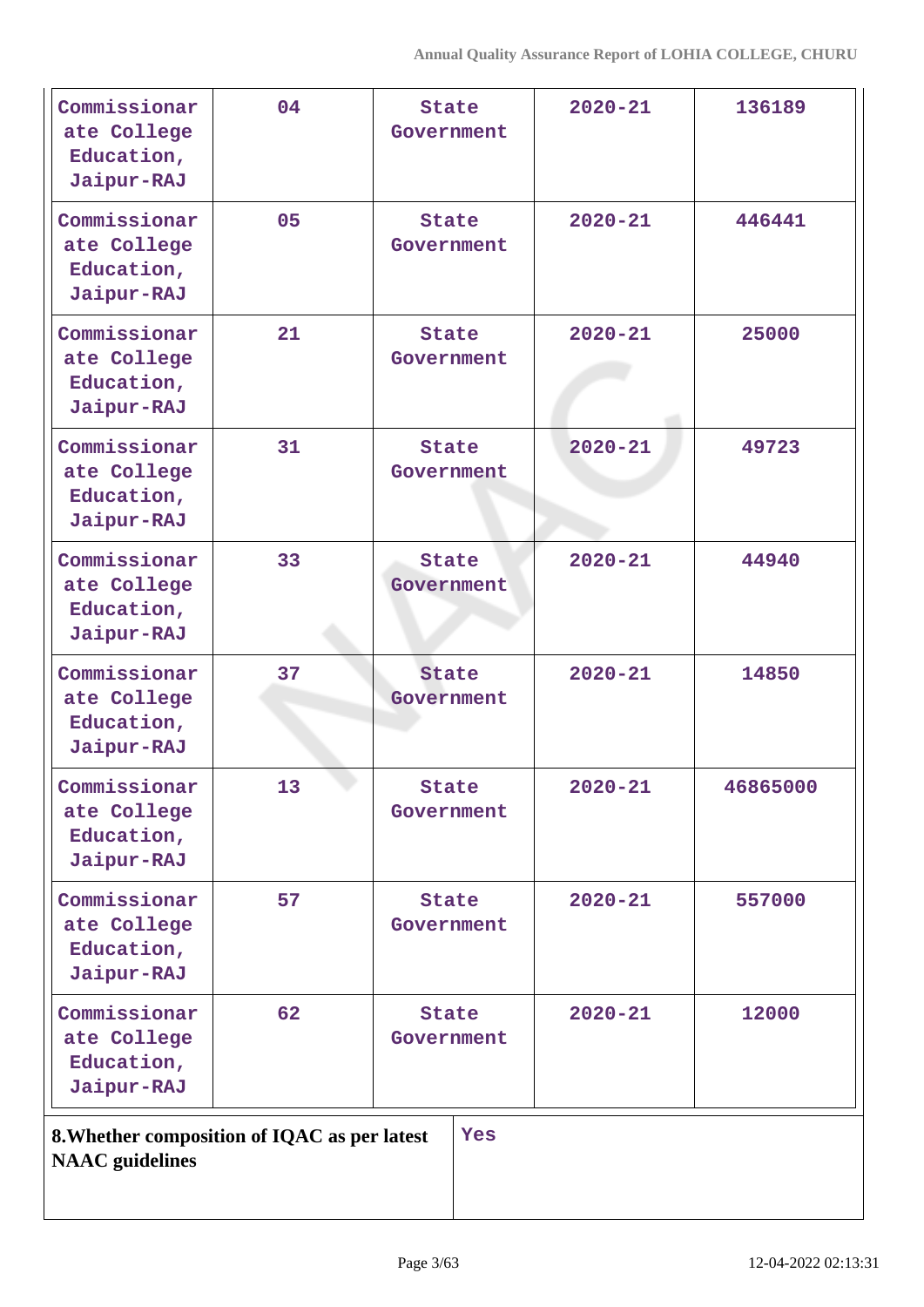| • Upload latest notification of formation of<br><b>IQAC</b>                                                                                                                                                                                                                                                                                         | <b>View File</b>                                   |  |
|-----------------------------------------------------------------------------------------------------------------------------------------------------------------------------------------------------------------------------------------------------------------------------------------------------------------------------------------------------|----------------------------------------------------|--|
| 9. No. of IQAC meetings held during the year                                                                                                                                                                                                                                                                                                        | $\overline{2}$                                     |  |
| • Were the minutes of IQAC meeting(s) and<br>compliance to the decisions have been<br>uploaded on the institutional website?                                                                                                                                                                                                                        | Yes                                                |  |
| • If No, please upload the minutes of the<br>meeting(s) and Action Taken Report                                                                                                                                                                                                                                                                     | No File Uploaded                                   |  |
| 10. Whether IQAC received funding from any<br>of the funding agency to support its activities<br>during the year?                                                                                                                                                                                                                                   | <b>No</b>                                          |  |
| • If yes, mention the amount                                                                                                                                                                                                                                                                                                                        |                                                    |  |
| 11. Significant contributions made by IQAC during the current year (maximum five bullets)                                                                                                                                                                                                                                                           |                                                    |  |
| 1. Motivate teachers to enhance research activities 2. Health<br>awareness (In the contest of Covid-19) 3. Online teaching and<br>uploading videos & e-contents. 4. Follow up on the annual calendar.<br>5. Follow up of teaching plan                                                                                                              |                                                    |  |
| $\sim$ $\sim$<br>$\mathbf{1}$ $\mathbf{0}$ $\mathbf{1}$ $\mathbf{1}$ $\mathbf{1}$ $\mathbf{1}$ $\mathbf{1}$ $\mathbf{1}$ $\mathbf{1}$ $\mathbf{1}$ $\mathbf{1}$ $\mathbf{1}$ $\mathbf{1}$ $\mathbf{1}$ $\mathbf{1}$ $\mathbf{1}$ $\mathbf{1}$ $\mathbf{1}$ $\mathbf{1}$ $\mathbf{1}$ $\mathbf{1}$ $\mathbf{1}$ $\mathbf{1}$ $\mathbf{1}$ $\mathbf{$ | $P \cup I$ $\longrightarrow$ $I$ $\longrightarrow$ |  |

**12.Plan of action chalked out by the IQAC in the beginning of the Academic year towards Quality Enhancement and the outcome achieved by the end of the Academic year**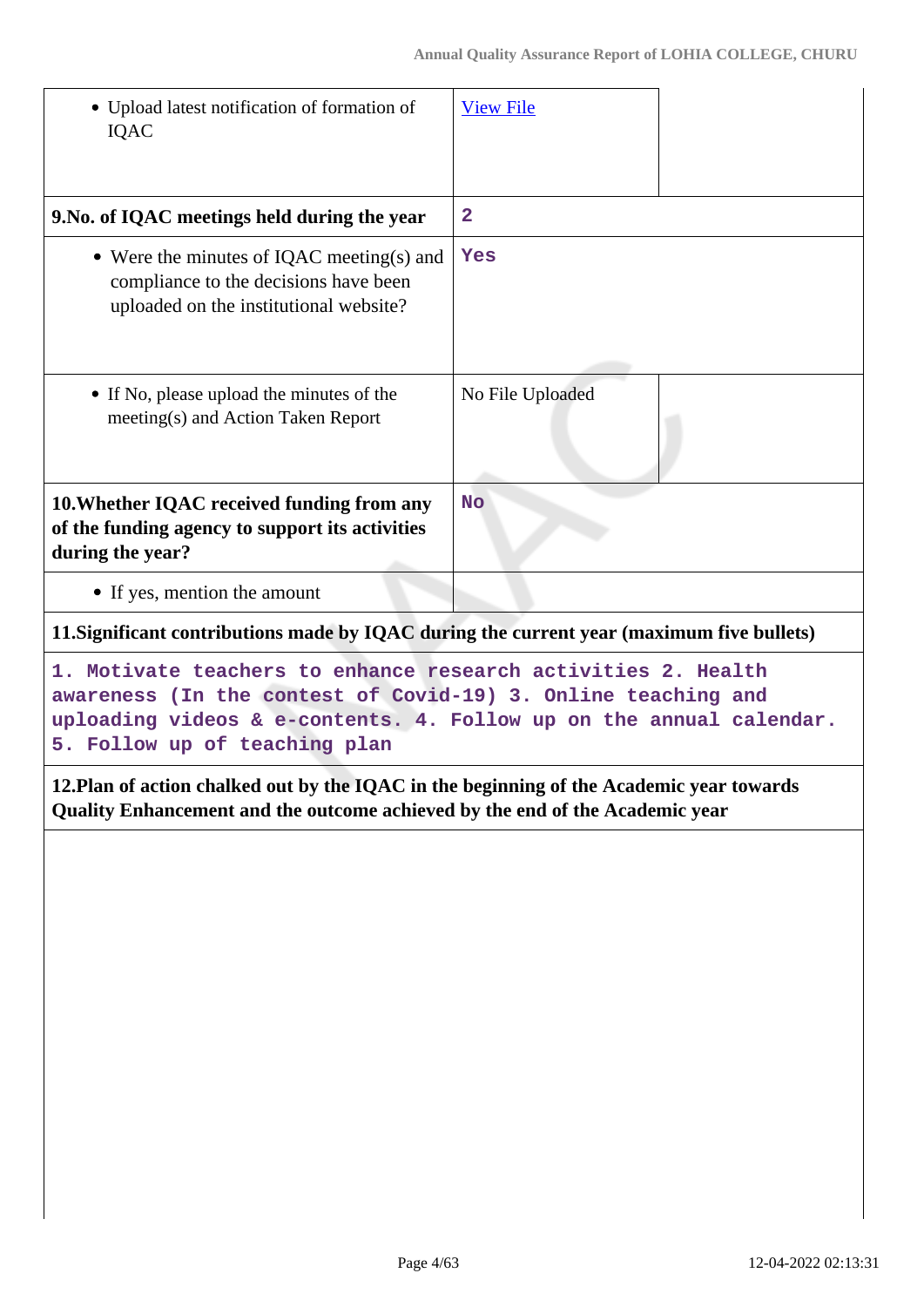| Plan of Action                                            | Achievements/Outcomes                                                                                                                                                                                                |  |
|-----------------------------------------------------------|----------------------------------------------------------------------------------------------------------------------------------------------------------------------------------------------------------------------|--|
| Admission In UG and PG                                    | The college uses web based<br>module for admission. Due to the<br>delay in the examinations, the<br>results came out late, hence the<br>admission process was delayed<br>and could be completed by<br>February 2021. |  |
| Pending University Exams                                  | Due to the lock down, all the<br>university examinations of the<br>last session were stopped, they<br>have been taken only the final<br>year examinations as per the<br>orders of the state government.              |  |
| Teaching & Syllabus completion                            | All faculty members prepared and<br>upload videos as per the<br>syllabus to the college YouTube<br>channel and shared these with<br>the students in their respective<br>WhatsApp groups.                             |  |
| Motivation & Health awareness                             | To get out of depressions,<br>motivational videos with health<br>awareness were shared to the<br>students WhatsApp group                                                                                             |  |
| 13. Whether the AQAR was placed before<br>statutory body? | <b>No</b>                                                                                                                                                                                                            |  |
| • Name of the statutory body                              |                                                                                                                                                                                                                      |  |
| Name                                                      | Date of meeting $(s)$                                                                                                                                                                                                |  |
| Nil                                                       | Nil                                                                                                                                                                                                                  |  |
| 14. Whether institutional data submitted to AISHE         |                                                                                                                                                                                                                      |  |
| Year                                                      | Date of Submission                                                                                                                                                                                                   |  |
| $2020 - 21$                                               | 10/01/2022                                                                                                                                                                                                           |  |
| <b>Extended Profile</b>                                   |                                                                                                                                                                                                                      |  |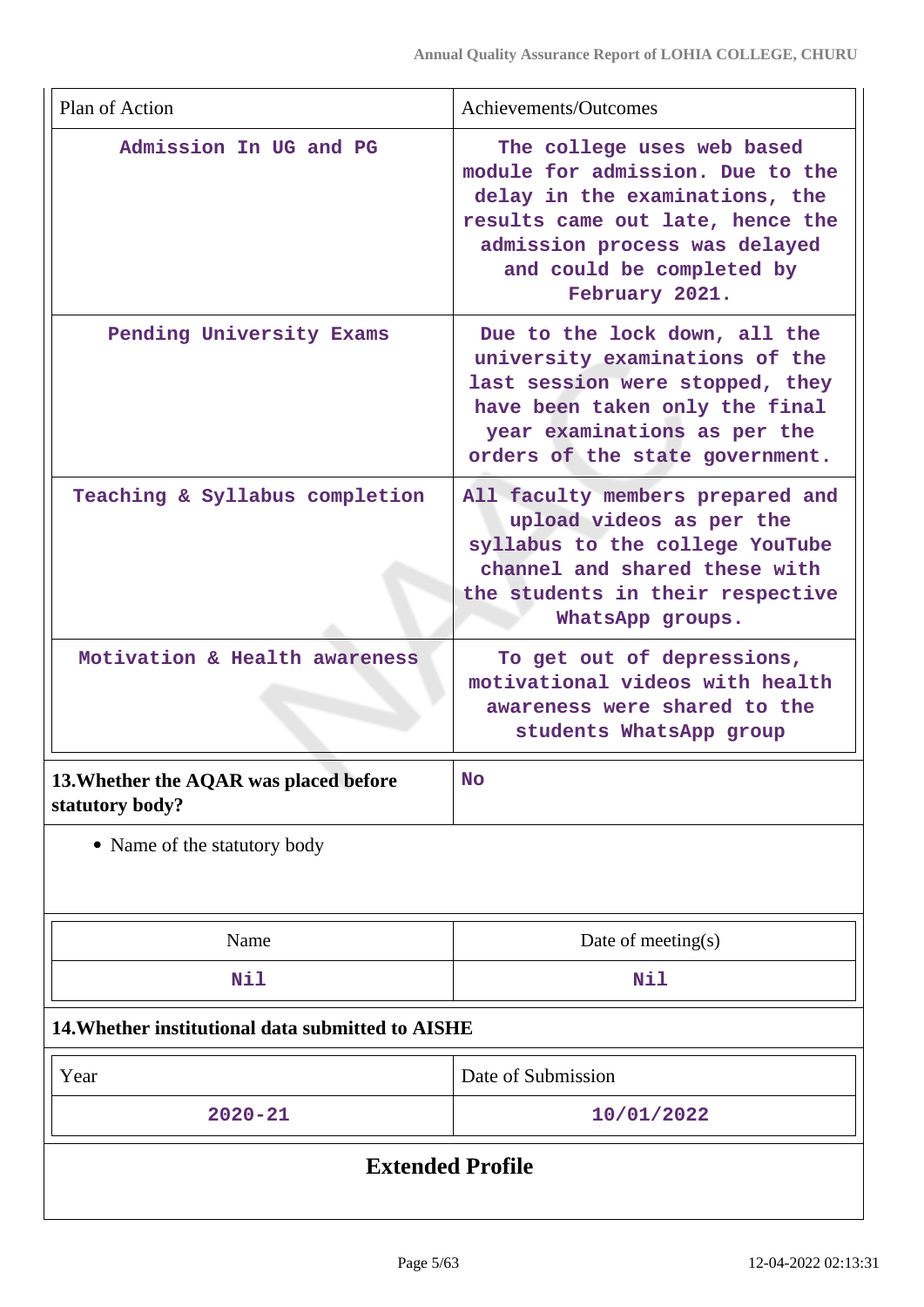| 1.Programme                                                                                     |                                                                  |  |  |
|-------------------------------------------------------------------------------------------------|------------------------------------------------------------------|--|--|
| 1.1                                                                                             | 330                                                              |  |  |
| during the year                                                                                 | Number of courses offered by the institution across all programs |  |  |
| <b>File Description</b>                                                                         | Documents                                                        |  |  |
| Data Template                                                                                   | <b>View File</b>                                                 |  |  |
| 2.Student                                                                                       |                                                                  |  |  |
| 2.1                                                                                             | 7943                                                             |  |  |
| Number of students during the year                                                              |                                                                  |  |  |
| <b>File Description</b>                                                                         | Documents                                                        |  |  |
| <b>Institutional Data in Prescribed Format</b>                                                  | <b>View File</b>                                                 |  |  |
| 2.2                                                                                             | 2264                                                             |  |  |
| Number of seats earmarked for reserved category as per GOI/ State<br>Govt. rule during the year |                                                                  |  |  |
| File Description                                                                                | Documents                                                        |  |  |
| Data Template                                                                                   | <b>View File</b>                                                 |  |  |
| 2.3                                                                                             | 2558                                                             |  |  |
| Number of outgoing/final year students during the year                                          |                                                                  |  |  |
| <b>File Description</b>                                                                         | Documents                                                        |  |  |
| Data Template                                                                                   | <b>View File</b>                                                 |  |  |
| 3.Academic                                                                                      |                                                                  |  |  |
| 3.1                                                                                             | 54                                                               |  |  |
| Number of full time teachers during the year                                                    |                                                                  |  |  |
| <b>File Description</b>                                                                         | Documents                                                        |  |  |
| Data Template                                                                                   | <b>View File</b>                                                 |  |  |
| 3.2                                                                                             | 91                                                               |  |  |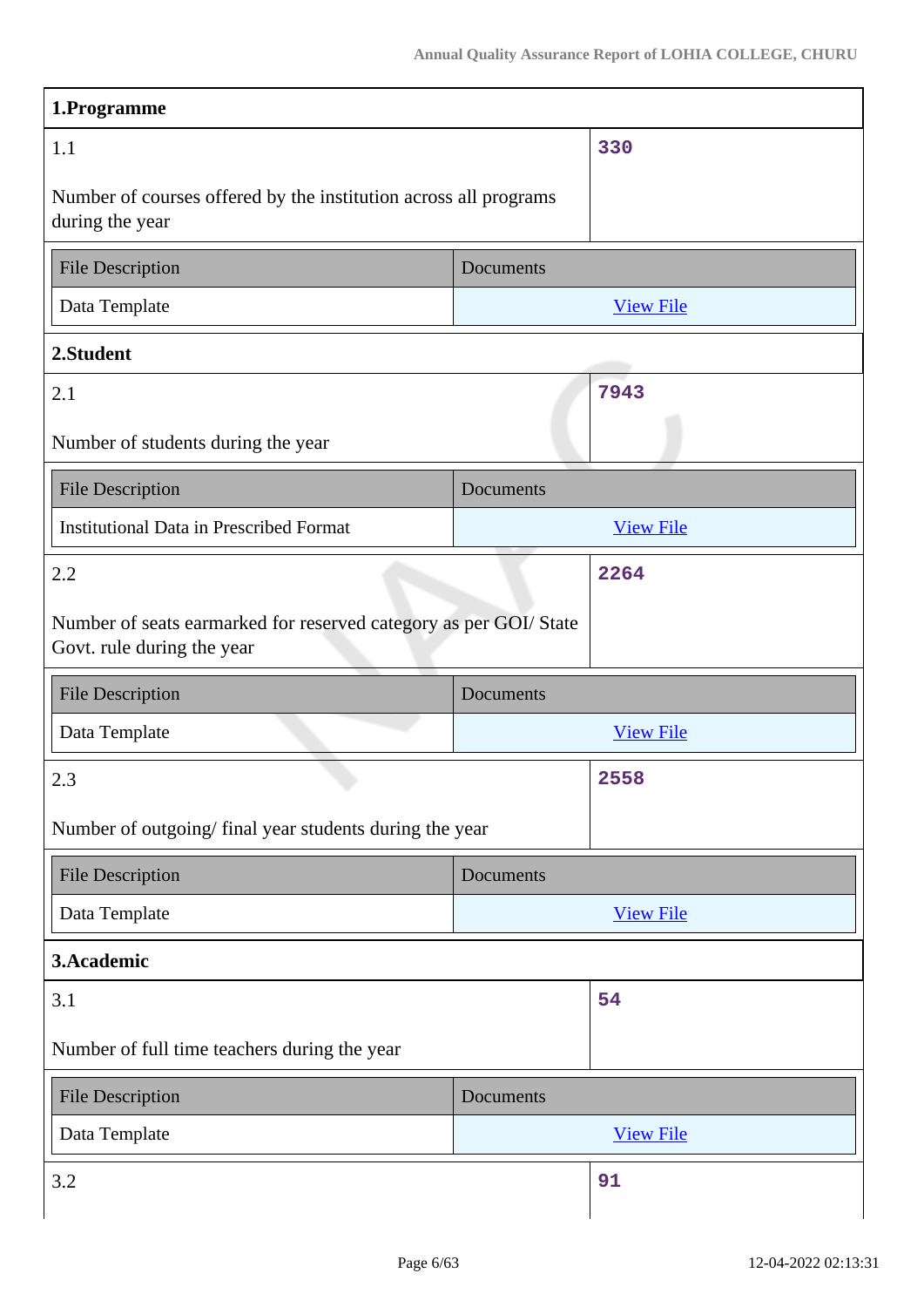| Number of sanctioned posts during the year                                                                                                                                                                                                                                                                                                                                                                                                                                                                                                                                                                                                                                                                                                                                                                                                                                                                                                                                                                                                                                                                                                                                                                                                                                                                                                                                                                                |           |                  |  |
|---------------------------------------------------------------------------------------------------------------------------------------------------------------------------------------------------------------------------------------------------------------------------------------------------------------------------------------------------------------------------------------------------------------------------------------------------------------------------------------------------------------------------------------------------------------------------------------------------------------------------------------------------------------------------------------------------------------------------------------------------------------------------------------------------------------------------------------------------------------------------------------------------------------------------------------------------------------------------------------------------------------------------------------------------------------------------------------------------------------------------------------------------------------------------------------------------------------------------------------------------------------------------------------------------------------------------------------------------------------------------------------------------------------------------|-----------|------------------|--|
| <b>File Description</b>                                                                                                                                                                                                                                                                                                                                                                                                                                                                                                                                                                                                                                                                                                                                                                                                                                                                                                                                                                                                                                                                                                                                                                                                                                                                                                                                                                                                   | Documents |                  |  |
| Data Template                                                                                                                                                                                                                                                                                                                                                                                                                                                                                                                                                                                                                                                                                                                                                                                                                                                                                                                                                                                                                                                                                                                                                                                                                                                                                                                                                                                                             |           | <b>View File</b> |  |
| 4.Institution                                                                                                                                                                                                                                                                                                                                                                                                                                                                                                                                                                                                                                                                                                                                                                                                                                                                                                                                                                                                                                                                                                                                                                                                                                                                                                                                                                                                             |           |                  |  |
| 4.1                                                                                                                                                                                                                                                                                                                                                                                                                                                                                                                                                                                                                                                                                                                                                                                                                                                                                                                                                                                                                                                                                                                                                                                                                                                                                                                                                                                                                       |           | 39               |  |
| Total number of Classrooms and Seminar halls                                                                                                                                                                                                                                                                                                                                                                                                                                                                                                                                                                                                                                                                                                                                                                                                                                                                                                                                                                                                                                                                                                                                                                                                                                                                                                                                                                              |           |                  |  |
| 4.2                                                                                                                                                                                                                                                                                                                                                                                                                                                                                                                                                                                                                                                                                                                                                                                                                                                                                                                                                                                                                                                                                                                                                                                                                                                                                                                                                                                                                       |           | 53.43938         |  |
| Total expenditure excluding salary during the year (INR in lakhs)                                                                                                                                                                                                                                                                                                                                                                                                                                                                                                                                                                                                                                                                                                                                                                                                                                                                                                                                                                                                                                                                                                                                                                                                                                                                                                                                                         |           |                  |  |
| 4.3                                                                                                                                                                                                                                                                                                                                                                                                                                                                                                                                                                                                                                                                                                                                                                                                                                                                                                                                                                                                                                                                                                                                                                                                                                                                                                                                                                                                                       |           | 23               |  |
| Total number of computers on campus for academic purposes                                                                                                                                                                                                                                                                                                                                                                                                                                                                                                                                                                                                                                                                                                                                                                                                                                                                                                                                                                                                                                                                                                                                                                                                                                                                                                                                                                 |           |                  |  |
| Part B                                                                                                                                                                                                                                                                                                                                                                                                                                                                                                                                                                                                                                                                                                                                                                                                                                                                                                                                                                                                                                                                                                                                                                                                                                                                                                                                                                                                                    |           |                  |  |
| <b>CURRICULAR ASPECTS</b>                                                                                                                                                                                                                                                                                                                                                                                                                                                                                                                                                                                                                                                                                                                                                                                                                                                                                                                                                                                                                                                                                                                                                                                                                                                                                                                                                                                                 |           |                  |  |
| 1.1 - Curricular Planning and Implementation                                                                                                                                                                                                                                                                                                                                                                                                                                                                                                                                                                                                                                                                                                                                                                                                                                                                                                                                                                                                                                                                                                                                                                                                                                                                                                                                                                              |           |                  |  |
| 1.1.1 - The Institution ensures effective curriculum delivery through a well planned and documented<br>process                                                                                                                                                                                                                                                                                                                                                                                                                                                                                                                                                                                                                                                                                                                                                                                                                                                                                                                                                                                                                                                                                                                                                                                                                                                                                                            |           |                  |  |
| Since the institution is affiliated to MGSU, Bikaner, therefore all<br>the programs and courses taught in the college are in accordance<br>tothe syllabus prescribed by M G S University, Bikaner. The<br>timetable Committee headed by the Principal andthree senior faculty<br>member of Arts, Science & Commerce draws up a detailed timetable<br>which efficiently covers allthe classes/ periods/ units of time for<br>academic purposes like theory and practical classes by ensuring a<br>balance. Teaching plans, based on an academic calendar, consist of<br>detailed apportionment of the syllabus among all the faculties of a<br>particular department. The apportioning is done democratically<br>through discussion and deliberations among faculties in departmental<br>meetings. Faculty members take utmost care to complete the syllabus<br>in time. Tutorials/projects, class tests, and internal assessments<br>comprise the formal evaluative processes, but students are<br>encouraged to meet faculty beyond classroom hours for doubt clearing<br>and curricular discussions. Extra hours are devoted to taking<br>classes after completion of the syllabus to bolster students'<br>preparedness before University examinations. In periodic meetings of<br>IQAC, the members take the progress of teaching-learning status,<br>similarly, meetings of the department with Principal and parent- |           |                  |  |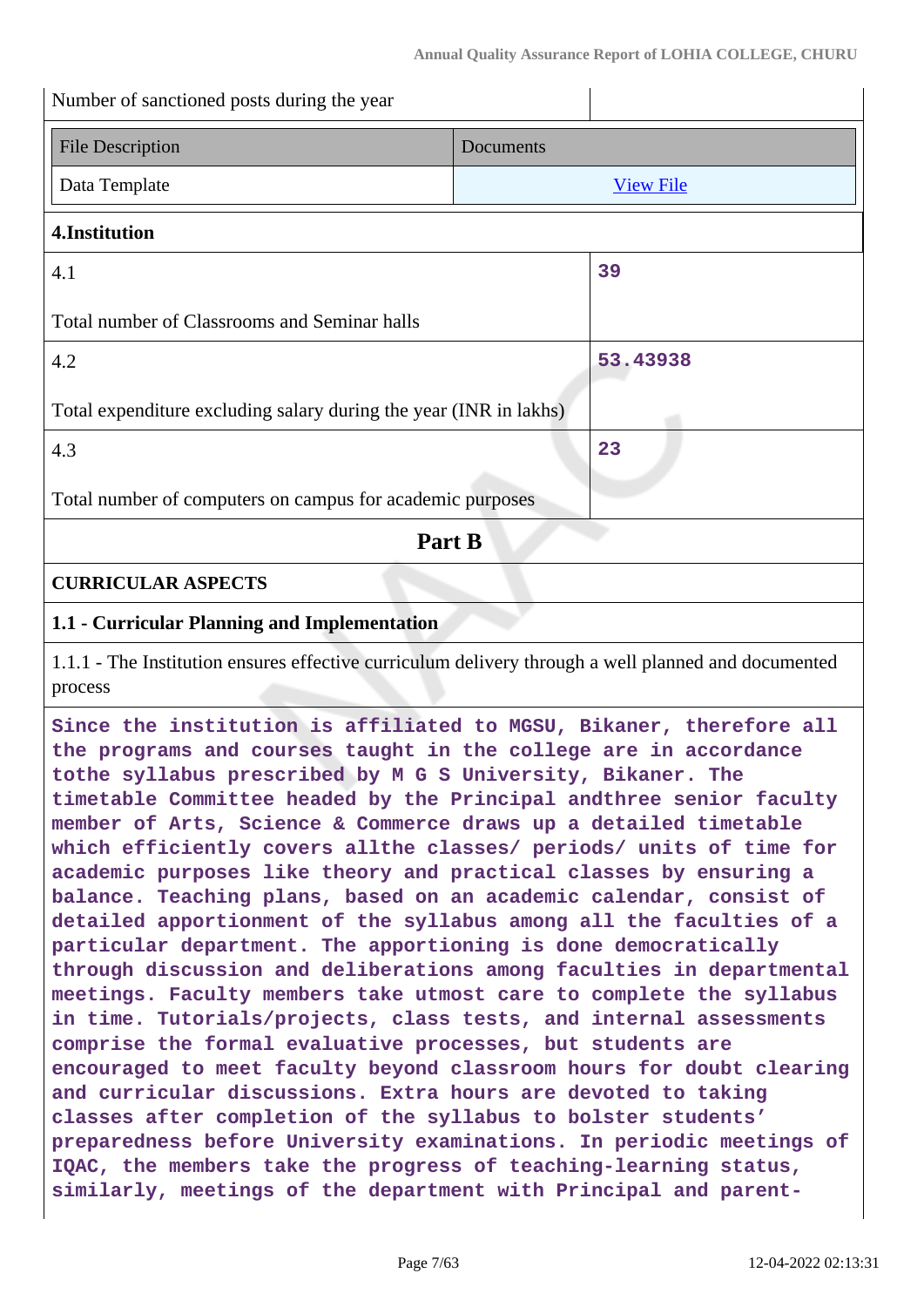**teacher meetings are other forums where the progress of the delivery of curriculum are regularly monitored and necessary corrections are initiated. In practical subjects like Botany, Zoology, Geography much attention is paid to experiential learning like visits to the gardens for flora, to the zoo for fauna, for topography & geographical study, students visits various fields. The college is well equipped with smart classrooms, audio-visual and other ICT facilities which are extensively used by teachers in day to day teaching to make the delivery of the curriculum attractive to students. Interactive teaching is promoted through students' participation in group discussions, quizzes and seminars. Special lectures delivered by eminent scholars on topics related to the curriculum further intensify students'learning experience.Even during the period of Corona pandemic, the teachers of the college taught their students through online medium by creating audio and video programs. The college and many teachers are working on their own YouTube channels, on which abundant text material can be seen. On this basis, during the period of Pandemic, the government entrusted this college with the responsibility of completing the syllabus for the students of the entire state through the Gyandoot Program for the subjects of History and Geography.**

| <b>File Description</b>                | Documents |
|----------------------------------------|-----------|
| Upload relevant supporting<br>document | View File |
| Link for Additional information        | Nil       |

1.1.2 - The institution adheres to the academic calendar including for the conduct of Continuous Internal Evaluation (CIE)

**The college adheres to academic calendar provided by the University for conduction of continuous internal evaluation system. The academic calendar includes the dates of commencement and completion of syllabus, schedules of internal tests etc. It specifies the dates of term / end examination. Tentative dates of practical exams and viva-voce and theory examinations are also given in academic calendar. The time tables are prepared and implemented accordingly. The teachers prepare teaching plans according to the academic calendar and guidelines of the University.**

**The schedule of external examination is fixed by the University and the same is displayed on notice board for students. In case of any change in the University schedule, some changes are required to be made in internal evaluation as well. These changes are communicated**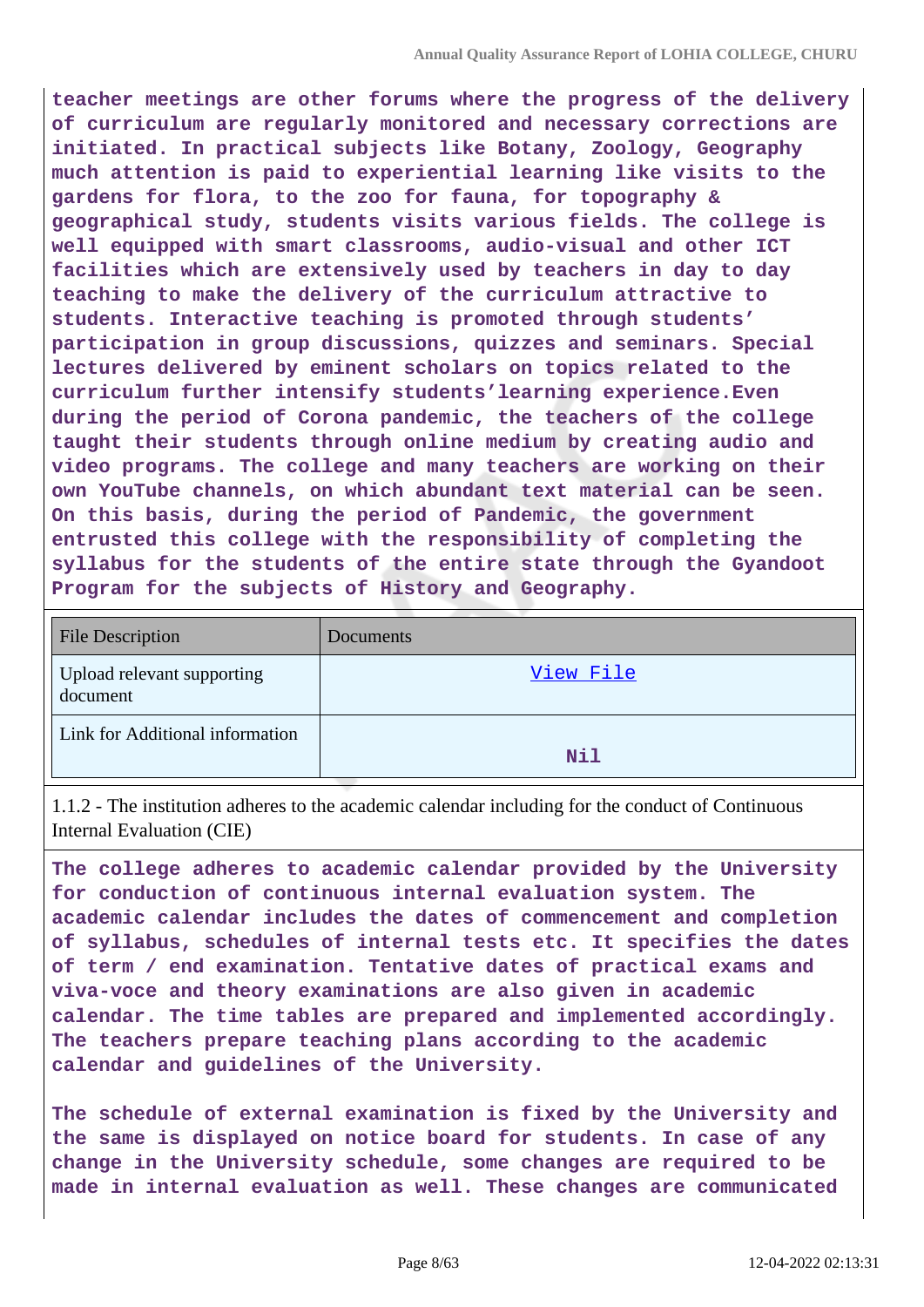**to the students well in advance. However, all efforts are made by the Institute to adhere to the academic calendar for CIE.**

**Every teacher conducts regular class tests with multiple choice answer type questions, very short answer type questions, short type questions and descriptive answer type questions on the related topic. After assessment of answer scripts are distributed among the students. Their doubts are also cleared with advice about writing appropriate answers.**

**In Corona Panic every faculty member uploaded his E-lectures on college youtube channel and whatsapp groups. The regular monitoring is done by the college administration. The Principal conducts curricular and extracurricular review meetings on regular basis to check the implementation and progress of all the activities in the academic calendar. Based on these review meetings some changes in schedules of activities are made if required. Further, extra lectures are scheduled to complete the syllabus before university examination.**

**Along with continuous internal evaluation, academic Planning contains information regarding the following activities.**

**Working period:The academic calendar indicates the annual working period of the teachers which includes working days, teaching days, admission period, examination and valuation period as per the university and UGC guidelines.**

**The total working days, as provided by the university are around 240 days and out-of-them 180 days are reserved for teaching work and remaining days are used for co-curricular and extra-curricular activities.**

**Curriculum activities: The academic diary includes the complete teaching learning process. It also contains teaching plan and execution of activities.**

**Co-curriculum activities:** 

**The Various tests like unit test, common test, term test, practical examination, viva-voce exam, assignment project, seminar, group discussion to be conducted by the teachers, are indicated in the academic calendar as well as it indicates the specific period for study tour to be arranged in the session.**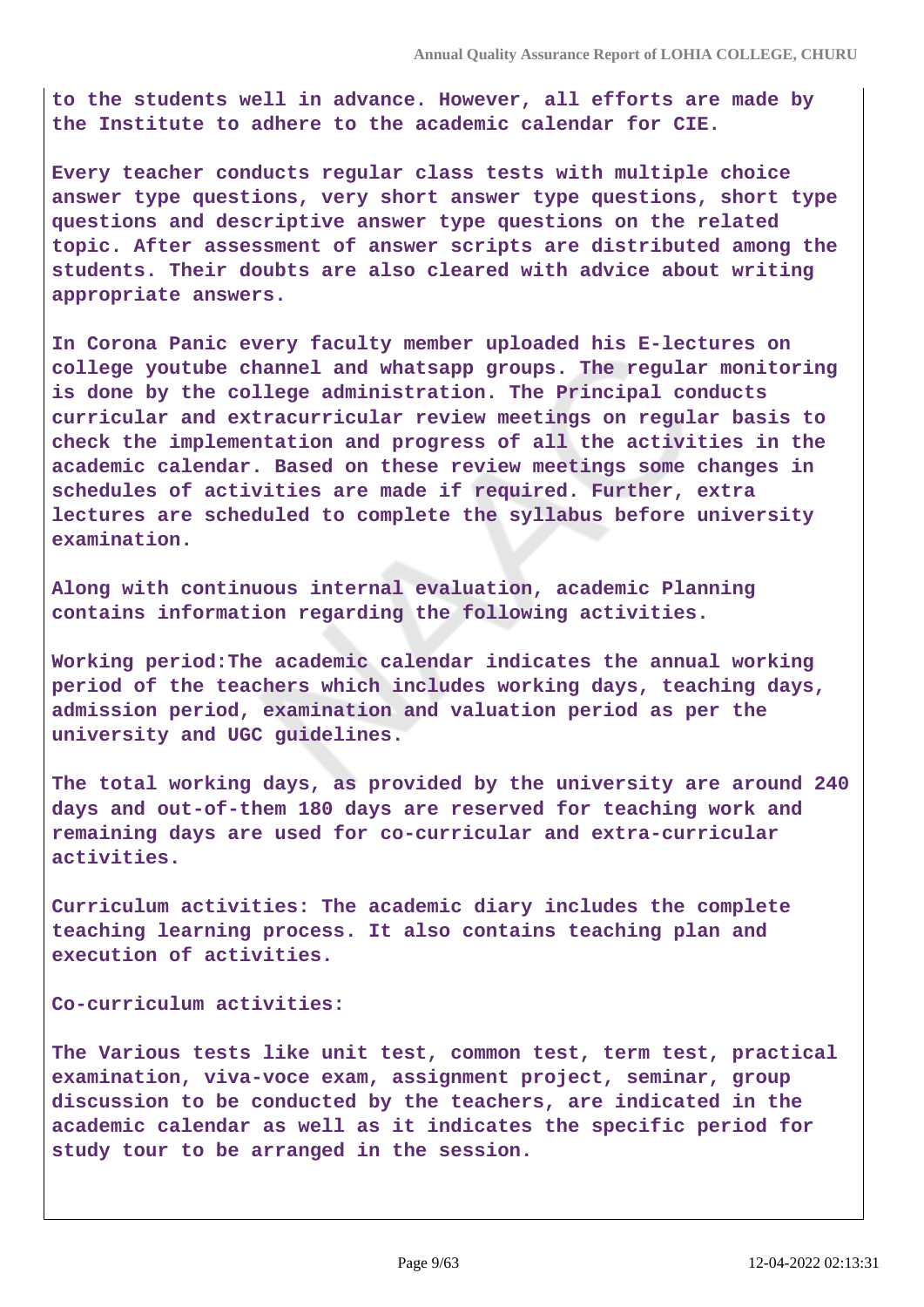| <b>File Description</b>                                                                                                                                                                                                                                                                                                                                                                                                                                                                                                  | Documents             |  |
|--------------------------------------------------------------------------------------------------------------------------------------------------------------------------------------------------------------------------------------------------------------------------------------------------------------------------------------------------------------------------------------------------------------------------------------------------------------------------------------------------------------------------|-----------------------|--|
| Upload relevant supporting<br>document                                                                                                                                                                                                                                                                                                                                                                                                                                                                                   | View File             |  |
| Link for Additional information                                                                                                                                                                                                                                                                                                                                                                                                                                                                                          | Nil                   |  |
| 1.1.3 - Teachers of the Institution participate in<br>following activities related to curriculum<br>development and assessment of the affiliating<br>University and/are represented on the<br>following academic bodies during the year.<br><b>Academic council/BoS of Affiliating University</b><br>Setting of question papers for UG/PG<br>programs Design and Development of<br><b>Curriculum for Add on/ certificate/ Diploma</b><br><b>Courses Assessment / evaluation process of the</b><br>affiliating University | B. Any 3 of the above |  |

| <b>File Description</b>                                                                                         | Documents        |
|-----------------------------------------------------------------------------------------------------------------|------------------|
| Details of participation of<br>teachers in various<br>bodies/activities provided as a<br>response to the metric | View File        |
| Any additional information                                                                                      | No File Uploaded |

#### **1.2 - Academic Flexibility**

**1.2.1 - Number of Programmes in which Choice Based Credit System (CBCS)/ elective course system has been implemented**

#### **1.2.1.1 - Number of Programmes in which CBCS/ Elective course system implemented**

#### **69**

| <b>File Description</b>                                    | Documents        |
|------------------------------------------------------------|------------------|
| Any additional information                                 | No File Uploaded |
| Minutes of relevant Academic<br>Council/BOS meetings       | No File Uploaded |
| Institutional data in prescribed<br>format (Data Template) | View File        |

# **1.2.2 - Number of Add on /Certificate programs offered during the year**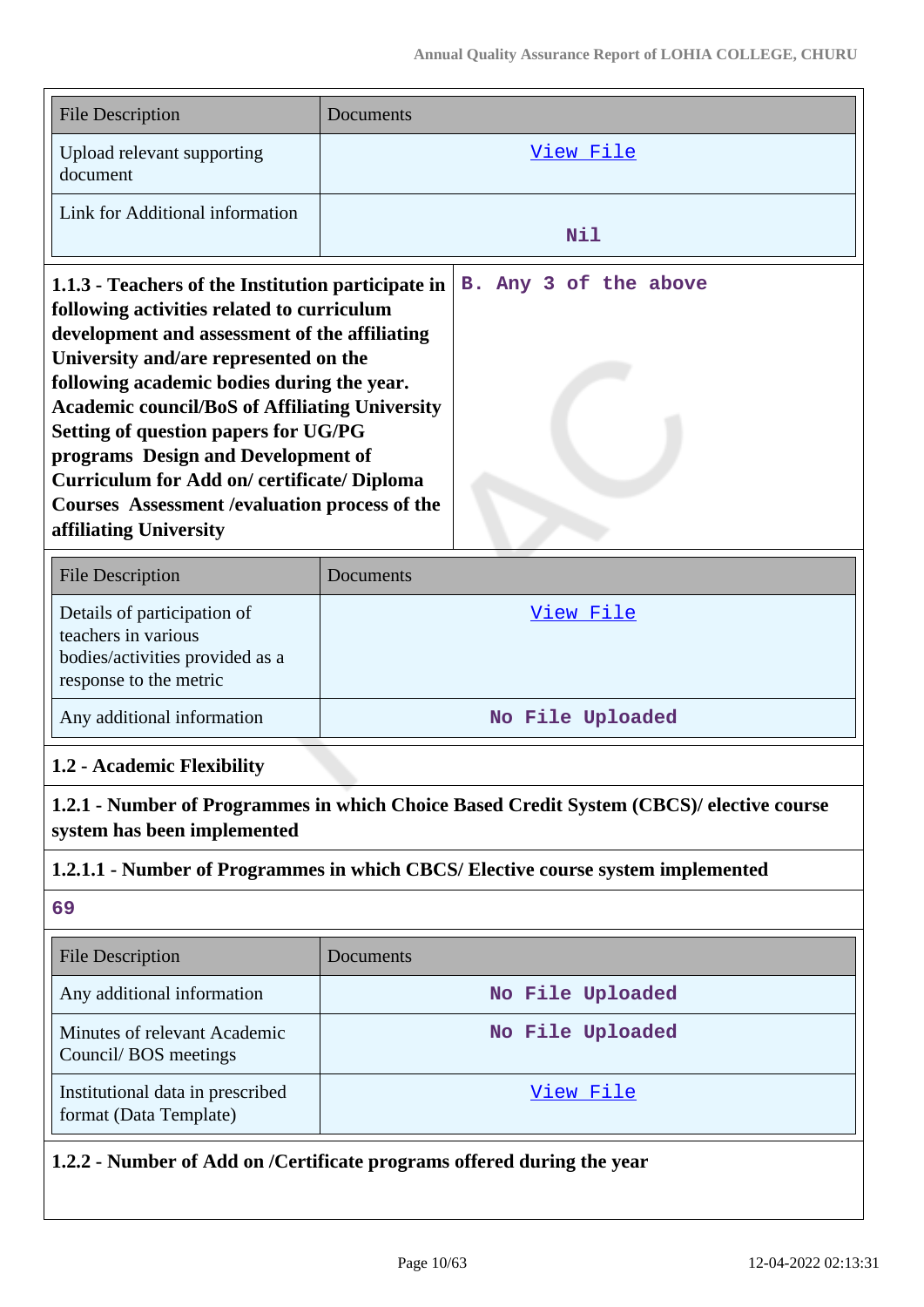# **1.2.2.1 - How many Add on /Certificate programs are added during the year. Data requirement for year: (As per Data Template)**

#### **0**

| <b>File Description</b>                                                       | Documents        |
|-------------------------------------------------------------------------------|------------------|
| Any additional information                                                    | No File Uploaded |
| Brochure or any other document<br>relating to Add on /Certificate<br>programs | No File Uploaded |
| List of Add on /Certificate<br>programs (Data Template)                       | No File Uploaded |

# **1.2.3 - Number of students enrolled in Certificate/ Add-on programs as against the total number of students during the year**

| -<br>۰. |  |
|---------|--|
|         |  |

| <b>File Description</b>                                                                   | <b>Documents</b> |
|-------------------------------------------------------------------------------------------|------------------|
| Any additional information                                                                | No File Uploaded |
| Details of the students enrolled in<br>Subjects related to<br>certificate/Add-on programs | No File Uploaded |

#### **1.3 - Curriculum Enrichment**

1.3.1 - Institution integrates crosscutting issues relevant to Professional Ethics, Gender, Human Values, Environment and Sustainability into the Curriculum

**Our institution is making untiring efforts for empowerment of youth. Our institution is making untiring efforts for empowerment of women and eliminating gender disparities and discrimination. The efforts made by institution to ensure this as bonus of three percent extra marks is given to girl candidates in admission of various classes. The women cell strives towards upliftment of girls socially, culturally and physically. Various activities are conducted by this cell for the benefit to girls students. We provide all type facilities to girls students such as, separate girls' common room with all other facilities. Our college has sanitary napkin machine in girls common room. Woman merit scholarship is also granted to our college. College has own e-mitra plus machine system for all students including girls. Scooties are also distributed to girls coming from special backward classes under the scheme of Devnarayanscooty distribution scheme of govt. of Rajasthan.**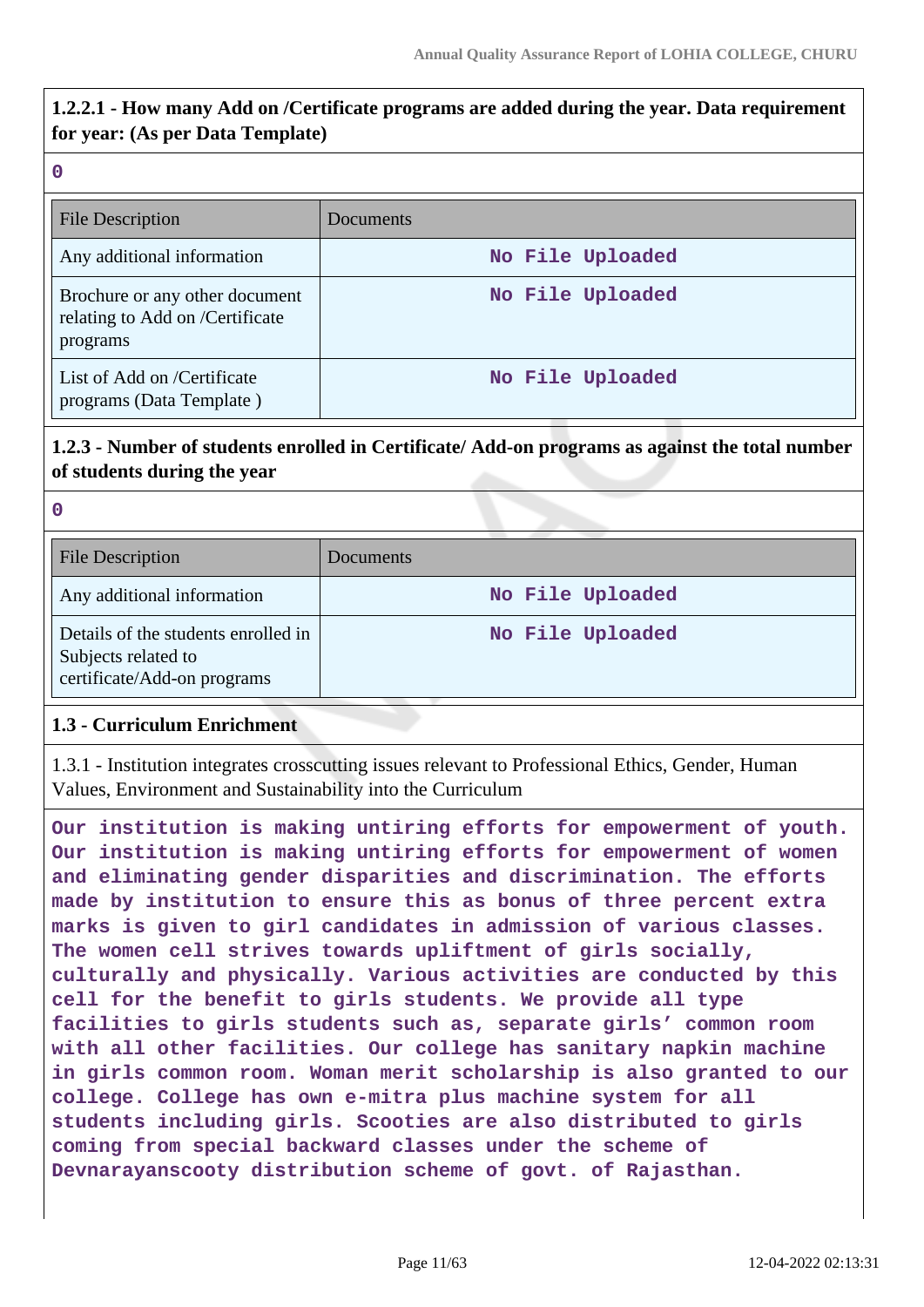**At the Graduate and Post Graduate level, we teach the following main components under various crosscutting issues to the students -**

**PROFESSIONAL ETHICS**

**Honesty, Trustworthiness, Accountability, Confidentiality, Respect, Obedience of the law, Loyalty.**

**GENDER**

**Rights, Resources, Opportunities, Protections.**

**HUMAN VALUES**

**Self-Direction, Stimulation, Hedonism, Achievement, Power, Security, Conformity, Tradition, Benevolence**

**ENVIRONMENT AND SUSTAINABILITY**

**Physical, Biological, Social**

**To ensure equity and equal opportunity to the community at large in the college tobring out social inclusion. We try our best to enhance the regional and cultural diversity among the students, teaching and non teaching staff and at the same time eliminate the perception of discrimination. We aims tocreate socially congenial atmosphere for academic interaction and for the growth of healthy inter personal relationship among the students coming from various social background and social segment. Various programs are organized in our college for creating awareness towards environment protection. A compulsory paper entitled "Environmental studies" is being taught to the students of first year classes of all streams. So many units are also set up in our college, such as NSS/NCC/Rover/Women Cell, are working in the area of awareness creation regarding the environment. Our institution conducts workshops/ Seminars/ lectures on various the environmental issues.**

**Plantation is also encouraged by NCC/NSS/Rover units in college and they are playing there big role in plantation. we are using CFL lamps instead of old electric bulbs, which not only save energy but are also ECO friendly. "Human Rights day" is formally organized in our college on 10th December every year and all the students and teachers participate in the function.**

**Our institution mission is to provide inspired learning and value based education system in the campus by creating congenial academic**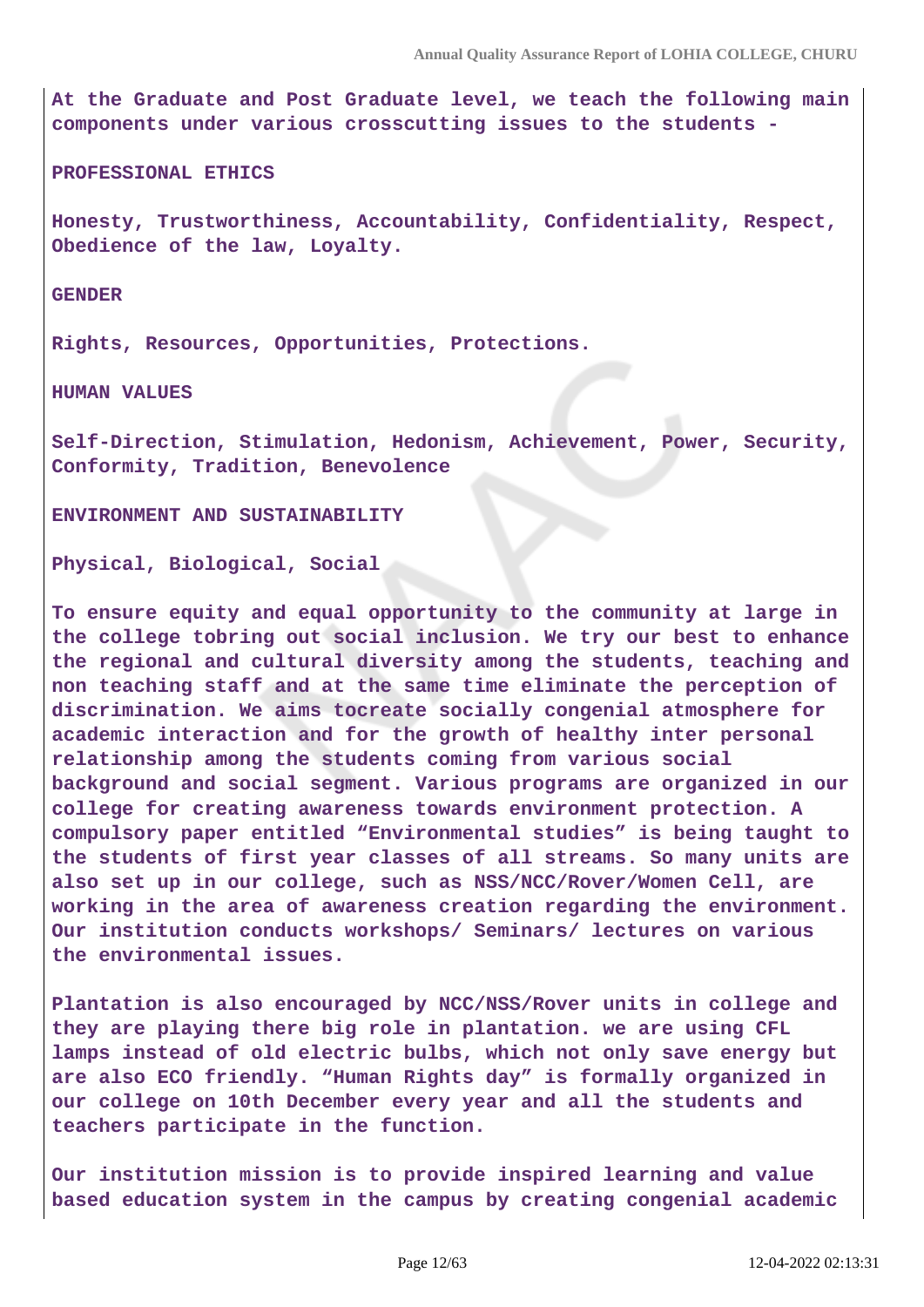**ensuring there participation in co-curricular and extra-curricular activities. In this connection, college initiatives have been taken which reflects our efforts in the direction of inculcation of moral and ethical values among as, campus is entirely "Ragging free". No case of ragging has been reported till date. Our students union elections are conducted very peacefully. There is a complete ban on the use of tobacco and no incidence of the use of it has come into notice till date.**

| <b>File Description</b>                                                                                                                                                    | Documents        |
|----------------------------------------------------------------------------------------------------------------------------------------------------------------------------|------------------|
| Any additional information                                                                                                                                                 | No File Uploaded |
| Upload the list and description of<br>courses which address the<br>Professional Ethics, Gender,<br>Human Values, Environment and<br>Sustainability into the<br>Curriculum. | View File        |

**1.3.2 - Number of courses that include experiential learning through project work/field work/internship during the year**

| 6                                                                                                  |                  |
|----------------------------------------------------------------------------------------------------|------------------|
| <b>File Description</b>                                                                            | Documents        |
| Any additional information                                                                         | No File Uploaded |
| Programme / Curriculum/<br>Syllabus of the courses                                                 | No File Uploaded |
| Minutes of the Boards of Studies/<br>Academic Council meetings with<br>approvals for these courses | No File Uploaded |
| MoU's with relevant<br>organizations for these courses, if<br>any                                  | No File Uploaded |
| <b>Institutional Data in Prescribed</b><br>Format                                                  | View File        |

# **1.3.3 - Number of students undertaking project work/field work/ internships**

**0**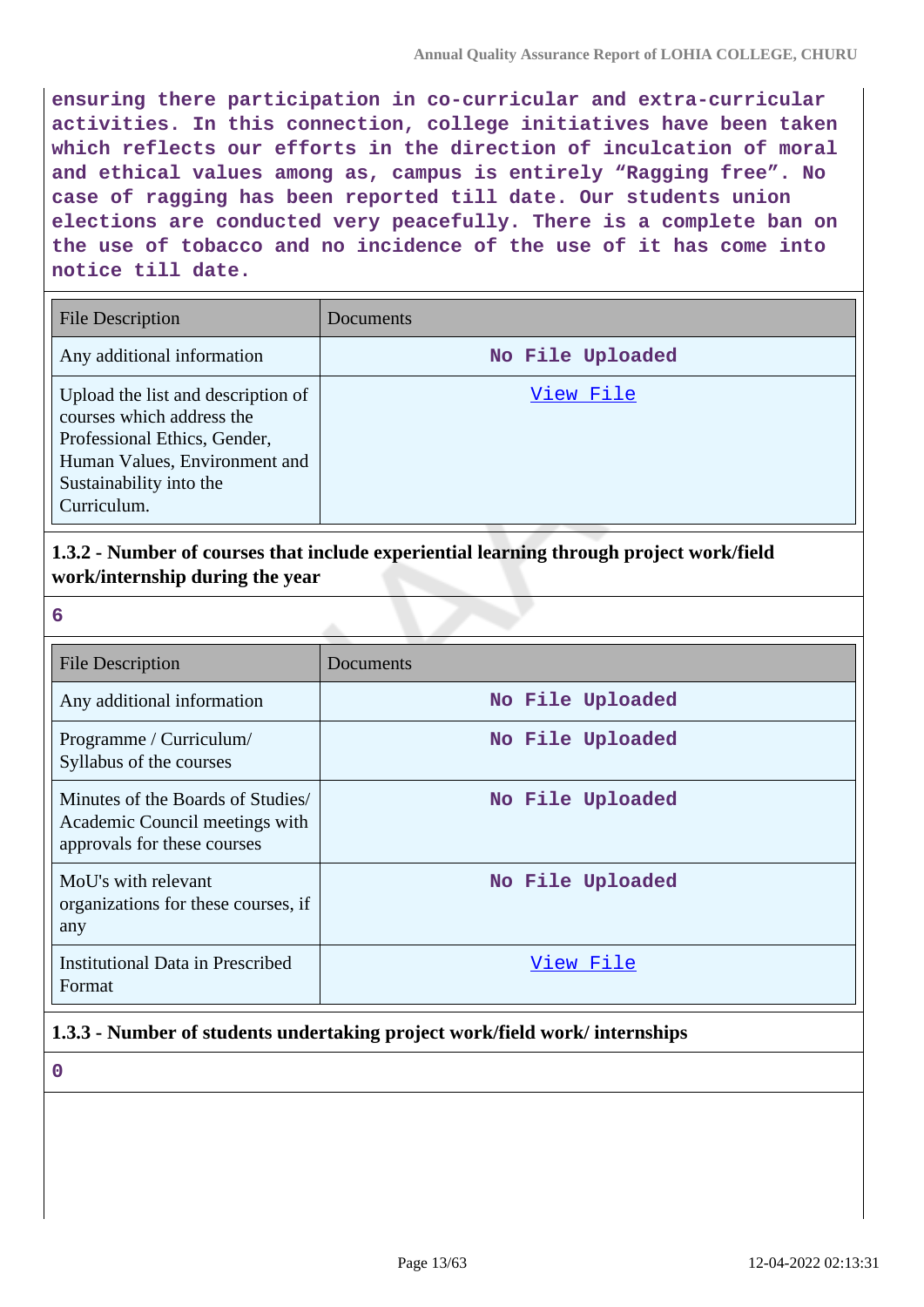| <b>File Description</b>                                                                                                                                                        | Documents        |                                                                                            |
|--------------------------------------------------------------------------------------------------------------------------------------------------------------------------------|------------------|--------------------------------------------------------------------------------------------|
| Any additional information                                                                                                                                                     |                  | No File Uploaded                                                                           |
| List of programmes and number<br>of students undertaking project<br>work/field work//internships<br>(Data Template)                                                            |                  | View File                                                                                  |
| 1.4 - Feedback System                                                                                                                                                          |                  |                                                                                            |
| 1.4.1 - Institution obtains feedback on the<br>syllabus and its transaction at the institution<br>from the following stakeholders Students<br><b>Teachers Employers Alumni</b> |                  | C. Any 2 of the above                                                                      |
| <b>File Description</b>                                                                                                                                                        | <b>Documents</b> |                                                                                            |
| URL for stakeholder feedback<br>report                                                                                                                                         |                  | http://lcc.ac.in/ckfinder/userfiles/files/Fe<br>edback%20Complete%20Report%2020-21(1).docx |
| Action taken report of the<br>Institution on feedback report as<br>stated in the minutes of the<br>Governing Council, Syndicate,<br><b>Board of Management</b>                 |                  | View File                                                                                  |
| Any additional information                                                                                                                                                     |                  | No File Uploaded                                                                           |
| 1.4.2 - Feedback process of the Institution may<br>be classified as follows                                                                                                    |                  | A. Feedback collected, analyzed<br>and action taken and feedback<br>available on website   |
| <b>File Description</b>                                                                                                                                                        | Documents        |                                                                                            |
| Upload any additional<br>information                                                                                                                                           |                  | No File Uploaded                                                                           |
| URL for feedback report                                                                                                                                                        |                  | http://lcc.ac.in/ckfinder/userfiles/files/Fe<br>edback%20Complete%20Report%2020-21(1).docx |
| <b>TEACHING-LEARNING AND EVALUATION</b>                                                                                                                                        |                  |                                                                                            |

# **2.1 - Student Enrollment and Profile**

# **2.1.1 - Enrolment Number Number of students admitted during the year**

# **2.1.1.1 - Number of students admitted during the year**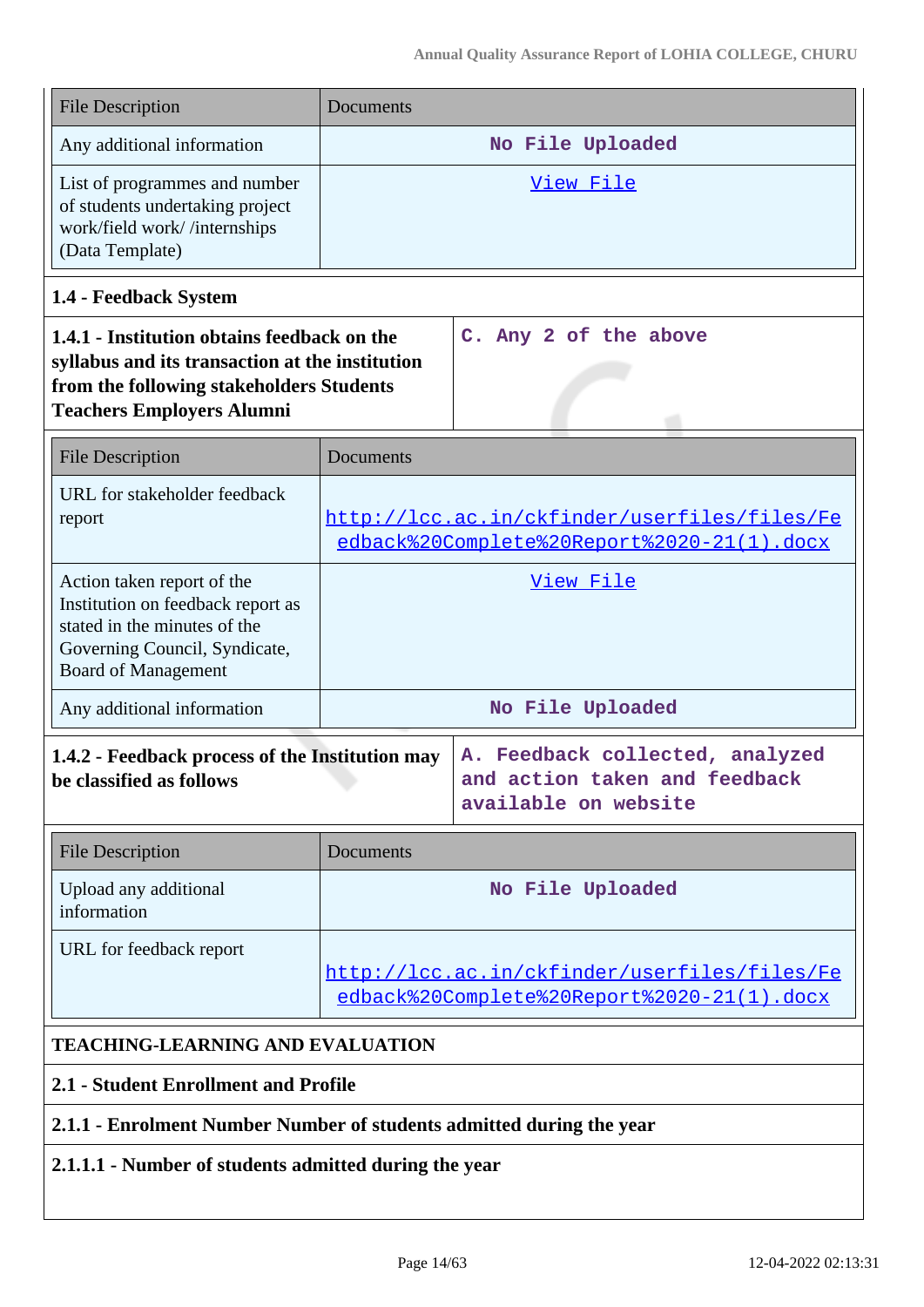| <b>File Description</b>                    | Documents        |
|--------------------------------------------|------------------|
| Any additional information                 | No File Uploaded |
| Institutional data in prescribed<br>format | View File        |

**2.1.2 - Number of seats filled against seats reserved for various categories (SC, ST, OBC, Divyangjan, etc. as per applicable reservation policy during the year (exclusive of supernumerary seats)**

#### **2.1.2.1 - Number of actual students admitted from the reserved categories during the year**

**2312**

| <b>File Description</b>                                          | Documents        |
|------------------------------------------------------------------|------------------|
| Any additional information                                       | No File Uploaded |
| Number of seats filled against<br>seats reserved (Data Template) | View File        |

#### **2.2 - Catering to Student Diversity**

2.2.1 - The institution assesses the learning levels of the students and organizes special Programmes for advanced learners and slow learners

**Govt. Lohia P.G.College, in conformity to the principles of inclusiveness and equity in the admission process, offers/facilitates educational opportunities for students from diverse backgrounds, especially those with varying of learning capabilities, particularly from rural and backward areas. The college undertakes all measures possible to understand the needs and requirements of the students before the commencement of the program. Students are counselled at the time of admission and orientation programs are organized well in which students are made familiarwith the course, mode of internal assessment as well as facilities available in the college. Students with good co-curricular skills are identified through talent contest organized from time to time.**

**Teachers before beginning their courses informally get the pulse of the students in the class, their knowledge about the course and their comfort level with English and Hindi. The medium of instruction is generally bilingual. Spoken English classes are also organized throughsummer camp in thee summer vacation.**

**Teachers during class interaction identify students' potential and**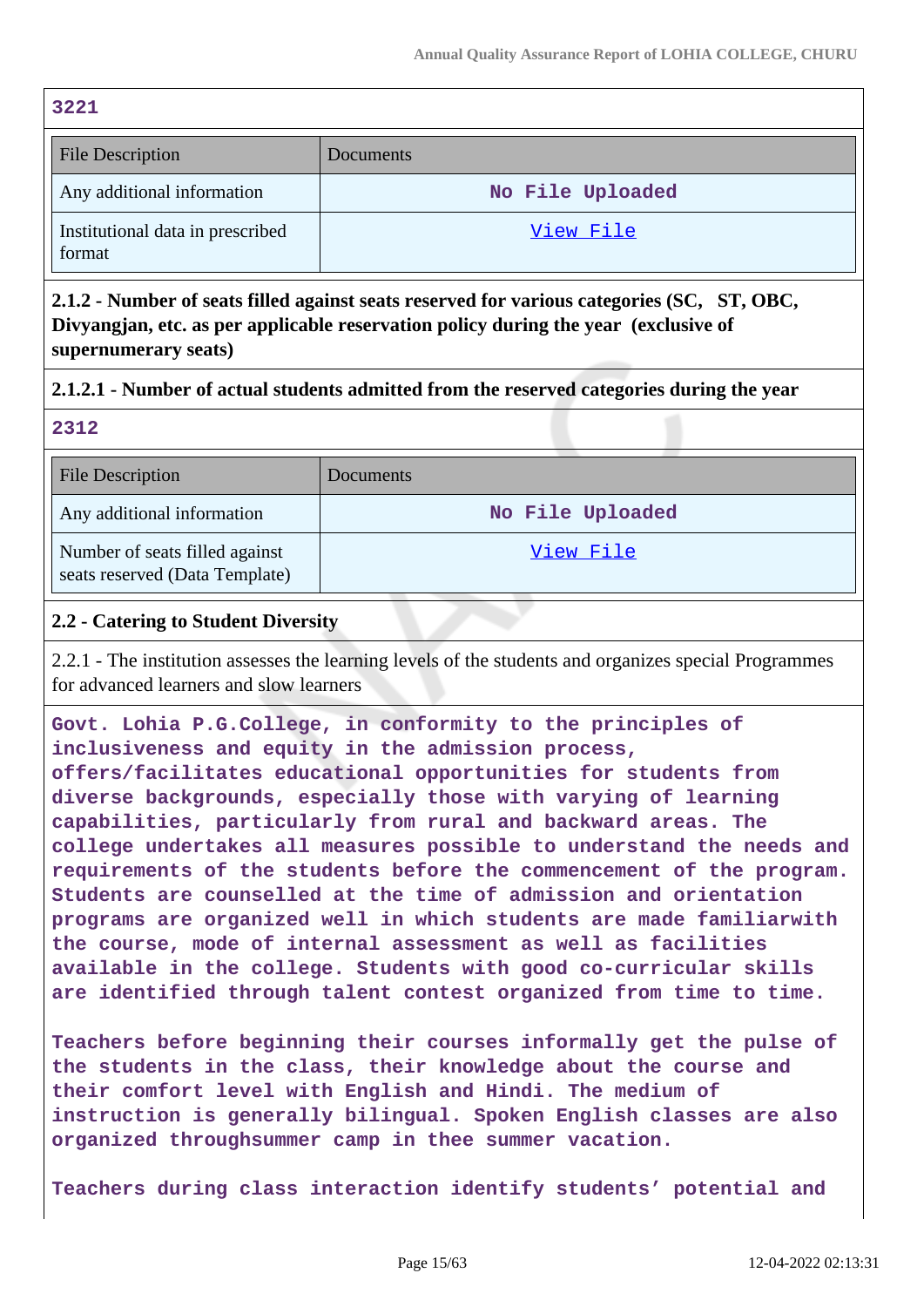**thereafterdevise strategies accordingly to reduce the gap in knowledge and skills. Teachers are available in college premises to counsel the students for any problem.**

**Equal opportunity cell of the college monitors the academic progress of students with special needs. The entire teaching and non-teaching faculty are sensitive to the diversity of the certified disabilities. They provide the proper learning environment with the support of peer learning and modification of teaching methods based on the needs of the students. The academic needs of the differently abled students are assessed and each department makes sure that they provide the required support to the students, be it technological or verbal to ensure better learning. Practical work is conducted as per the need of students. Separate examination room is provided and additional time is given to such students to write their answers.**

**Advanced and proficient learners are encouraged and facilitated to read beyond the requirement of the syllabus as well as to take E classes delivered daily at 11 AM. Students also encouraged to participate in national, and international level seminars and conferences. On every Saturday special seminars are organized by theP.G Departments in which students of master degree deliver their talkon topics related to their syllabus in the presence of faculty members .**

**Measures in force for advanced learners.** 

- **Competent students are encouraged to apply for internship program at top organizations.**
- **Students are given ample opportunities to participate and present papers in national and international seminars.**
- **The college promote interactive sessions for classroom**  $\circ$ **teaching. Project report is mandatory for M.Sc. students.**

**Measures in force for slow learners**

- **For students from non-English system, spoken English classes are being conducted to help students study and understand basic nuances of English.**
- **Remedial classes and extra classes were organized by various departments**
- **E-content materials are made available to support classroom teaching.**
- **Library facilities for all students in central library as well**  $\circ$ **as in departments.**
- **Interactive session is a part of each classroom teaching in**  $\circ$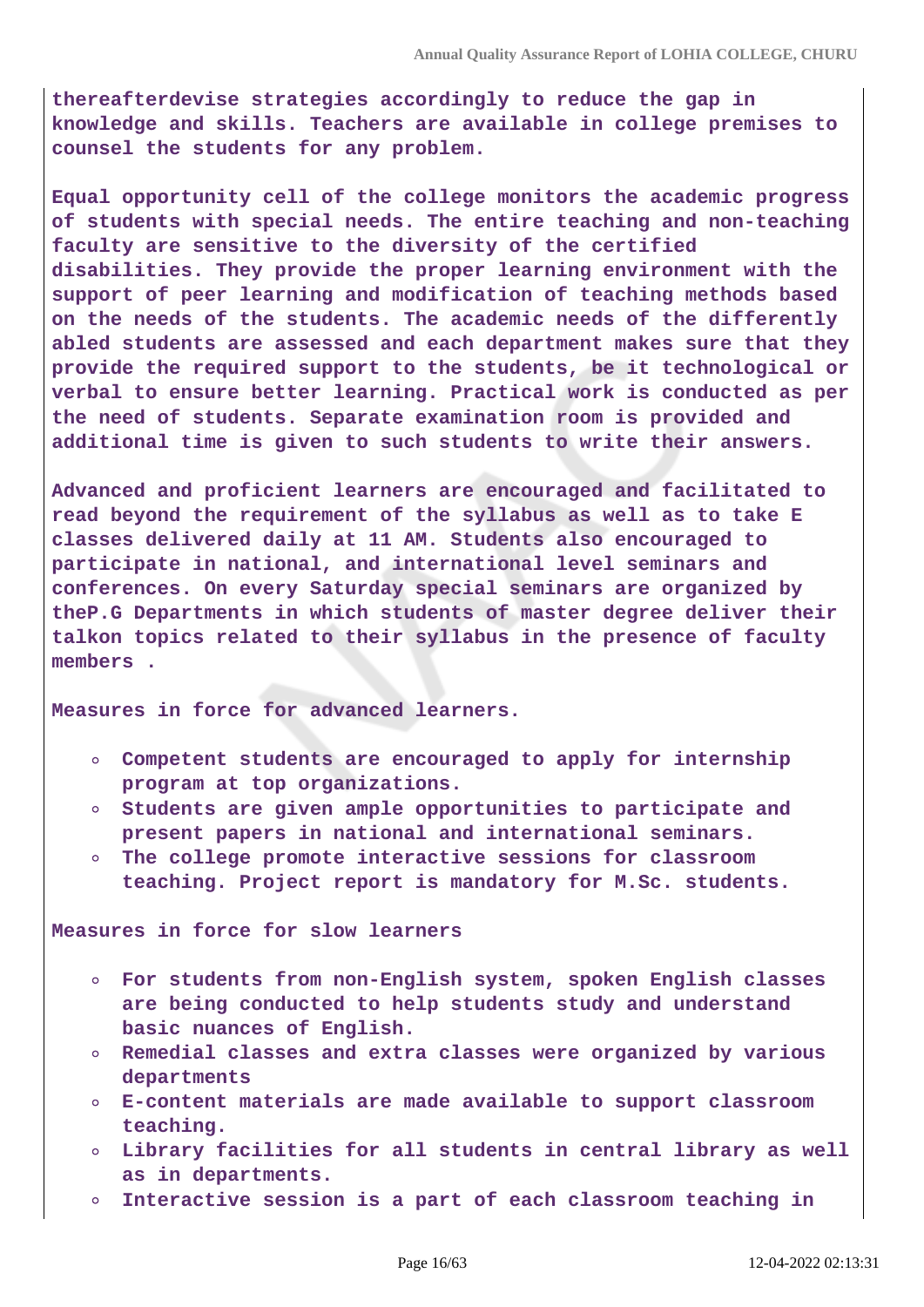#### **the college.**

| <b>File Description</b>                  | <b>Documents</b> |
|------------------------------------------|------------------|
| Paste link for additional<br>information | Nil              |
| Upload any additional<br>information     | No File Uploaded |

#### **2.2.2 - Student- Full time teacher ratio (Data for the latest completed academic year)**

|    | Number of Students |
|----|--------------------|
| 53 | 7984               |
|    |                    |

| <b>File Description</b>    | Documents        |
|----------------------------|------------------|
| Any additional information | No File Uploaded |

#### **2.3 - Teaching- Learning Process**

2.3.1 - Student centric methods, such as experiential learning, participative learning and problem solving methodologies are used for enhancing learning experiences

**Learning and teaching at the college has always been student centric. The students participate in various academic and cocurricular activities within and outside the college. Visit to other institutions, field visits and educational trips, seminars and talks by experts are organized during the year. Students are given individual projects and class assignments, focusing on self-study and independent learning. They are assigned project work which promote peer learning and team building. Class room debates, discussions, presentation by students, brain storming activities are being organised to facilitate participative learning among the students.**

**Following measures are in operation to enhance the learning experience of the students.**

- **Periodic industrial visit/field work/rural camps.**
- **Periodic endowment lectures, conferences, orientation, workshops, seminars, exhibitions etc.**
- **Coaching classes for competitive exam for banking sector, school teachers, general knowledge, etc.**
- **Involvement of students in the administrative and financial**  $\circ$ **affair of the institution through the students union, student's council, the association of various departments**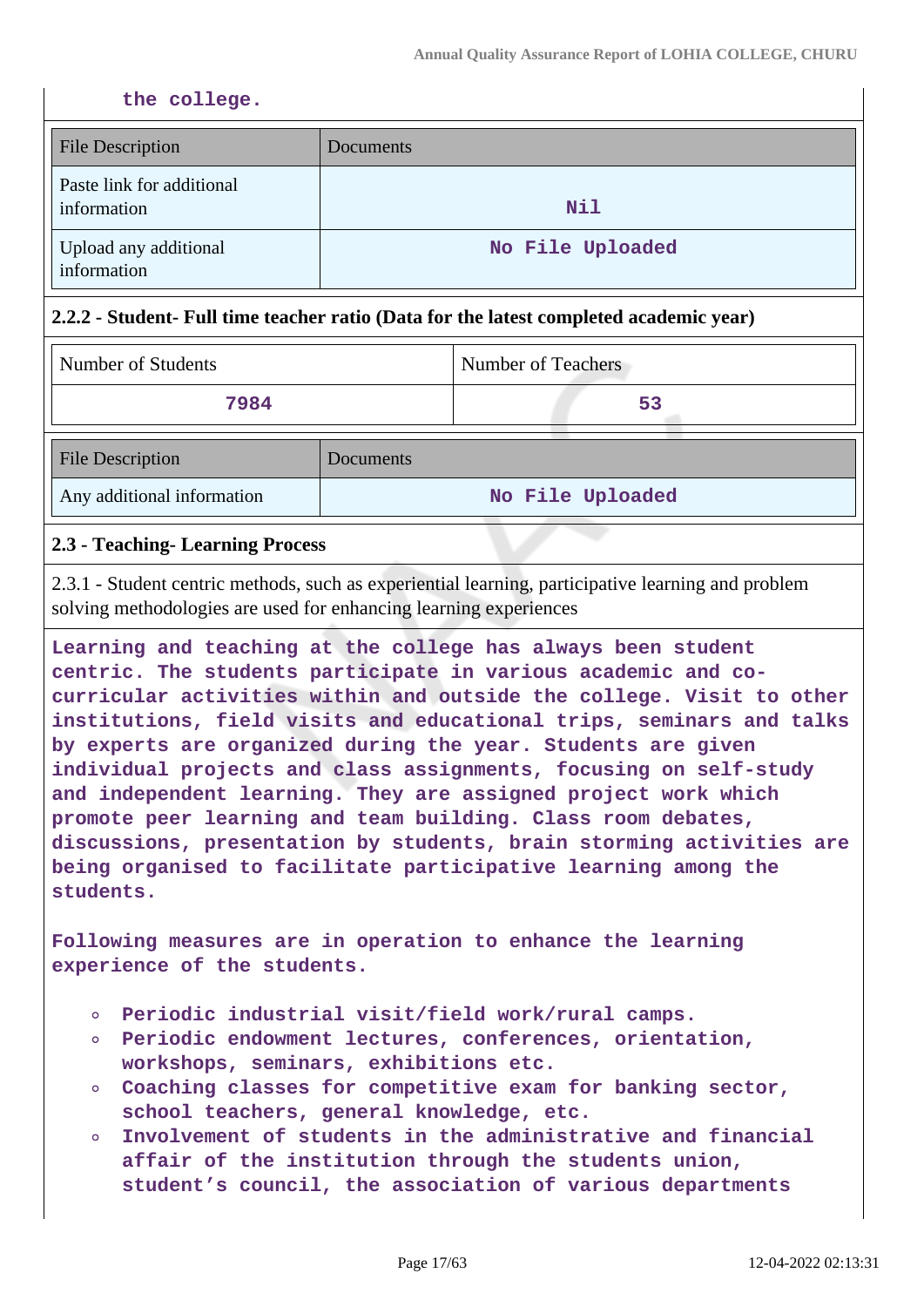**hones leadership and professional skills.**

- **ICT facility and various departmental libraries maximize the**  $\circ$ **research potential of the students.**
- **NSS, NCC, Scouts, Human right club inculcate leadership and life skills among students.**
- **Apart from museums and natural lab, the biodiversity of the surrounding forest facilitates participative learning of the students.**
- **The departments of Zoology, Botany and Geography manage the**  $\circ$ **good laboratory and conduct field study tours for M.Sc. students to study biodiversity.**
- **The women cell has been involved in orienting, sensitizing and**  $\circ$ **empowering young minds towards gender issues and equity.**
- **Regular sports activities for all students to generate health and fitness consciousness among students.**
- **Central library and departmental libraries has a complete set of magazines, reports, journals and reference books.**

| <b>File Description</b>              | <b>Documents</b> |
|--------------------------------------|------------------|
| Upload any additional<br>information | No File Uploaded |
| Link for additional information      | Nil              |

2.3.2 - Teachers use ICT enabled tools for effective teaching-learning process. Write description in maximum of 200 words

**Information and CommunicationTechnology (ICT) enabled teaching methodologyand advanced technology is being used by the faculty members in class rooms.Among all faculty members, maximum teachers are using ICT tools and resources available on its campuses; They used LCD Projectors, Video Conferencing, Google quiz, Tutorial CD of books, MS ppt slide sand you-tube channel as e-learning technology.**

**The use of multimedia teaching aids like, LCD projectors, classrooms with internet enabled computer/laptops/tablet systems /visualizers and smart teaching board are usually used in classroom.**

**A you-tube channel of Lohia College, Churu(ccerajgclohiachuruclass) is created in which all faculty members uploaded videos prepared by them as per course module. Online tests are conducted and eassignments are given through whatsapp group or by Performa developed on Google service.**

**A separate smart class room and seminar hall are established in**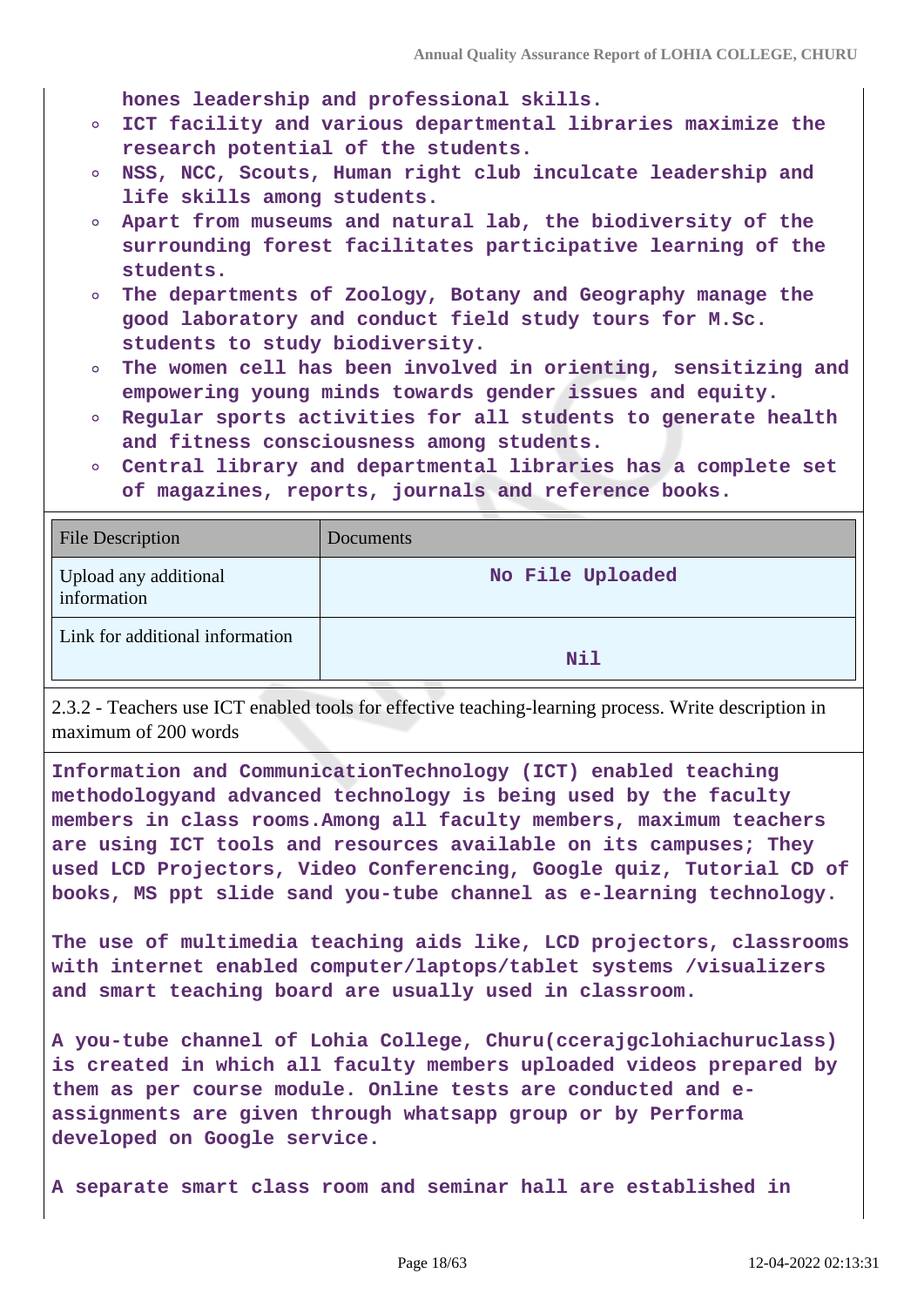**ourcollegewhere resources by Leased line, Multimedia Projectors, Public address system, Document camera, Computers, Laptop, Wi-fi ,LAN connected system , All PG departments are equipped with suitable ICT based facility.More than 1500 videos uploaded on youtube channel. Special lectures, Extension lectures and technical talks are also arranged by inviting experts from various colleges and Universities.**

| <b>File Description</b>                                                                                    | Documents        |
|------------------------------------------------------------------------------------------------------------|------------------|
| Upload any additional<br>information                                                                       | No File Uploaded |
| Provide link for webpage<br>describing the ICT enabled tools<br>for effective teaching-learning<br>process | View File        |

**2.3.3 - Ratio of mentor to students for academic and other related issues (Data for the latest completed academic year )**

#### **2.3.3.1 - Number of mentors**

#### **40**

| <b>File Description</b>                                                  | <b>Documents</b> |
|--------------------------------------------------------------------------|------------------|
| Upload, number of students<br>enrolled and full time teachers on<br>roll | View File        |
| Circulars pertaining to assigning<br>mentors to mentees                  | View File        |
| Mentor/mentee ratio                                                      | View File        |

## **2.4 - Teacher Profile and Quality**

#### **2.4.1 - Number of full time teachers against sanctioned posts during the year**

#### **54**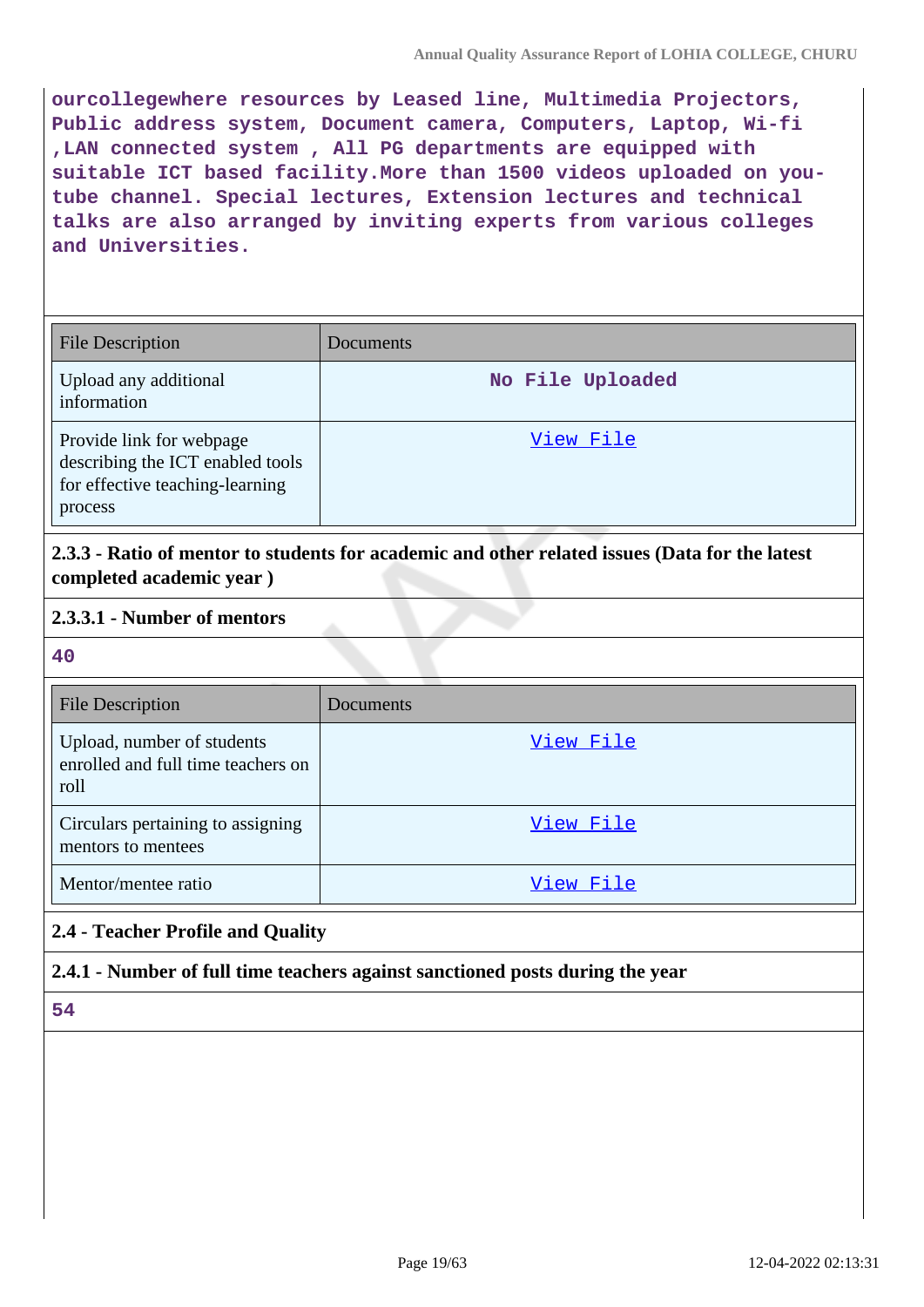| <b>File Description</b>                                             | Documents        |
|---------------------------------------------------------------------|------------------|
| Full time teachers and sanctioned<br>posts for year (Data Template) | View File        |
| Any additional information                                          | No File Uploaded |
| List of the faculty members<br>authenticated by the Head of HEI     | View File        |

**2.4.2 - Number of full time teachers with Ph. D. / D.M. / M.Ch. /D.N.B Superspeciality / D.Sc. / D.Litt. during the year (consider only highest degree for count)**

# **2.4.2.1 - Number of full time teachers with Ph. D. / D.M. / M.Ch. /D.N.C Superspeciality / D.Sc. / D.Litt. during the year**

#### **35**

| <b>File Description</b>                                                                                                                                                           | Documents        |
|-----------------------------------------------------------------------------------------------------------------------------------------------------------------------------------|------------------|
| Any additional information                                                                                                                                                        | No File Uploaded |
| List of number of full time<br>teachers with Ph. D. / D.M. /<br>M.Ch./ D.N.B Super specialty /<br>D.Sc. / D.Litt. and number of full<br>time teachers for year (Data<br>Template) | View File        |

## **2.4.3 - Number of years of teaching experience of full time teachers in the same institution (Data for the latest completed academic year)**

## **2.4.3.1 - Total experience of full-time teachers**

#### **580**

| <b>File Description</b>                                                                                 | Documents        |
|---------------------------------------------------------------------------------------------------------|------------------|
| Any additional information                                                                              | No File Uploaded |
| List of Teachers including their<br>PAN, designation, dept. and<br>experience details(Data<br>Template) | View File        |

## **2.5 - Evaluation Process and Reforms**

2.5.1 - Mechanism of internal assessment is transparent and robust in terms of frequency and mode. Write description within 200 words.

**Govt. Lohia college is affiliated to MGS university, Bikaner and the students are only assessed during the annual examination conducted**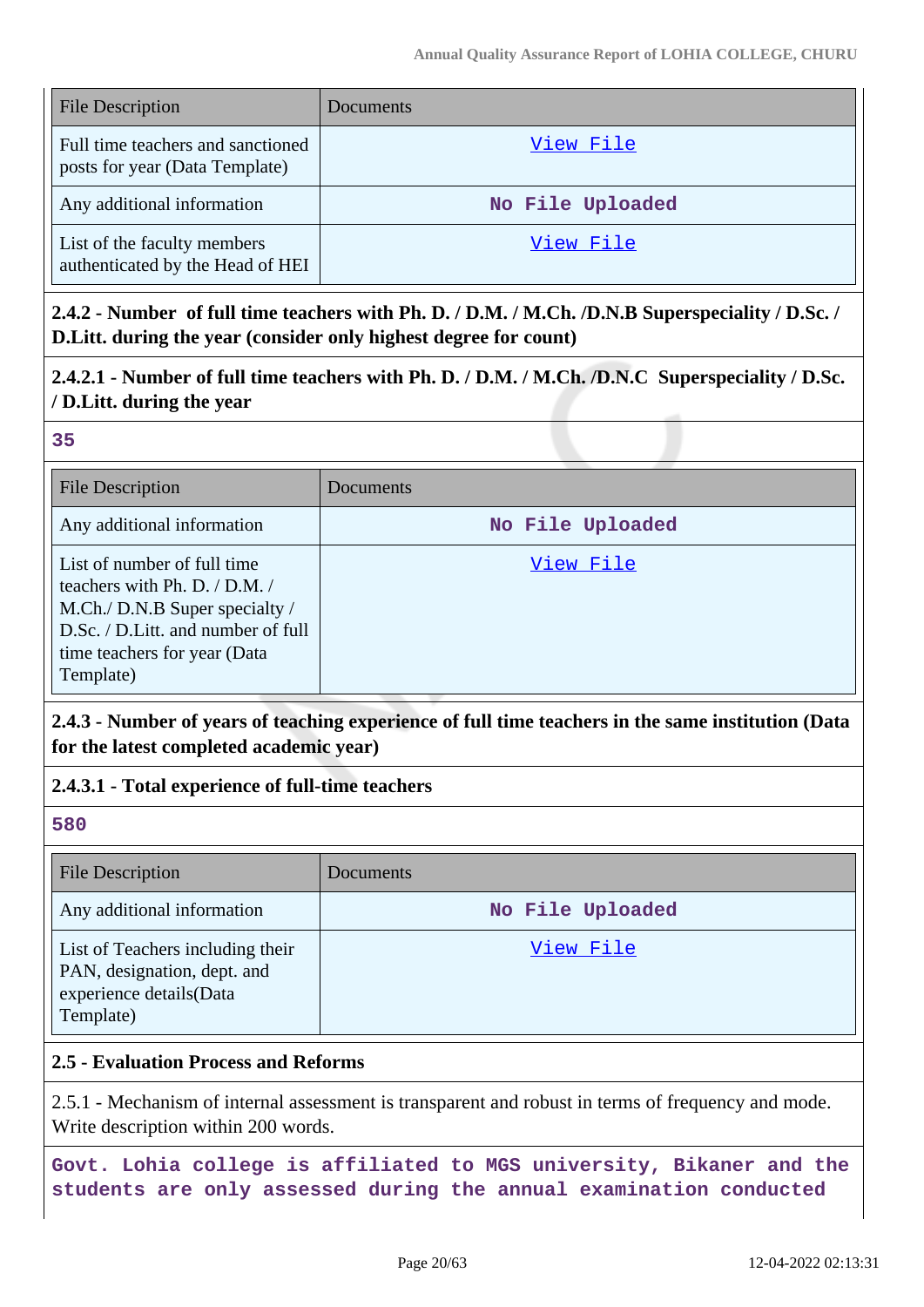**by the affiliating university. For the internal assessment of the students a mechanism of three term tests in an academic year is adopted in our college. A committee named "Internal Assessment Committee" is constituted in college comprising of senior faculty members to deal with all the issues regarding the internal assessment mechanism. Departmental seminars are organized in all Post Graduate Department to develop the basic understanding of their subjects. In all the subjects where practical exams are part of the curriculum, it is mandatoryto submit a practical record that is evaluated and marks are added during the final consolidation of results.The project report is also compulsory in some of the subjects and is considered for assessment. All theteachers are in the examination panel of the University and they render their services in setting the question papers and evaluating the answer books.**

| File Description                | Documents        |
|---------------------------------|------------------|
| Any additional information      | No File Uploaded |
| Link for additional information | Nil              |

2.5.2 - Mechanism to deal with internal examination related grievances is transparent, time- bound and efficient

**A well-organized mechanism to deal with internal examination related grievances exists in college having senior faculty members as the members of it. Three term tests are conducted in an academic year and the it is the duty of the concerned faculty members to prepare the question papers, to conduct the test, assess the answer books, and thereafter to show the answer books to the students so that the students can self-evaluate themselvesknowing their strength as well as weakness in that paper/subject. The teacher points out the weak point of each students and try to improve them by effective teaching. If there is any grievance regarding the internal examination, thenthe Internal Term Test Committee transparently and time- boundly address it. Though the institution is affiliated to Maharaja Ganga Singh University, Bikaner and it follows an annual examination scheme as per the University calendar. The college is a big examination center and almost 2500-3000 students appear for their exams every day during annual examinations. Almost all the teachers are in the panel of examiners for paper setting and evaluation of answer books. Any representation regarding question paper, examination related issues and evaluation is forwarded to the University. During the exams, unfair means case and grievance related to question paper are forwarded to the university**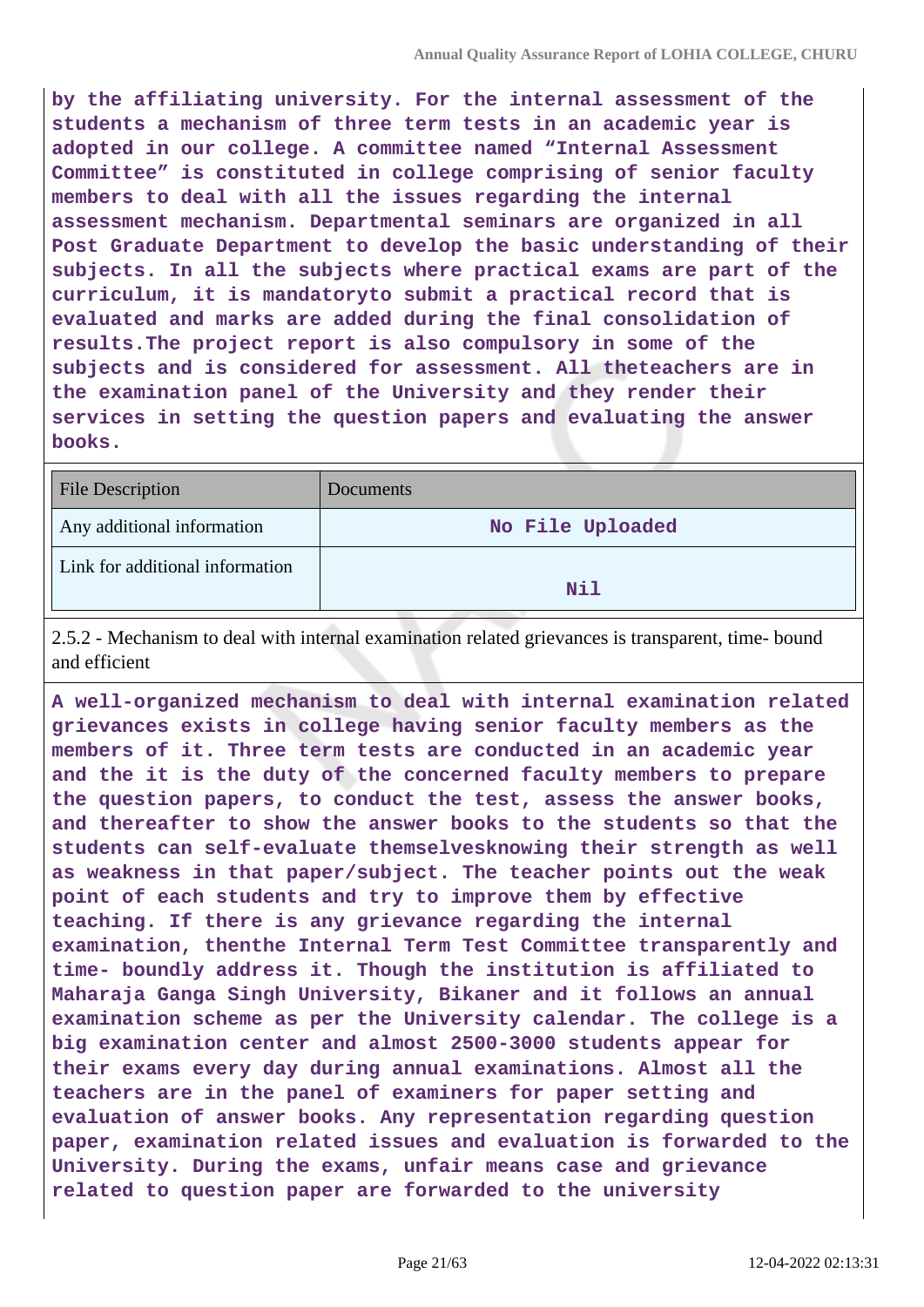#### **immediately for necessary action. The examination procedure is completely transparent.**

| <b>File Description</b>         | Documents        |
|---------------------------------|------------------|
| Any additional information      | No File Uploaded |
| Link for additional information | Nil              |

#### **2.6 - Student Performance and Learning Outcomes**

2.6.1 - Programme and course outcomes for all Programmes offered by the institution are stated and displayed on website and communicated to teachers and students.

**The college is committed to quality education and it makes all efforts to deliver the best of education to the learners. The college has 18 departments in all including UG and PG, 10 in humanities and social sciences, 5 in science and 03 in commerce. The UG programmes are B.A, B.SC, B.COM, and PG programmes are M.A, M.SC, and M.Com. The college is affiliated to Maharaja Ganga Singh University, Bikaner and it follows thecurriculum prepared by it. The faculty members contribute in the capacity of BOS members and convenersfor Curriculum EnrichmentCommittee.**

**Communication of PO/CO to students:-**

- **The results are displayed on the university website.**  $\bullet$ **Thelearning outcomes of final year UG and PG programmes are also displayed on the collegewebsite.**
- **There is a help desk in the college where faculty members of**  $\bullet$ **all streams are available evenduring the summer vacations. The students seeking admission in the first year seek advice fromteachers and discuss the CO/PO and POs. This helps them in selecting electives and extension activities offered by the institute.**

**Communication of PO/CO to faculty:-**

- **The faculty members discuss the programme outcomes in their respective departments. The department-wise time table is discussed and the teaching plan is prepared keeping in mind the results of the specific programmes.**
- $\bullet$ **The outcomes for all courses, programmes and elective papers helps the teachers evaluate the objectives of the subject content.This evaluation also helps the teachers identify the learning capacities of the students and takecorrective**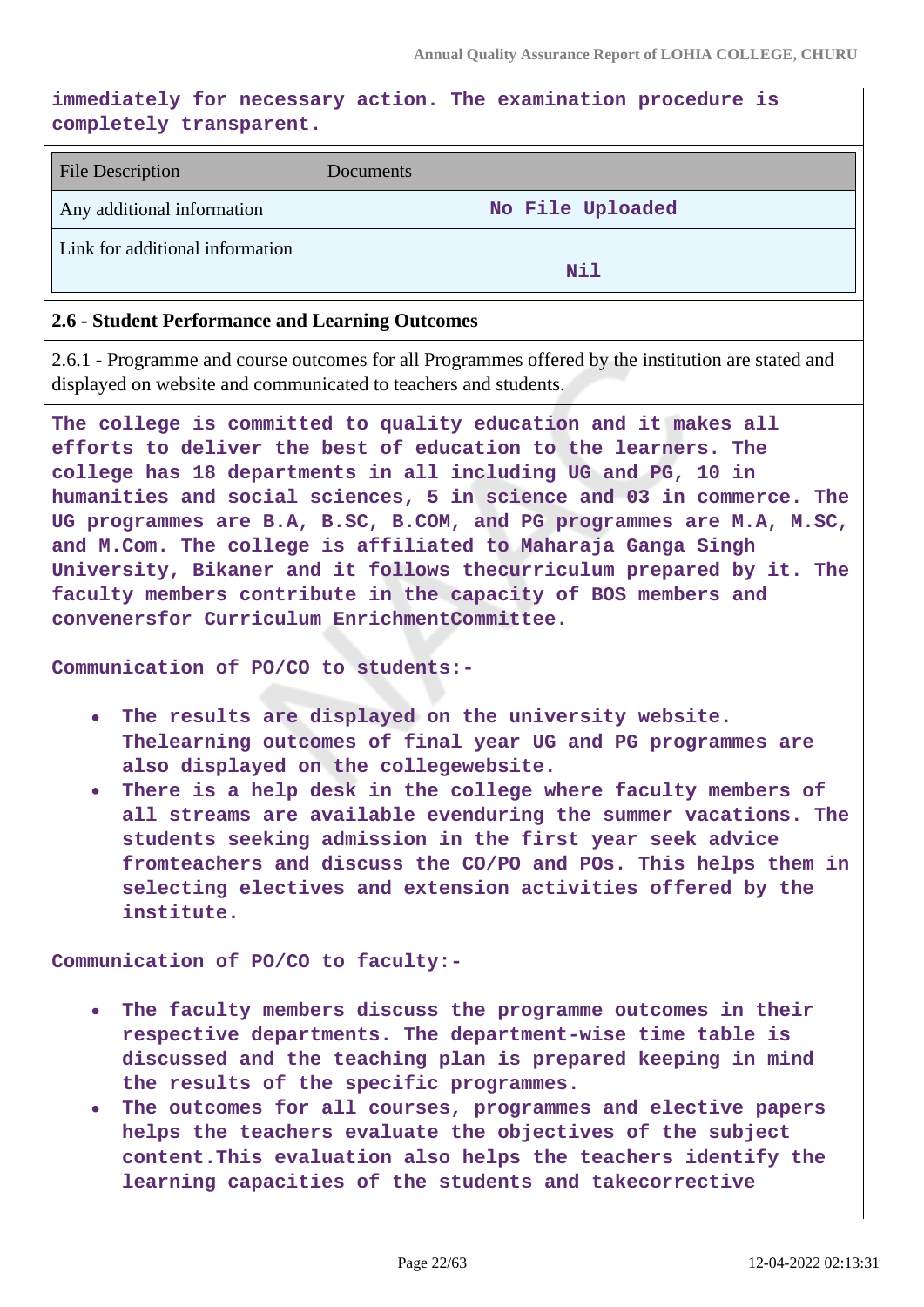**measures accordingly.**

**The mentors help the average achievers to attain**  $\bullet$ **betteroutcomes and motivate the advanced learners to aim for bigger goals. The students have shownbrilliant performance in the University exams and the overall result percentage is almost around 90%.**

| <b>File Description</b>                                           | Documents        |
|-------------------------------------------------------------------|------------------|
| Upload any additional<br>information                              | No File Uploaded |
| Paste link for Additional<br>information                          | Nil              |
| <b>Upload COs for all Programmes</b><br>(exemplars from Glossary) | View File        |

2.6.2 - Attainment of Programme outcomes and course outcomes are evaluated by the institution.

**The College is one of the largest colleges of Rajasthan. The curriculum design and delivery in the institution aims at employability skills and competence. The graduate and postgraduate programmes equip the learners for job opportunities in central and state government services. Though the college is not offering any technical courses but all the traditional programmes and curriculum is designed to deliver the best of knowledge. The programme outcomes and course outcomes primarily aim at imparting knowledge and skills which is critical for building students 'competence and personality. There is also an emphasis on the holistic development of the students as the learning outcomes focus on imparting values and ethics and enhancing their interpersonal and communication skills**

**The programme and course outcomes are evaluated and corrective measures are taken:-**

- **The evaluation process involves the analysis of feedback on curriculum, teaching, progression to higher education, skill development programmes, placements and updated curriculum for competitive exams.**
- **Programme and course outcomes are also discussed and evaluated in the Academic Council and Board of Studies.**
- **The faculty is also encouraged to update their subject knowledge and keep pace with changing trends in teaching methodology and delivery by pursuing higher studies, participating in faculty development programmes and seminars.**
- **Few PG programmes and a few UG programmes have a mandatory field trip and this along with other forms of experiential**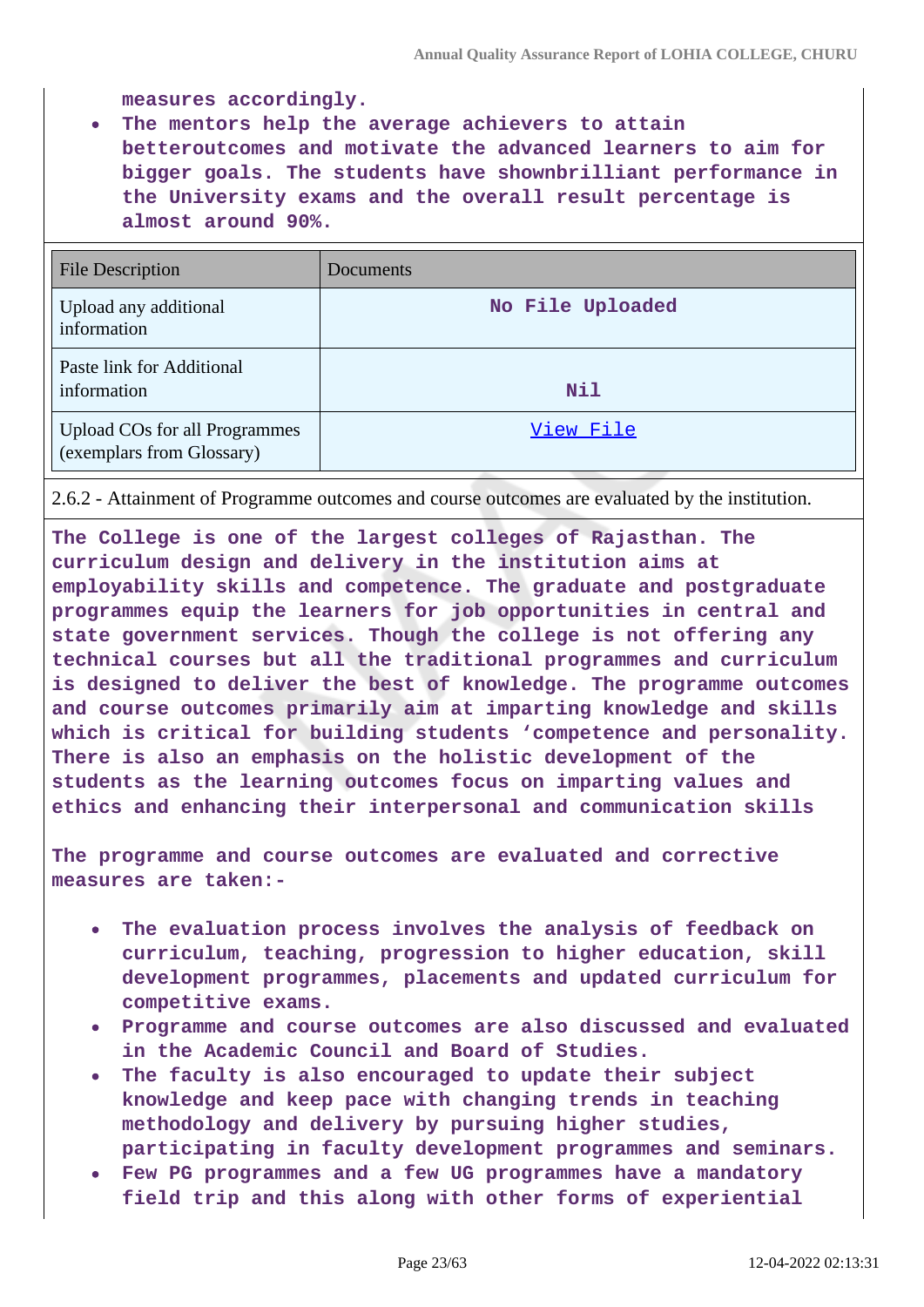**learning events like workshops/seminars/ are used to evaluate the outcomes indirectly.**

- **The PO attainment of the postgraduate students is also**  $\bullet$ **evaluated on the basis of their research output in the form of paper presentation and publications.**
- **The programme outcomes and programme specific outcomes are also discussed and evaluated on the basis of student progression to higher education and placement.**

| <b>File Description</b>                  | Documents        |
|------------------------------------------|------------------|
| Upload any additional<br>information     | No File Uploaded |
| Paste link for Additional<br>information | Nil              |

#### **2.6.3 - Pass percentage of Students during the year**

#### **2.6.3.1 - Total number of final year students who passed the university examination during the year**

#### **2297**

| <b>File Description</b>                                                                                                     | Documents        |
|-----------------------------------------------------------------------------------------------------------------------------|------------------|
| Upload list of Programmes and<br>number of students passed and<br>appeared in the final year<br>examination (Data Template) | View File        |
| Upload any additional<br>information                                                                                        | No File Uploaded |
| Paste link for the annual report                                                                                            | Nil              |

#### **2.7 - Student Satisfaction Survey**

**2.7.1 - Student Satisfaction Survey (SSS) on overall institutional performance (Institution may design its own questionnaire) (results and details need to be provided as a weblink)**

[http://lcc.ac.in/ckfinder/userfiles/files/Feedback%20Complete%20Repo](http://lcc.ac.in/ckfinder/userfiles/files/Feedback%20Complete%20Report%2020-21(1).docx) [rt%2020-21\(1\).docx](http://lcc.ac.in/ckfinder/userfiles/files/Feedback%20Complete%20Report%2020-21(1).docx)

#### **RESEARCH, INNOVATIONS AND EXTENSION**

#### **3.1 - Resource Mobilization for Research**

**3.1.1 - Grants received from Government and non-governmental agencies for research projects / endowments in the institution during the year (INR in Lakhs)**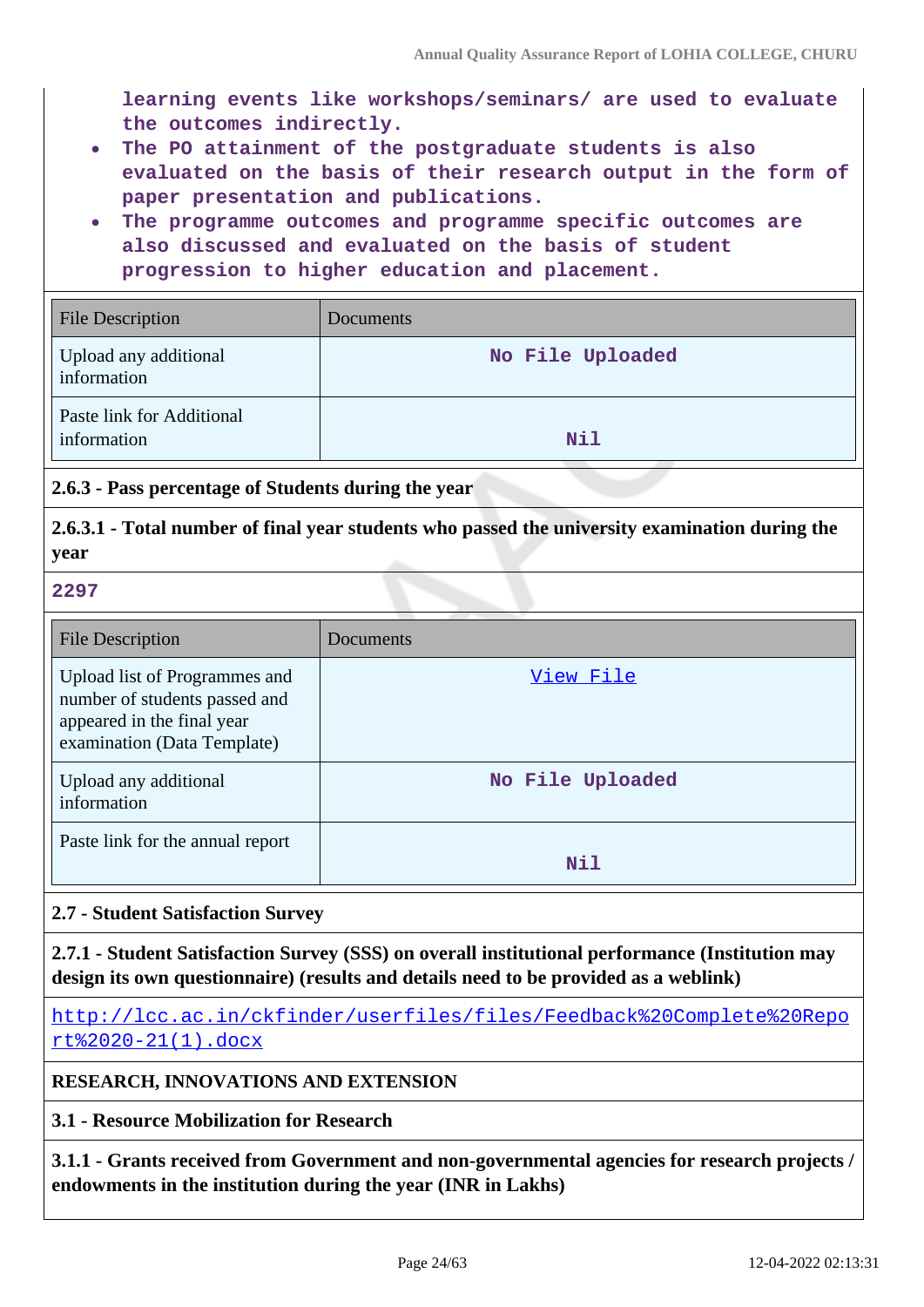# **3.1.1.1 - Total Grants from Government and non-governmental agencies for research projects / endowments in the institution during the year (INR in Lakhs)**

#### **NIL**

| <b>File Description</b>                                                              | Documents        |
|--------------------------------------------------------------------------------------|------------------|
| Any additional information                                                           | No File Uploaded |
| e-copies of the grant award<br>letters for sponsored research<br>projects/endowments | No File Uploaded |
| List of endowments / projects<br>with details of grants (Data<br>Template)           | No File Uploaded |

## **3.1.2 - Number of teachers recognized as research guides (latest completed academic year)**

## **3.1.2.1 - Number of teachers recognized as research guides**

**16**

| <b>File Description</b>                    | <b>Documents</b> |
|--------------------------------------------|------------------|
| Any additional information                 | No File Uploaded |
| Institutional data in prescribed<br>format | View File        |

# **3.1.3 - Number of departments having Research projects funded by government and non government agencies during the year**

# **3.1.3.1 - Number of departments having Research projects funded by government and nongovernment agencies during the year**

**00**

| File Description                                                 | Documents        |
|------------------------------------------------------------------|------------------|
| List of research projects and<br>funding details (Data Template) | No File Uploaded |
| Any additional information                                       | No File Uploaded |
| Supporting document from<br><b>Funding Agency</b>                | No File Uploaded |
| Paste link to funding agency<br>website                          | Nil              |

**3.2 - Innovation Ecosystem**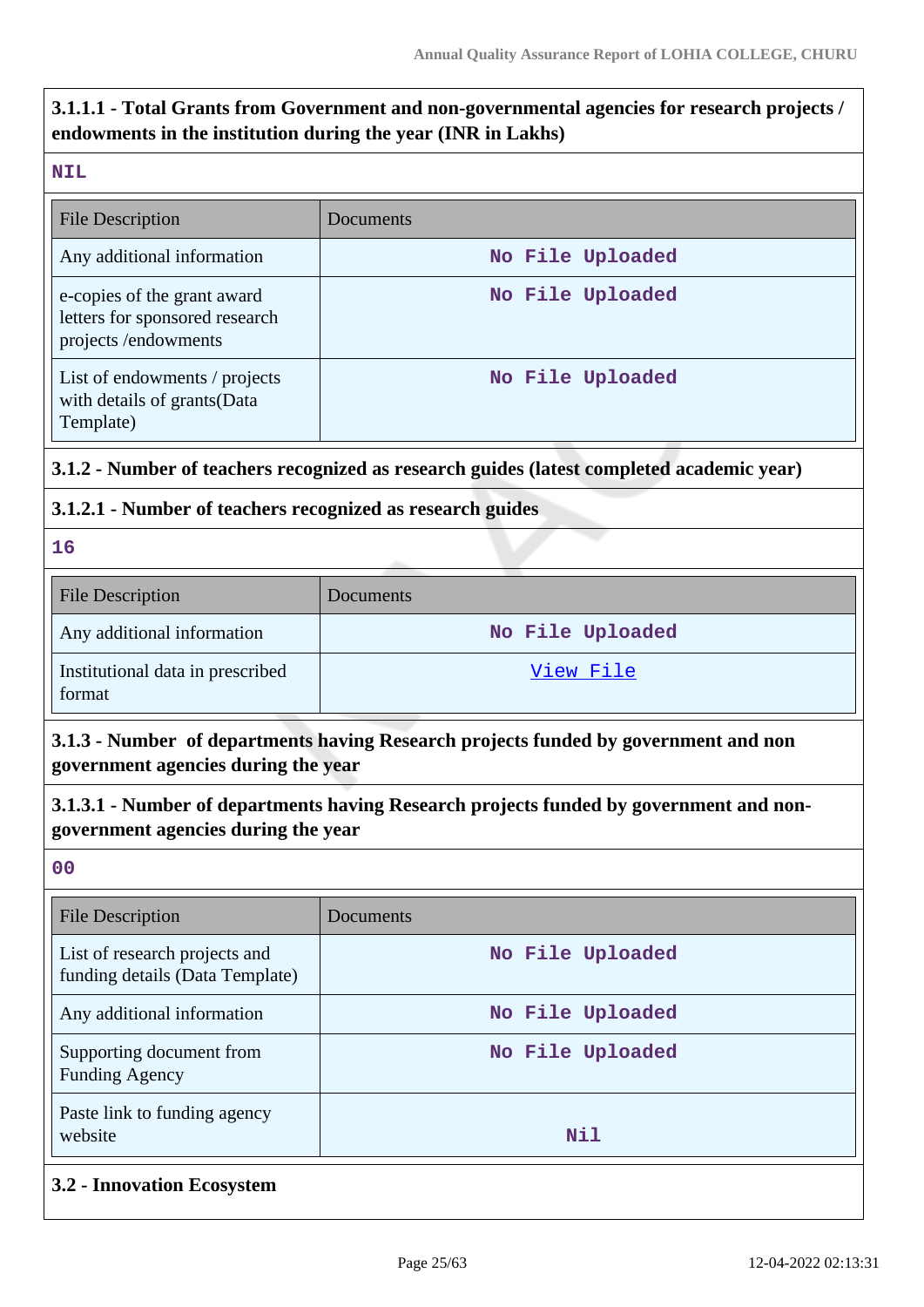3.2.1 - Institution has created an ecosystem for innovations and has initiatives for creation and transfer of knowledge

**The environment for innovations and knowledge transfer requires best human resources. The institution has meritorious and young faculty recruited through Rajasthan Public Service Commission. There is annual appraisal system which encourages the faculty to enhance their academic and research skills. Faculty development programmes are also organized for new knowledge sharing. Institution has a welldefined career advancement scheme which requires annual points(API) in academics, research and extra-curricular activities. Faculty is also encouraged to carry out research and to guide research scholars. Good number of research scholars are registered in PhD programme of different subjects. Students are also encouraged through different platforms like NSS, NCC Etc. to create innovative ideas. Institution also provides skill training to augment potential for start-ups through Kaushal Vikash Kendra. Institution also have IGNOU and VMOU study centres to provide opportunity to carry out professional courses.**

| <b>File Description</b>                  | Documents        |
|------------------------------------------|------------------|
| Upload any additional<br>information     | No File Uploaded |
| Paste link for additional<br>information | Nil              |

**3.2.2 - Number of workshops/seminars conducted on Research Methodology, Intellectual Property Rights (IPR) and entrepreneurship during the year**

**3.2.2.1 - Total number of workshops/seminars conducted on Research Methodology, Intellectual Property Rights (IPR) and entrepreneurship year wise during the year**

**1**

| <b>File Description</b>                                              | <b>Documents</b> |
|----------------------------------------------------------------------|------------------|
| Report of the event                                                  | View File        |
| Any additional information                                           | No File Uploaded |
| List of workshops/seminars<br>during last 5 years (Data<br>Template) | View File        |

#### **3.3 - Research Publications and Awards**

**3.3.1 - Number of Ph.Ds registered per eligible teacher during the year**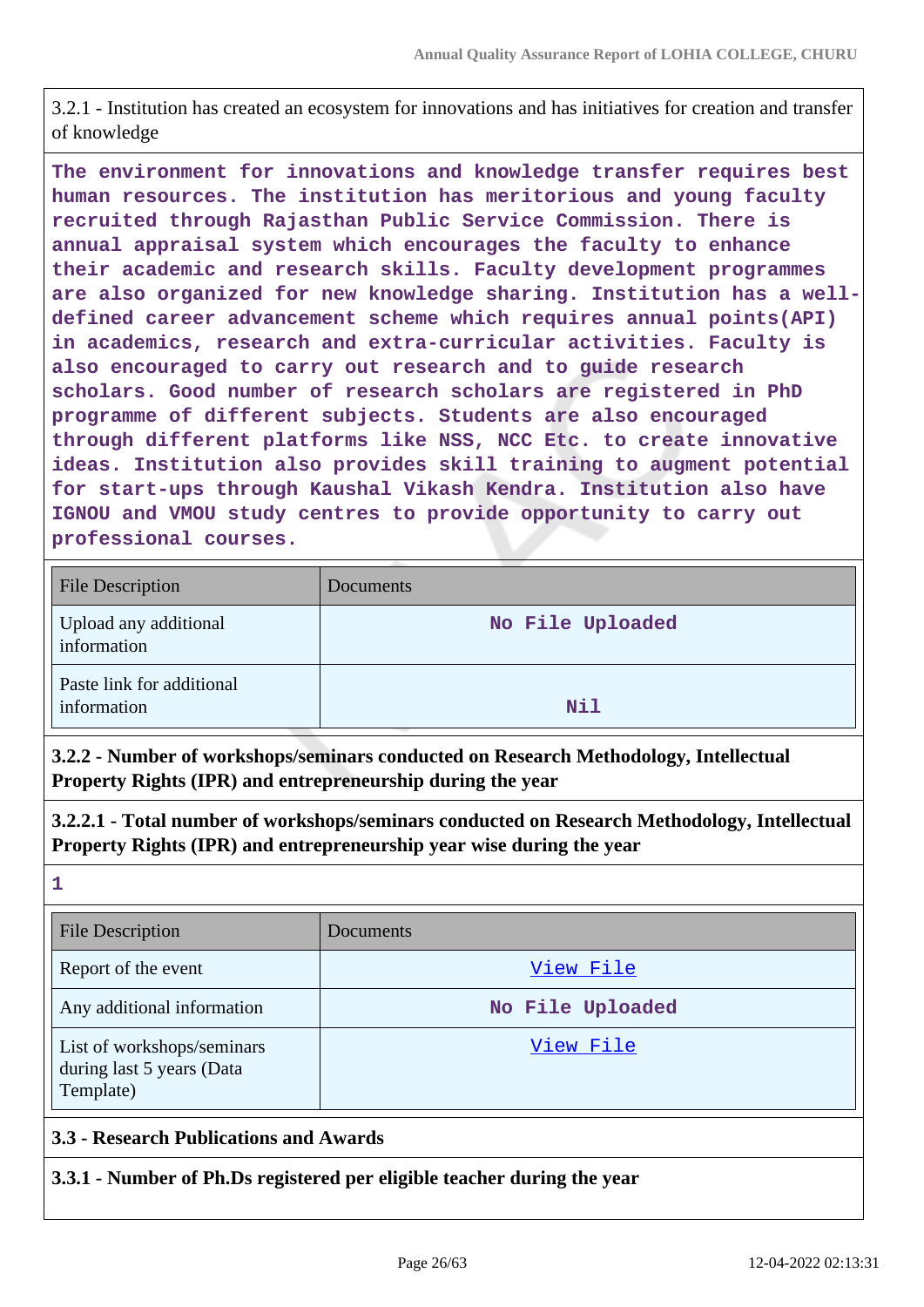## **3.3.1.1 - How many Ph.Ds registered per eligible teacher within the year**

## **1.44**

| File Description                                                                                                           | Documents        |
|----------------------------------------------------------------------------------------------------------------------------|------------------|
| URL to the research page on HEI<br>website                                                                                 | Nil              |
| List of PhD scholars and their<br>details like name of the guide,<br>title of thesis, year of award etc<br>(Data Template) | View File        |
| Any additional information                                                                                                 | No File Uploaded |

# **3.3.2 - Number of research papers per teachers in the Journals notified on UGC website during the year**

#### **3.3.2.1 - Number of research papers in the Journals notified on UGC website during the year**

**13**

| <b>File Description</b>                                                                                     | Documents        |
|-------------------------------------------------------------------------------------------------------------|------------------|
| Any additional information                                                                                  | No File Uploaded |
| List of research papers by title,<br>author, department, name and<br>year of publication (Data<br>Template) | View File        |

**3.3.3 - Number of books and chapters in edited volumes/books published and papers published in national/ international conference proceedings per teacher during the year**

**3.3.3.1 - Total number of books and chapters in edited volumes/books published and papers in national/ international conference proceedings year wise during year**

**3**

| <b>File Description</b>                                                      | Documents        |
|------------------------------------------------------------------------------|------------------|
| Any additional information                                                   | No File Uploaded |
| List books and chapters edited<br>volumes/books published (Data<br>Template) | View File        |

## **3.4 - Extension Activities**

3.4.1 - Extension activities are carried out in the neighborhood community, sensitizing students to social issues, for their holistic development, and impact thereof during the year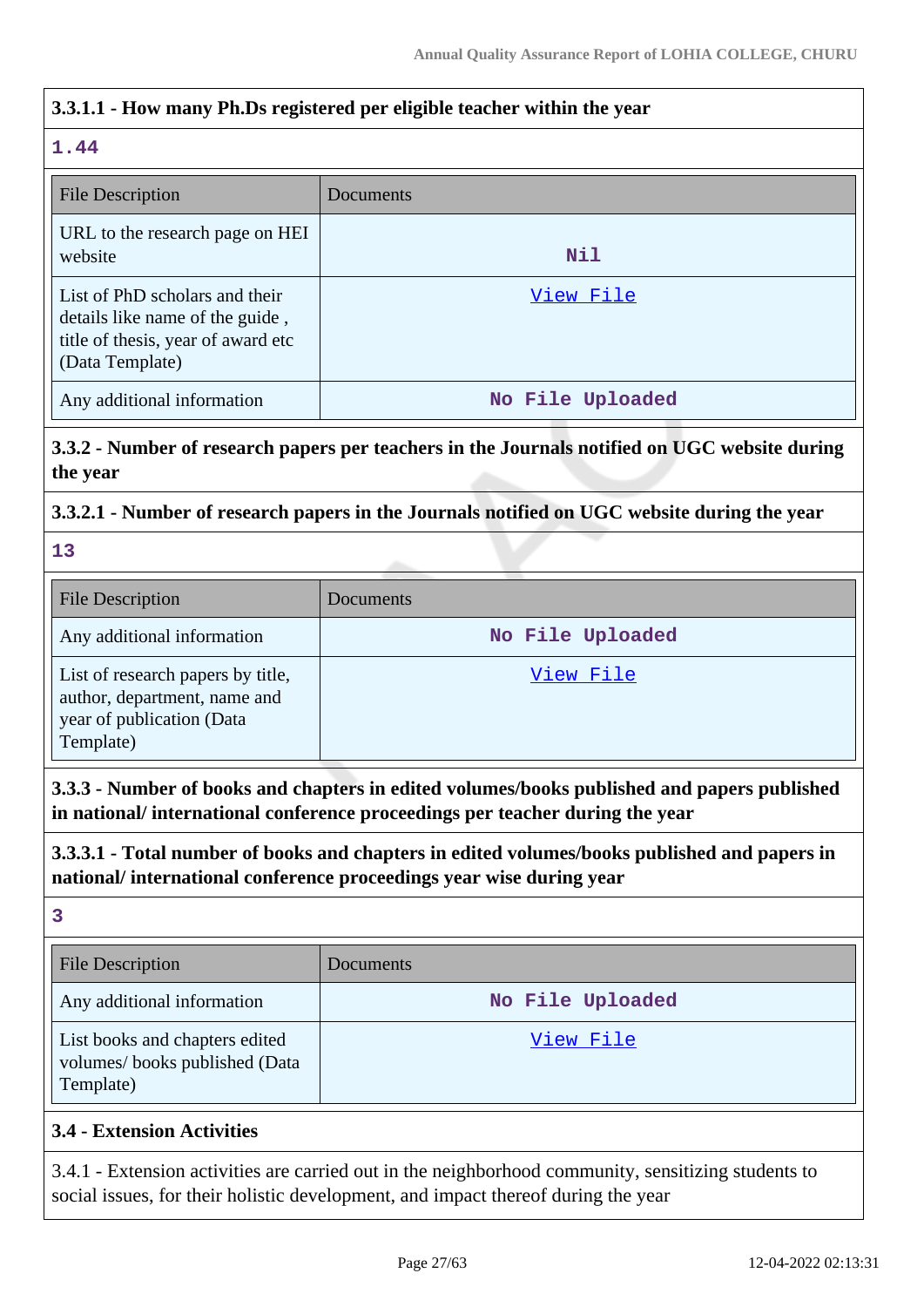**The college organizes a number of extension activities to promote institute-neighborhood community relations to sensitize the students towards community needs. The students of our college actively participate in social service activities leading to their overall development. Through National Service Scheme and National Cadet Corps Units, the college undertakes various extension activities in the neighbourhood community. NSS organizes a residential seven-day camp in nearby adopted villages and several activities on social issues are carried out by NSS volunteers which include cleanliness, tree plantation, water conservation, Beti Bacho Beti Padhao, Environmental awareness, Women empowerment, National Integrity, Aids awareness, Blood donation camp, Health check-up camp etc. The NCC unit of the college aims at developing qualities of leadership, patriotism, maintaining discipline, character building, spirit of adventure and the ideal of self service. The NCC unit of the college organizes various extension activities like tree plantation, Road safety awareness, Ekta daud for health, Save fuel save country programme, Swachhta Abhiyan. Other than NSS and NCC units, the various departments of the college are conscious about their responsibilities for shaping students into responsible citizens of the country by making students aware of social issues through various programmes like Environmental Awareness, Personal Health and Hygiene, Road Safety, Tree Plantation, Plastic eradication, No vehicle day, Jananisuraksha,Programme on female foeticide, Voters awareness etc. All these mentioned activities have positive impact on the students and it developed student community relationship, leadership skill and self confidence of students. It also helped in cultivating hidden personality of students and created awareness among students.**

| <b>File Description</b>                  | Documents        |
|------------------------------------------|------------------|
| Paste link for additional<br>information | Nil              |
| Upload any additional<br>information     | No File Uploaded |

**3.4.2 - Number of awards and recognitions received for extension activities from government / government recognized bodies during the year**

**3.4.2.1 - Total number of awards and recognition received for extension activities from Government/ Government recognized bodies year wise during the year**

**2**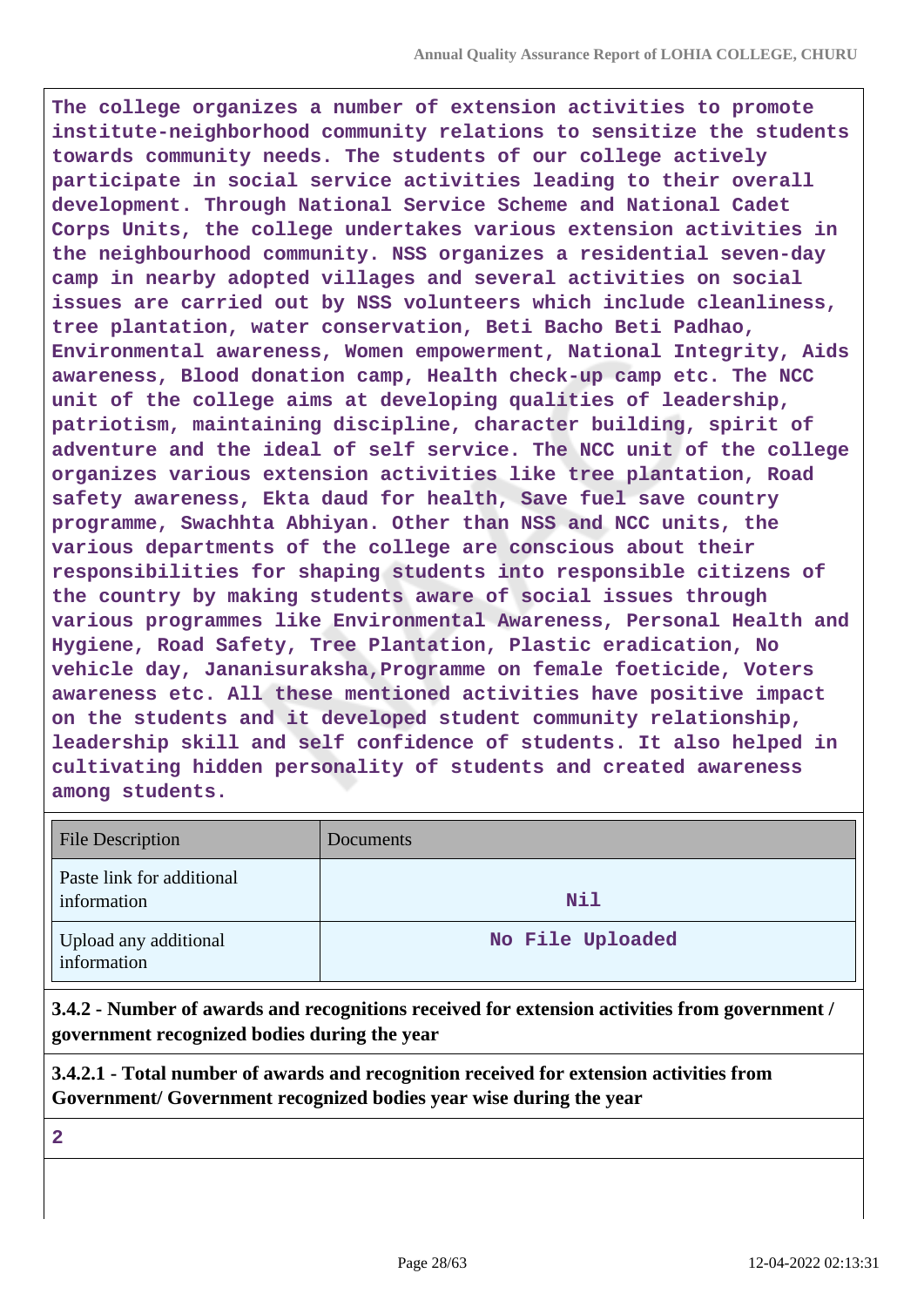| <b>File Description</b>                                                        | Documents        |
|--------------------------------------------------------------------------------|------------------|
| Any additional information                                                     | No File Uploaded |
| Number of awards for extension<br>activities in last 5 year (Data<br>Template) | View File        |
| e-copy of the award letters                                                    | View File        |

**3.4.3 - Number of extension and outreach programs conducted by the institution through NSS/NCC/Red cross/YRC etc., ( including the programmes such as Swachh Bharat, AIDS awareness, Gender issues etc. and/or those organized in collaboration with industry, community and NGOs ) during the year**

**3.4.3.1 - Number of extension and outreach Programs conducted in collaboration with industry, community and Non- Government Organizations through NSS/ NCC/ Red Cross/ YRC etc., during the year**

#### **12**

| File Description                                                                                                                       | Documents        |
|----------------------------------------------------------------------------------------------------------------------------------------|------------------|
| Reports of the event organized                                                                                                         | No File Uploaded |
| Any additional information                                                                                                             | No File Uploaded |
| Number of extension and<br>outreach Programmes conducted<br>with industry, community etc for<br>the during the year (Data<br>Template) | View File        |

**3.4.4 - Number of students participating in extension activities at 3.4.3. above during year**

**3.4.4.1 - Total number of Students participating in extension activities conducted in collaboration with industry, community and Non- Government Organizations such as Swachh Bharat, AIDs awareness, Gender issue etc. year wise during year**

**1720**

| <b>File Description</b>                                                                              | Documents        |
|------------------------------------------------------------------------------------------------------|------------------|
| Report of the event                                                                                  | No File Uploaded |
| Any additional information                                                                           | No File Uploaded |
| Number of students participating<br>in extension activities with Govt.<br>or NGO etc (Data Template) | View File        |

**3.5 - Collaboration**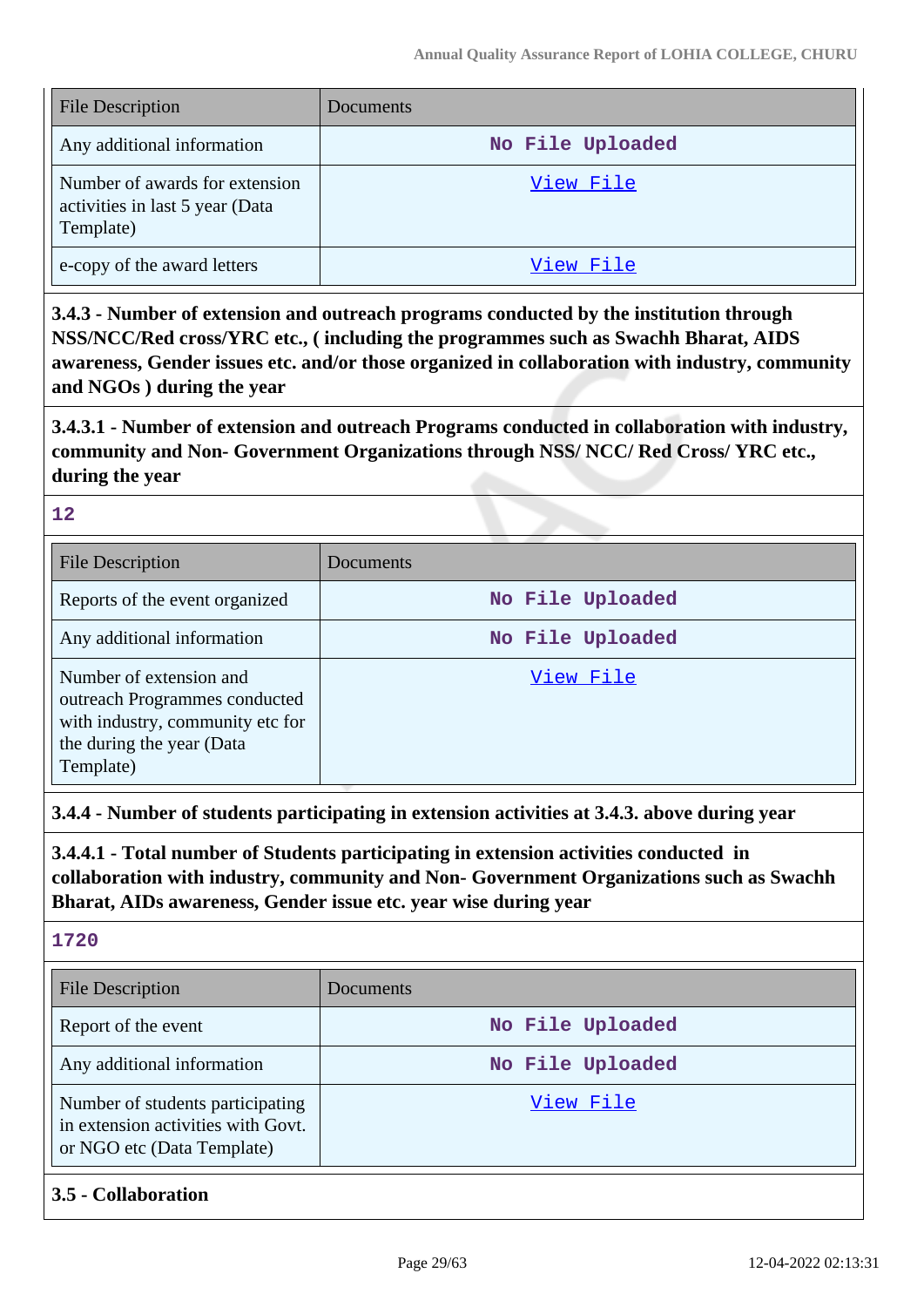**3.5.1 - Number of Collaborative activities for research, Faculty exchange, Student exchange/ internship during the year**

**3.5.1.1 - Number of Collaborative activities for research, Faculty exchange, Student exchange/ internship year wise during the year**

#### **3**

| <b>File Description</b>                                                                      | Documents        |
|----------------------------------------------------------------------------------------------|------------------|
| e-copies of related Document                                                                 | No File Uploaded |
| Any additional information                                                                   | No File Uploaded |
| Details of Collaborative activities<br>with institutions/industries for<br>research, Faculty | View File        |

**3.5.2 - Number of functional MoUs with institutions, other universities, industries, corporate houses etc. during the year**

**3.5.2.1 - Number of functional MoUs with Institutions of national, international importance, other universities, industries, corporate houses etc. year wise during the year**

**00**

| <b>File Description</b>                                                                                                             | Documents        |
|-------------------------------------------------------------------------------------------------------------------------------------|------------------|
| e-Copies of the MoUs with<br>institution./industry/corporate<br>houses                                                              | No File Uploaded |
| Any additional information                                                                                                          | No File Uploaded |
| Details of functional MoUs with<br>institutions of national,<br>international importance, other<br>universities etc during the year | No File Uploaded |

## **INFRASTRUCTURE AND LEARNING RESOURCES**

#### **4.1 - Physical Facilities**

4.1.1 - The Institution has adequate infrastructure and physical facilities for teaching- learning. viz., classrooms, laboratories, computing equipment etc.

**Govt. lohia college is spread over 12 acres with yellow building amidst sprawling lawns and trees in Churu. Built In 1945 by late Kanahaiya Lal Lohia a large part of the college is housed in heritage structure. It is well connected with railway station and bus stand of churu.**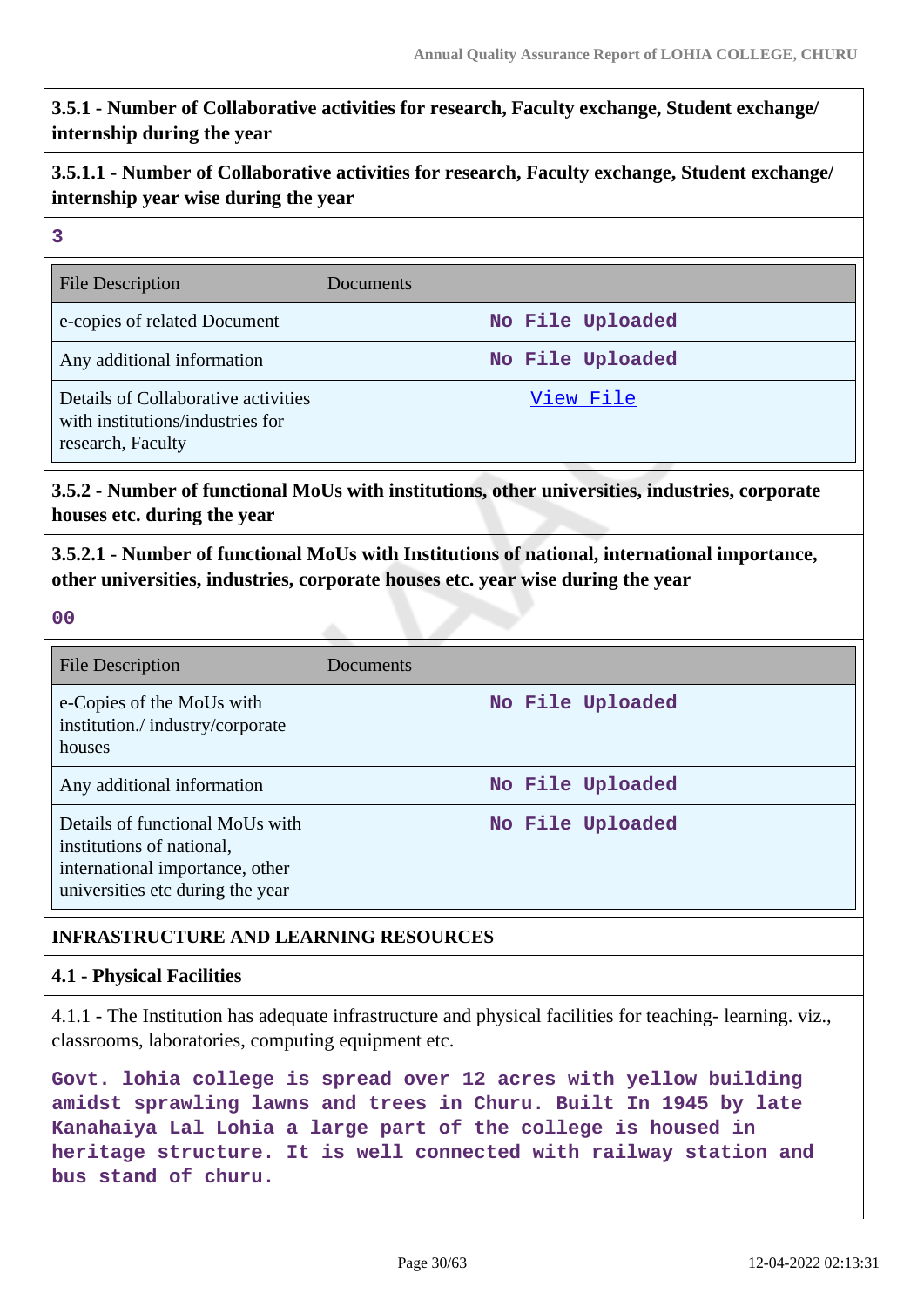**The college has provided adequate physical updated academic facilities as per the requirement of university and the need of the students. The specific location of the college provides pollution free and natural environment.**

**Main building of the college consists of administrative office. Principal Chamber, Library, Common Staffroom, Common Girls Room, NCC room, NSS room, English Language Lab, Examination Central Room, IGNOU Study Centre, Youth Development Centre, Meeting Hall, Women Cell, Games and Sports Room, Department of Commerce, Political Science, Urdu, History, Geography, Hindi, English and some other rooms at ground floor. The first floor consists of some class rooms as well as Department of Chemistry, Zoology, Botany, Physics, Mathematics, E-classroom and Seminar Hall. Wi-Fi facility is made available to the facility is made available for teaching, nonteaching and students. For security and safety college has fixed up CCTV cameras.**

**Learning spaces :- The college is has well equipped laboratories and classrooms and library with more books and bound periodicals. The administrative block has sufficient number and spacious rooms.**

**Classroom (total 39) Of different capacities meets requirements of UG, PG and PHD. Students big classroom are available for 80-10 UG students. Each classroom is equipped with appropriate comfortable furniture, good ventilation and adequate light most classroom are equipped with LCD projectors and Wi-Fi most departments have a seminar room.**

**The academic program of the college is enriched by laboratory experience. To engage students to a variety of practical orientation, self – instructional, learner friendly modes, there are 13 well equipped in-tech laboratories the library is housed in a separate building equipped with latest ICT requirements. It has a large reading room, INTERNET work station with computer, one INTERNET server etc.**

**Faculty rooms (14 in total) are shared by faculty members. These spaces enable effective student-teacher interaction on a personalized basis. Most faculty rooms are ICT enabled and provided with appropriate furniture and storage facilities.**

**Student and faculty support facilities include the students meeting spaces, hosted common room, college lawns and open stage, where students meet for student's union meetings etc.**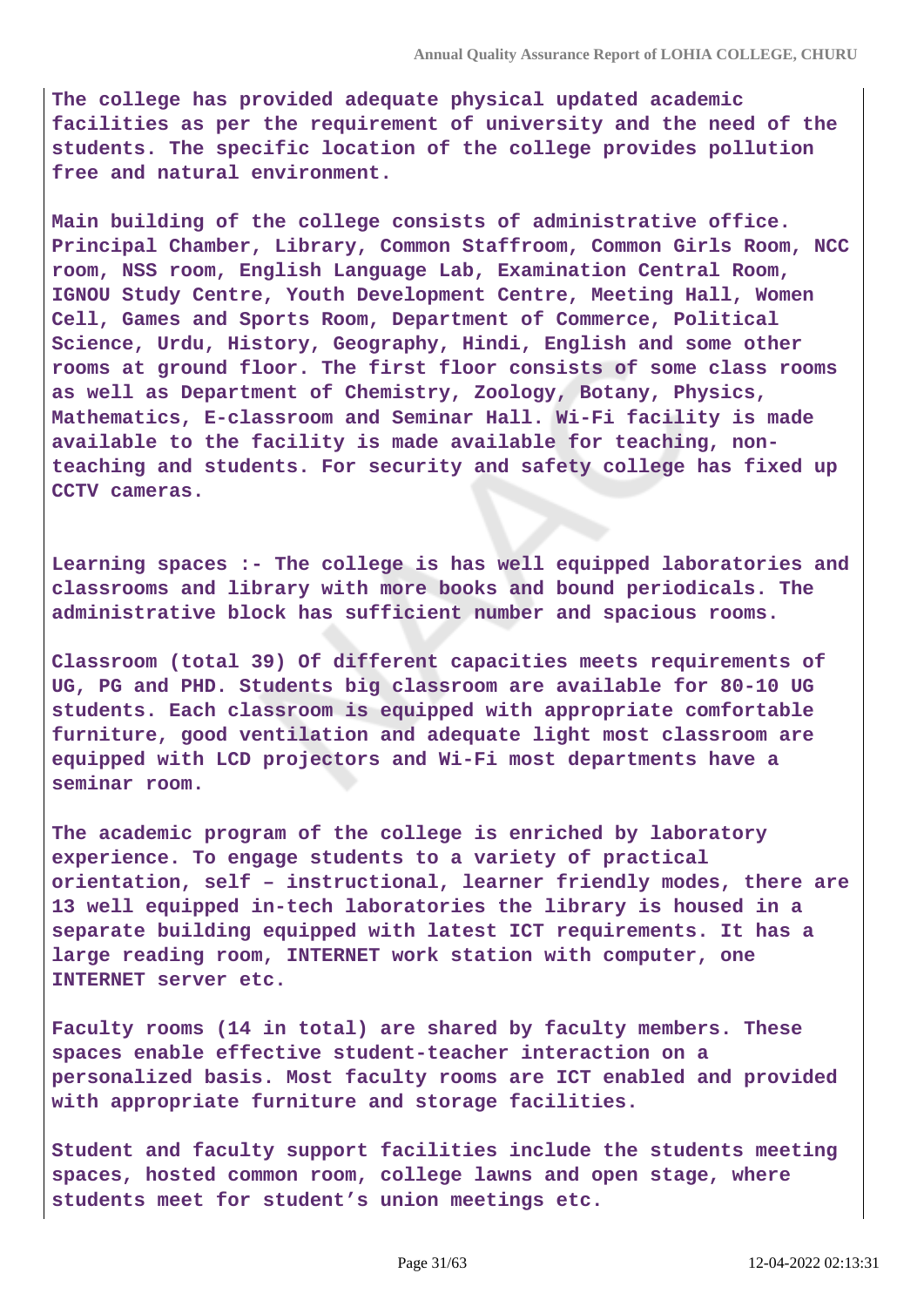**Concerted efforts are being taken towards making LLC a green campus for which green building audit has been done which has indicated that the buildings on campus utilize plenty of daylight and natural ventilation for comfort and efficiency of were. There are large numbers of trees and lawns which add to improved quality of air and minimize air pollution in the campus. College has key plants that significantly help in improving quality of air such as areca palm. Money plant, aloe-vera, rubber plant etc.**

| <b>File Description</b>                  | Documents        |
|------------------------------------------|------------------|
| Upload any additional<br>information     | No File Uploaded |
| Paste link for additional<br>information | <b>Nil</b>       |

4.1.2 - The Institution has adequate facilities for cultural activities, sports, games (indoor, outdoor), gymnasium, yoga centre etc.

**College upgrade its building regularly it has meeting hall with seating capacity of 300 persons.**

**There are total 2 lawns on the college campus. Lawns are used for holding events like republic day, independence day, yoga etc. college has a sports ground which is spacious enough to volley ball. Kabbadi, kho-kho, athletics events (short-put discus throw, javelin throw ) , yoga classes and NCC activities and parade there is a sports room with adequate furniture for storage of sports equipment's the college also has a badminton court, basketball court and tennis court in addition to indoor facilities like chess, Carrom etc. the college has teams for different sports. Student's participation in various inter-colleges Rajasthan State, National and Inter – University competitions for Tennis, Volleyball, Kho-kho, Kabbadi, Basketball. Badminton etc. They also participate in interhouse sports competitions.**

**The students though busy with a well engaging and diverse curriculum, have a life of art, culture and activism during the session. The range of co- curricular learning is rooted in belonging to 13 different students activities (debating, dramatics, dance, music, poetry, essay writing, time arts, eco-club, consumer- club, human sight – club NSS, NCC and sports. Student's activities participated in intra and inter college events throughout the year and bring several laurels to the college.**

**The institution has a research hall gymnasium and sufficient open**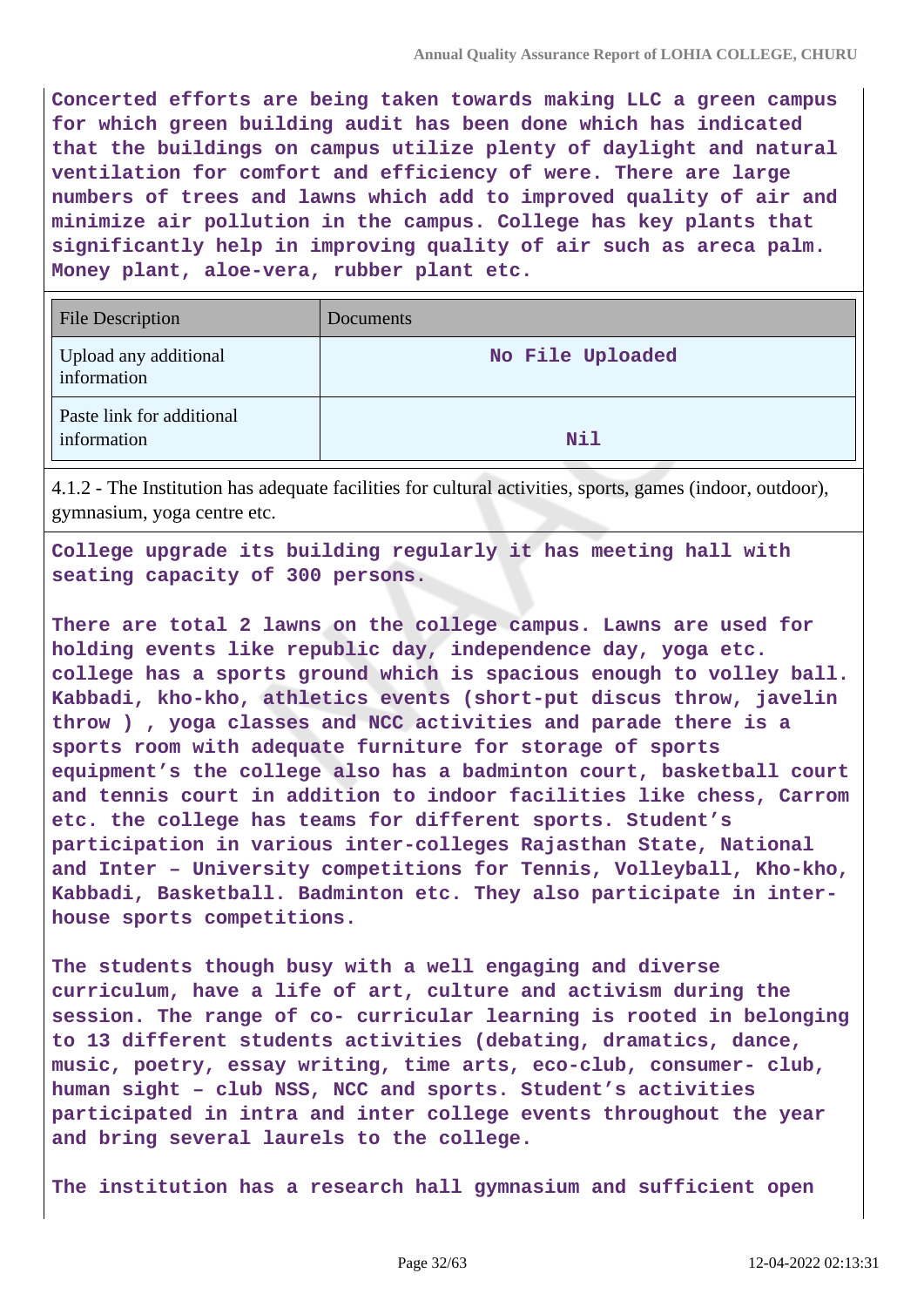**air space bar yoga is also available.**

**One huge seminar hall and an open air theatre with a wide cultural program stage exist in the college seminar hall is specifically used to contact cultural activities. Department cultured activities during cultured week SARGAM are organized every year.**

**The college has played a protective and supportive role in grooming students. Specific spaces have been earmarked for extra-curricular activities and made available to students.**

**Cultural Activities :-**

**The cultural unit is one of the strong assets in the college. With the changing times. College has realized the cultural activities are not only to entertain of exhibit ones performing skills but they can provide ample career opportunities and an effective tool for community awareness. Our performance in cultural activities is outstanding in the last five years. The students of the college have been represented at Zonal and State level cultural events.**

| <b>File Description</b>                  | <b>Documents</b> |
|------------------------------------------|------------------|
| Upload any additional<br>information     | No File Uploaded |
| Paste link for additional<br>information | Nil              |

**4.1.3 - Number of classrooms and seminar halls with ICT- enabled facilities such as smart class, LMS, etc.**

**10**

| <b>File Description</b>                                                                                   | Documents        |
|-----------------------------------------------------------------------------------------------------------|------------------|
| Upload any additional<br>information                                                                      | No File Uploaded |
| Paste link for additional<br>information                                                                  | Nil              |
| <b>Upload Number of classrooms</b><br>and seminar halls with ICT<br>enabled facilities (Data<br>Template) | View File        |

**4.1.4 - Expenditure, excluding salary for infrastructure augmentation during the year (INR in Lakhs)**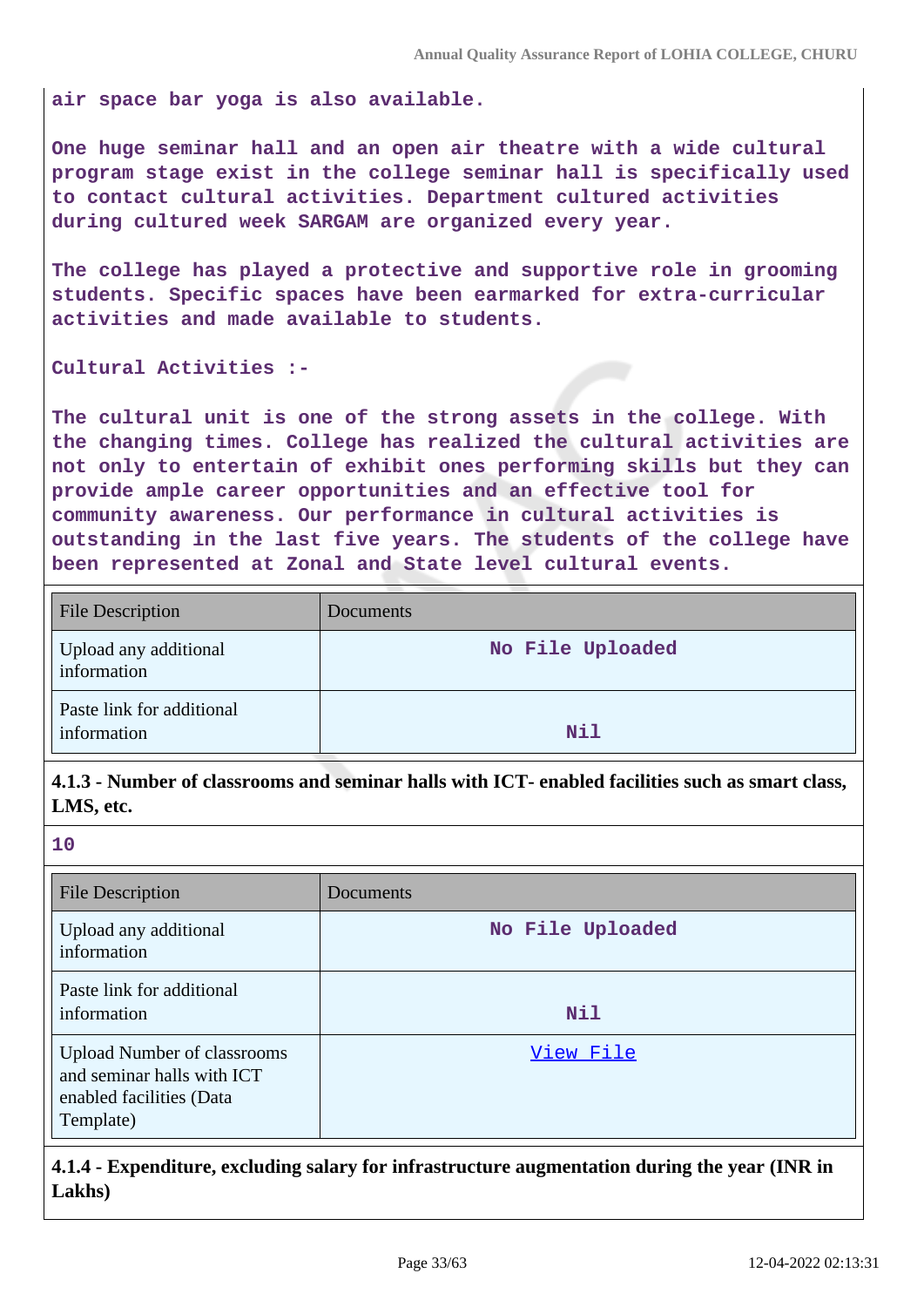| 4.1.4.1 - Expenditure for infrastructure augmentation, excluding salary during the year (INR in<br>lakhs)                                                                                                      |                                                                                |  |
|----------------------------------------------------------------------------------------------------------------------------------------------------------------------------------------------------------------|--------------------------------------------------------------------------------|--|
| 0.94663                                                                                                                                                                                                        |                                                                                |  |
| <b>File Description</b>                                                                                                                                                                                        | Documents                                                                      |  |
| Upload any additional<br>information                                                                                                                                                                           | No File Uploaded                                                               |  |
| Upload audited utilization<br>statements                                                                                                                                                                       | View File                                                                      |  |
| <b>Upload Details of budget</b><br>allocation, excluding salary<br>during the year (Data Template                                                                                                              | View File                                                                      |  |
| 4.2 - Library as a Learning Resource                                                                                                                                                                           |                                                                                |  |
|                                                                                                                                                                                                                | 4.2.1 - Library is automated using Integrated Library Management System (ILMS) |  |
|                                                                                                                                                                                                                | The college library is still awaiting for automation.                          |  |
| <b>File Description</b>                                                                                                                                                                                        | Documents                                                                      |  |
| Upload any additional<br>information                                                                                                                                                                           | No File Uploaded                                                               |  |
| Paste link for Additional<br>Information                                                                                                                                                                       | <b>Nil</b>                                                                     |  |
| 4.2.2 - The institution has subscription for the<br>D. Any 1 of the above<br>following e-resources e-journals e-<br>ShodhSindhu Shodhganga Membership e-<br><b>books Databases Remote access toe-resources</b> |                                                                                |  |
| <b>File Description</b>                                                                                                                                                                                        | Documents                                                                      |  |
| Upload any additional<br>information                                                                                                                                                                           | View File                                                                      |  |
| Details of subscriptions like e-<br>journals,e-ShodhSindhu,<br>Shodhganga Membership etc<br>(Data Template)                                                                                                    | No File Uploaded                                                               |  |

# **4.2.3 - Expenditure for purchase of books/e-books and subscription to journals/e- journals during the year (INR in Lakhs)**

**4.2.3.1 - Annual expenditure of purchase of books/e-books and subscription to journals/ejournals during the year (INR in Lakhs)**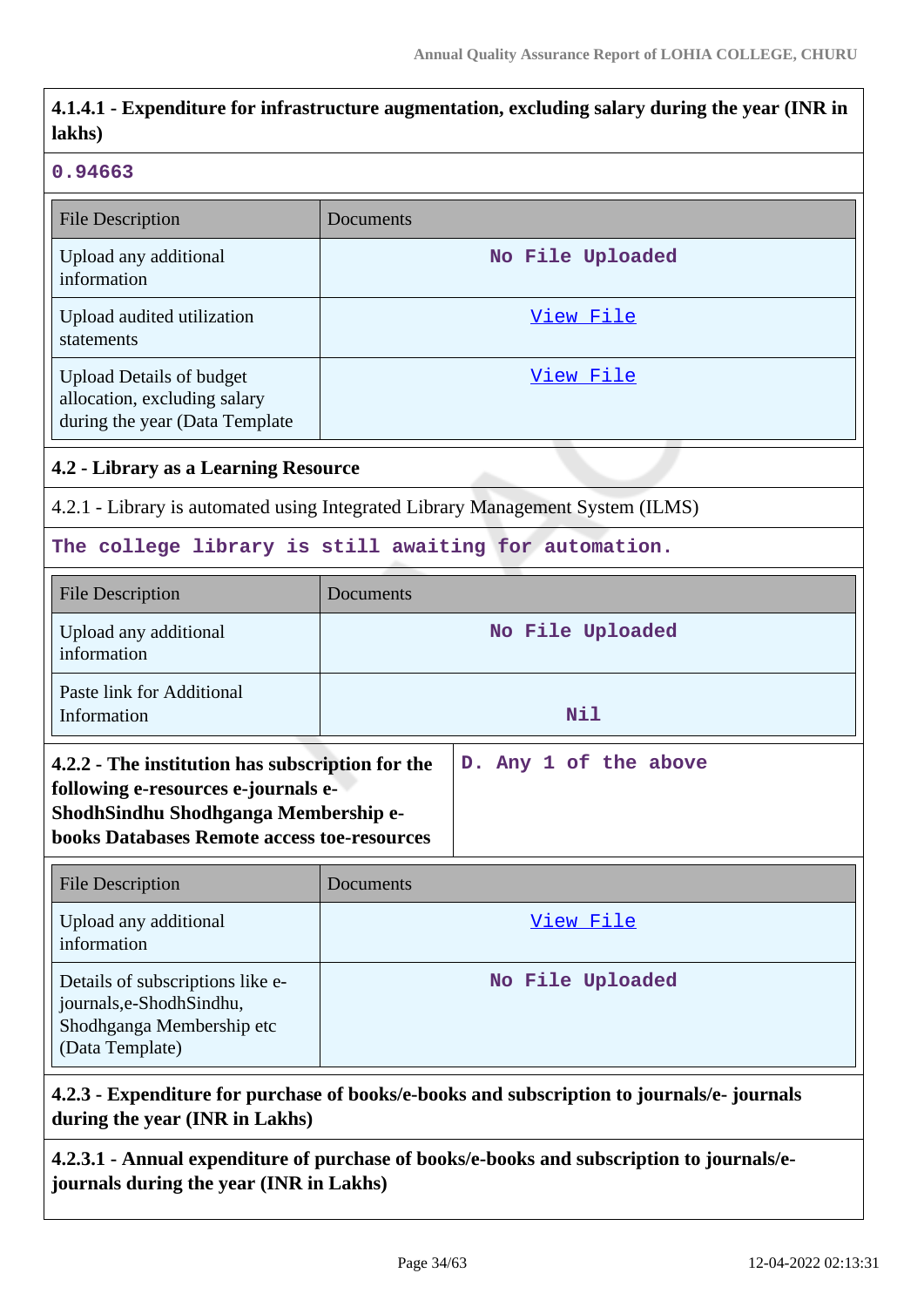#### **0.55623**

| File Description                                                                                                              | <b>Documents</b> |
|-------------------------------------------------------------------------------------------------------------------------------|------------------|
| Any additional information                                                                                                    | No File Uploaded |
| Audited statements of accounts                                                                                                | No File Uploaded |
| Details of annual expenditure for<br>purchase of books/e-books and<br>journals/e- journals during the<br>year (Data Template) | View File        |

**4.2.4 - Number per day usage of library by teachers and students ( foot falls and login data for online access) (Data for the latest completed academic year)**

#### **4.2.4.1 - Number of teachers and students using library per day over last one year**

**0**

| <b>File Description</b>                              | Documents        |
|------------------------------------------------------|------------------|
| Any additional information                           | No File Uploaded |
| Details of library usage by<br>teachers and students | No File Uploaded |

#### **4.3 - IT Infrastructure**

4.3.1 - Institution frequently updates its IT facilities including Wi-Fi

**The college has well established mechanism for upgrading and deploying information technology infrastructure. The college first assesses the needs number of students and staff and other end users. The provision is made in the budget for annual maintenance and technical staff is appointed for maintaining hardware and Information Technology infrastructure of the campus. Institution frequently updates its IT facilities through various systems. The classroom are given advanced equipment and other essential facilities like electrical power support with battery backup facility for high speed communication links, LCD projectors to all department designed furniture, antivirus for all computers etc. The college has computers and laptop with access to internet that are updated with latest versions of essential software. The computers are connected with Wi-Fi facilities. As per the requirement of the maintenance of the above IT equipments. However for major disorder and damage computer technicians and service providers are hired for the up keeping and replacement. The steps like installation of antivirus periodically formatting of computers on the basis of hardware of old computers to new computers are taken for maintaining and**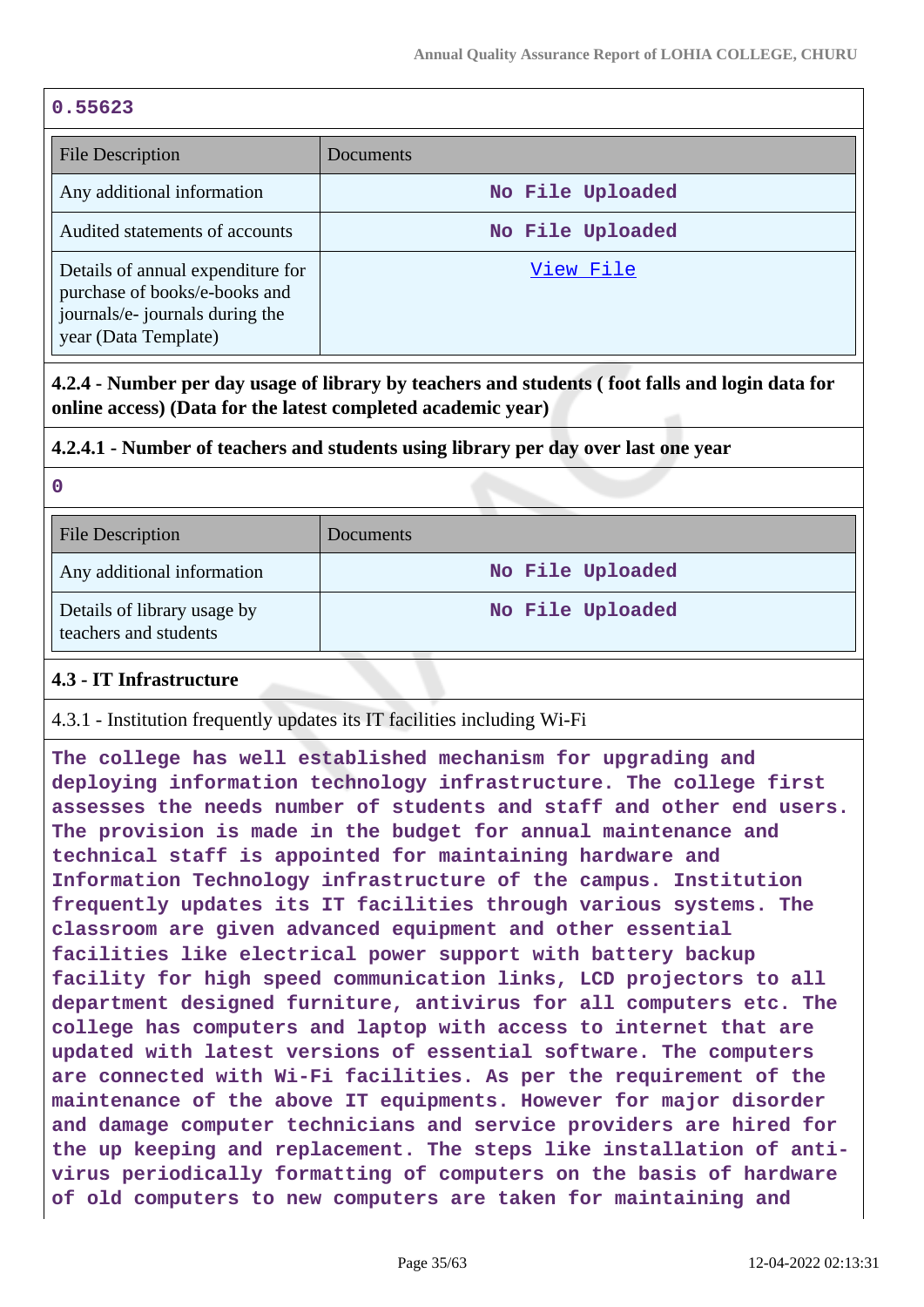#### **utilizing computers. The Wi-Fi facility is provided to all over campus for all stake holders in free of cost.**

| <b>File Description</b>                  | <b>Documents</b> |
|------------------------------------------|------------------|
| Upload any additional<br>information     | No File Uploaded |
| Paste link for additional<br>information | Nil              |

## **4.3.2 - Number of Computers**

| 23                                                                             |                  |
|--------------------------------------------------------------------------------|------------------|
| <b>File Description</b>                                                        | Documents        |
| Upload any additional<br>information                                           | No File Uploaded |
| List of Computers                                                              | View File        |
| 4.3.3 - Bandwidth of internet connection in the<br><b>Institution</b>          | A. ? 50MBPS      |
| <b>File Description</b>                                                        | Documents        |
| Upload any additional<br>Information                                           | No File Uploaded |
| Details of available bandwidth of<br>internet connection in the<br>Institution | No File Uploaded |

#### **4.4 - Maintenance of Campus Infrastructure**

**4.4.1 - Expenditure incurred on maintenance of infrastructure (physical and academic support facilities) excluding salary component during the year (INR in Lakhs)**

**4.4.1.1 - Expenditure incurred on maintenance of infrastructure (physical facilities and academic support facilities) excluding salary component during the year (INR in lakhs)**

**52.49275**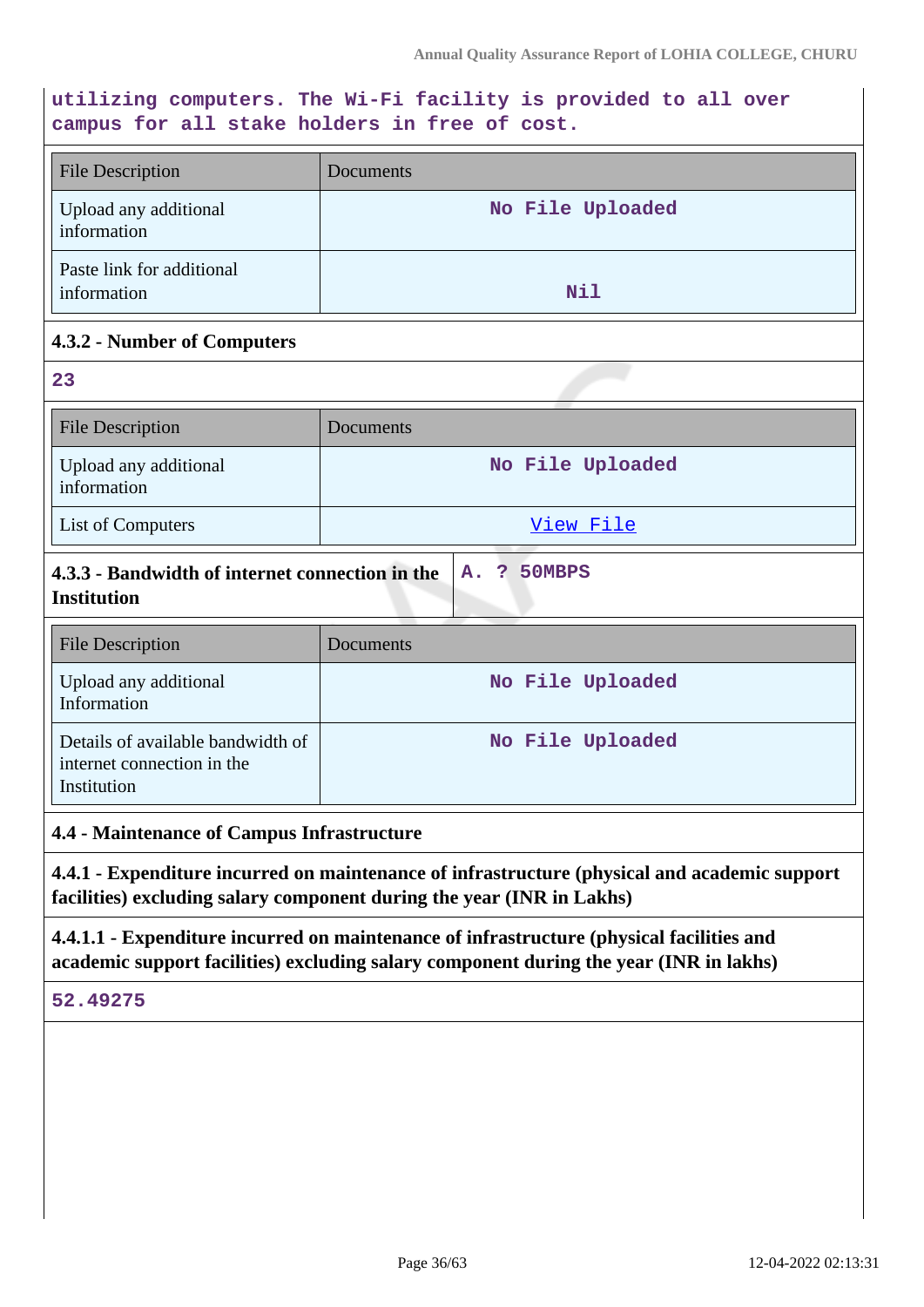| <b>File Description</b>                                                                                                        | Documents        |
|--------------------------------------------------------------------------------------------------------------------------------|------------------|
| Upload any additional<br>information                                                                                           | No File Uploaded |
| Audited statements of accounts                                                                                                 | No File Uploaded |
| Details about assigned budget<br>and expenditure on physical<br>facilities and academic support<br>facilities (Data Templates) | View File        |

4.4.2 - There are established systems and procedures for maintaining and utilizing physical, academic and support facilities - laboratory, library, sports complex, computers, classrooms etc.

**The institute has a systematic mechanism for maintenance of all the above facilities. ((File Enclosed)**

| <b>File Description</b>                  | Documents |
|------------------------------------------|-----------|
| Upload any additional<br>information     | View File |
| Paste link for additional<br>information | Nil       |

#### **STUDENT SUPPORT AND PROGRESSION**

**5.1 - Student Support**

**5.1.1 - Number of students benefited by scholarships and free ships provided by the Government during the year**

**5.1.1.1 - Number of students benefited by scholarships and free ships provided by the Government during the year**

#### **2035**

| <b>File Description</b>                                                                                                         | <b>Documents</b> |
|---------------------------------------------------------------------------------------------------------------------------------|------------------|
| Upload self attested letter with<br>the list of students sanctioned<br>scholarship                                              | View File        |
| Upload any additional<br>information                                                                                            | No File Uploaded |
| Number of students benefited by<br>scholarships and free ships<br>provided by the Government<br>during the year (Data Template) | View File        |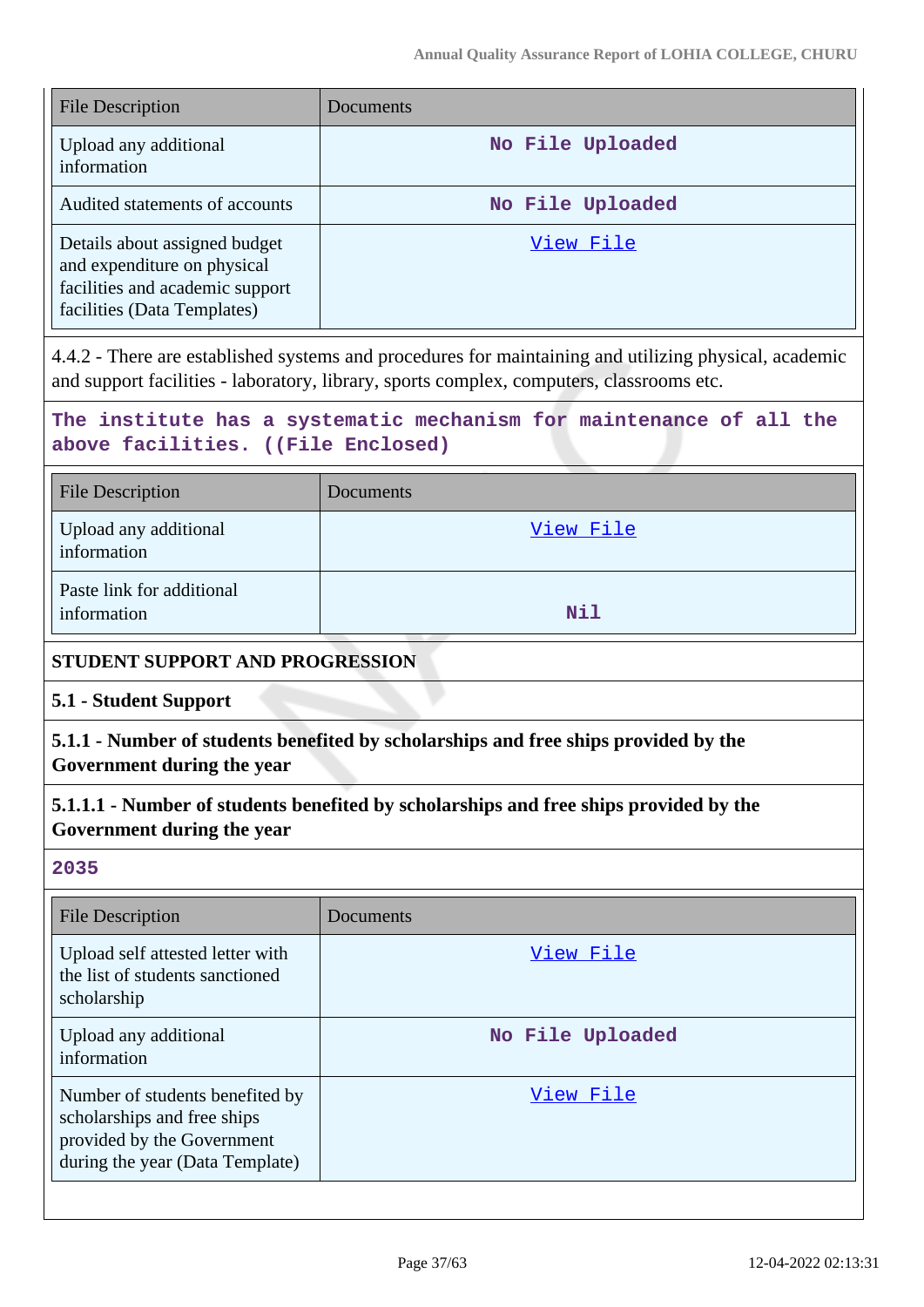# **5.1.2 - Number of students benefitted by scholarships, free ships etc. provided by the institution / non- government agencies during the year**

# **5.1.2.1 - Total number of students benefited by scholarships, free ships, etc provided by the institution / non- government agencies during the year**

| $\mathbf 0$                                                                                                                                                                                                                                                                         |                                                                                             |  |  |
|-------------------------------------------------------------------------------------------------------------------------------------------------------------------------------------------------------------------------------------------------------------------------------------|---------------------------------------------------------------------------------------------|--|--|
| <b>File Description</b>                                                                                                                                                                                                                                                             | Documents                                                                                   |  |  |
| Upload any additional<br>information                                                                                                                                                                                                                                                | No File Uploaded                                                                            |  |  |
| Number of students benefited by<br>scholarships and free ships<br>institution / non-government<br>agencies in last 5 years (Date<br>Template)                                                                                                                                       | No File Uploaded                                                                            |  |  |
| D. 1 of the above<br>5.1.3 - Capacity building and skills<br>enhancement initiatives taken by the<br>institution include the following: Soft skills<br>Language and communication skills Life skills<br>(Yoga, physical fitness, health and hygiene)<br><b>ICT/computing skills</b> |                                                                                             |  |  |
| <b>File Description</b>                                                                                                                                                                                                                                                             | Documents                                                                                   |  |  |
| Link to Institutional website                                                                                                                                                                                                                                                       | Not available                                                                               |  |  |
| Any additional information                                                                                                                                                                                                                                                          | No File Uploaded                                                                            |  |  |
| Details of capability building and<br>skills enhancement initiatives<br>(Data Template)                                                                                                                                                                                             | View File                                                                                   |  |  |
| counseling offered by the institution during the year                                                                                                                                                                                                                               | 5.1.4 - Number of students benefitted by guidance for competitive examinations and career   |  |  |
| $\bf{0}$                                                                                                                                                                                                                                                                            |                                                                                             |  |  |
| counseling offered by the institution during the year                                                                                                                                                                                                                               | 5.1.4.1 - Number of students benefitted by guidance for competitive examinations and career |  |  |
| $\mathbf 0$                                                                                                                                                                                                                                                                         |                                                                                             |  |  |
|                                                                                                                                                                                                                                                                                     |                                                                                             |  |  |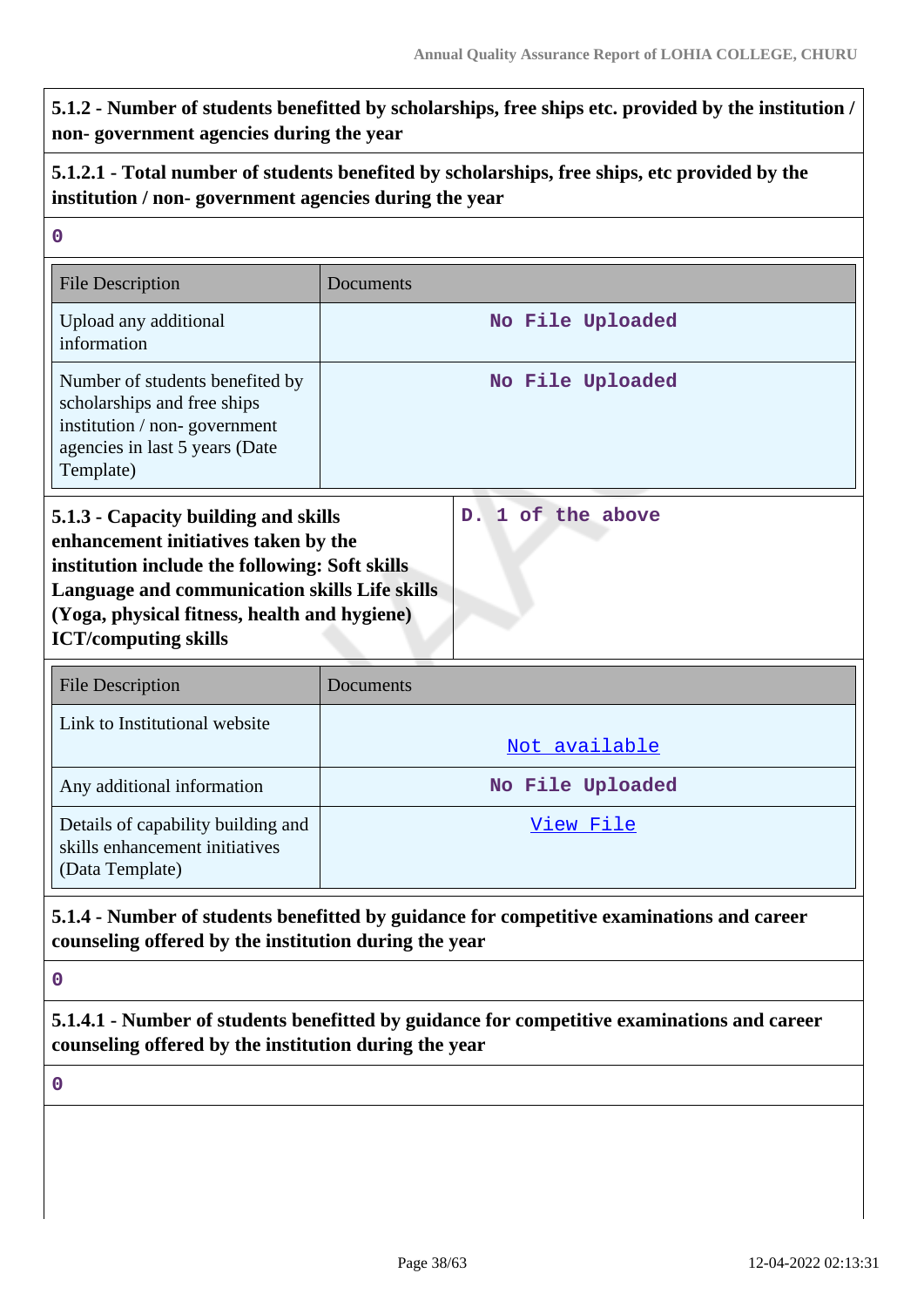| <b>File Description</b>                                                                                                                                                                                                                                                                                                                                                                                                                             | Documents                                                        |
|-----------------------------------------------------------------------------------------------------------------------------------------------------------------------------------------------------------------------------------------------------------------------------------------------------------------------------------------------------------------------------------------------------------------------------------------------------|------------------------------------------------------------------|
| Any additional information                                                                                                                                                                                                                                                                                                                                                                                                                          | No File Uploaded                                                 |
| Number of students benefited by<br>guidance for competitive<br>examinations and career<br>counseling during the year (Data<br>Template)                                                                                                                                                                                                                                                                                                             | No File Uploaded                                                 |
| 5.1.5 - The Institution has a transparent<br>mechanism for timely redressal of student<br>grievances including sexual harassment and<br>ragging cases Implementation of guidelines of<br>statutory/regulatory bodies Organization wide<br>awareness and undertakings on policies with<br>zero tolerance Mechanisms for submission of<br>online/offline students' grievances Timely<br>redressal of the grievances through<br>appropriate committees | A. All of the above                                              |
| <b>File Description</b>                                                                                                                                                                                                                                                                                                                                                                                                                             | Documents                                                        |
| Minutes of the meetings of<br>student redressal committee,<br>prevention of sexual harassment<br>committee and Anti Ragging<br>committee                                                                                                                                                                                                                                                                                                            | View File                                                        |
| Upload any additional<br>information                                                                                                                                                                                                                                                                                                                                                                                                                | No File Uploaded                                                 |
| Details of student grievances<br>including sexual harassment and<br>ragging cases                                                                                                                                                                                                                                                                                                                                                                   | No File Uploaded                                                 |
| <b>5.2 - Student Progression</b>                                                                                                                                                                                                                                                                                                                                                                                                                    |                                                                  |
|                                                                                                                                                                                                                                                                                                                                                                                                                                                     | 5.2.1 - Number of placement of outgoing students during the year |
| 5.2.1.1 - Number of outgoing students placed during the year                                                                                                                                                                                                                                                                                                                                                                                        |                                                                  |
| $\boldsymbol{0}$                                                                                                                                                                                                                                                                                                                                                                                                                                    |                                                                  |
|                                                                                                                                                                                                                                                                                                                                                                                                                                                     |                                                                  |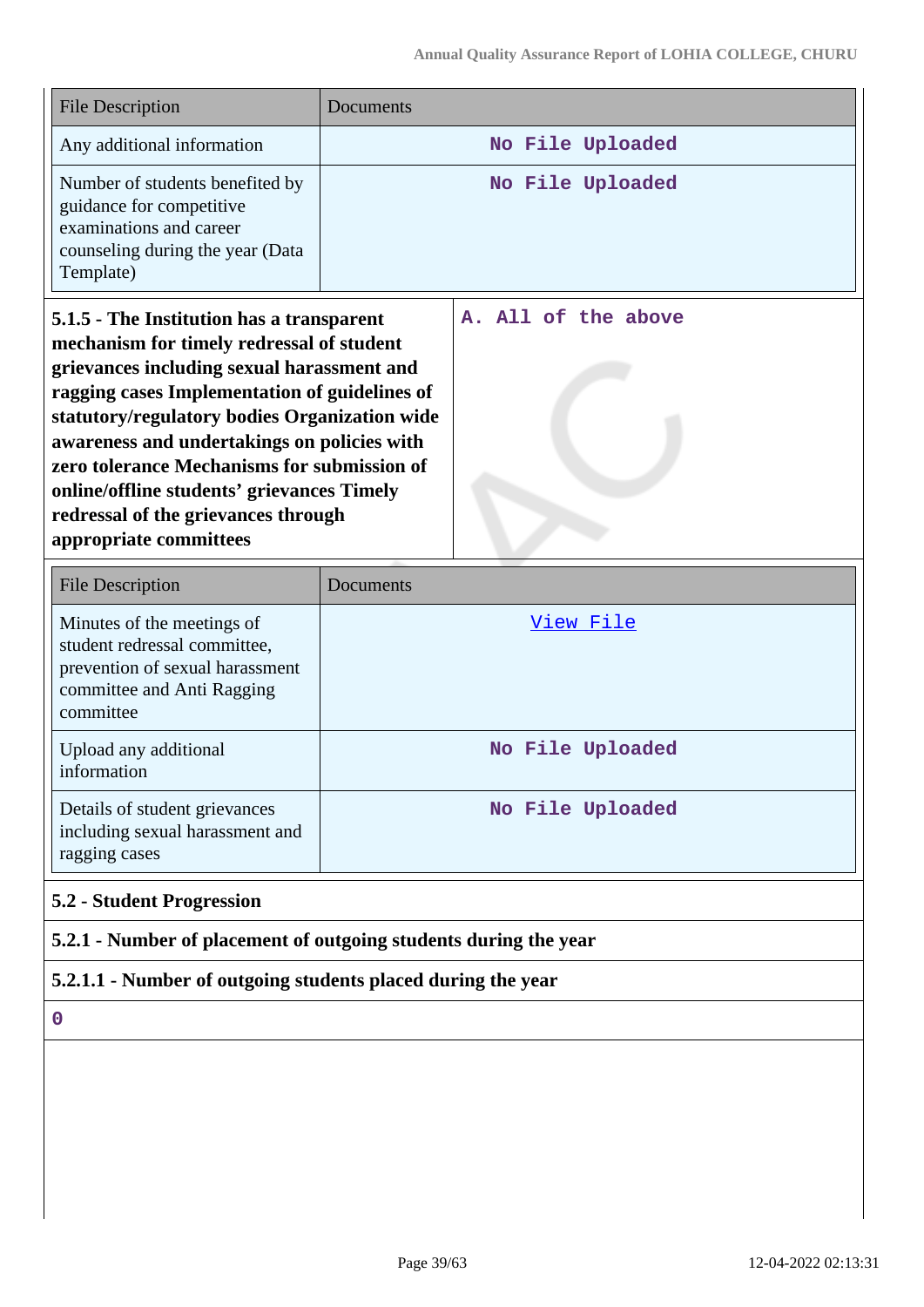| <b>File Description</b>                                         | Documents        |
|-----------------------------------------------------------------|------------------|
| Self-attested list of students<br>placed                        | No File Uploaded |
| Upload any additional<br>information                            | No File Uploaded |
| Details of student placement<br>during the year (Data Template) | No File Uploaded |

## **5.2.2 - Number of students progressing to higher education during the year**

## **5.2.2.1 - Number of outgoing student progression to higher education**

**243**

| <b>File Description</b>                               | Documents        |
|-------------------------------------------------------|------------------|
| Upload supporting data for<br>student/alumni          | No File Uploaded |
| Any additional information                            | No File Uploaded |
| Details of student progression to<br>higher education | View File        |

# **5.2.3 - Number of students qualifying in state/national/ international level examinations during the year (eg: JAM/CLAT/GATE/ GMAT/CAT/GRE/ TOEFL/ Civil Services/State government examinations)**

# **5.2.3.1 - Number of students qualifying in state/ national/ international level examinations (eg: JAM/CLAT/NET/ SLET/ GATE/ GMAT/CAT/GRE/ TOEFL/ Civil Services/ State government examinations) during the year**

**5**

| <b>File Description</b>                                                                                                   | Documents        |
|---------------------------------------------------------------------------------------------------------------------------|------------------|
| Upload supporting data for the<br>same                                                                                    | View File        |
| Any additional information                                                                                                | No File Uploaded |
| Number of students qualifying in<br>state/national/international level<br>examinations during the year<br>(Data Template) | No File Uploaded |

## **5.3 - Student Participation and Activities**

**5.3.1 - Number of awards/medals for outstanding performance in sports/cultural activities at university/state/national / international level (award for a team event should be counted as one)**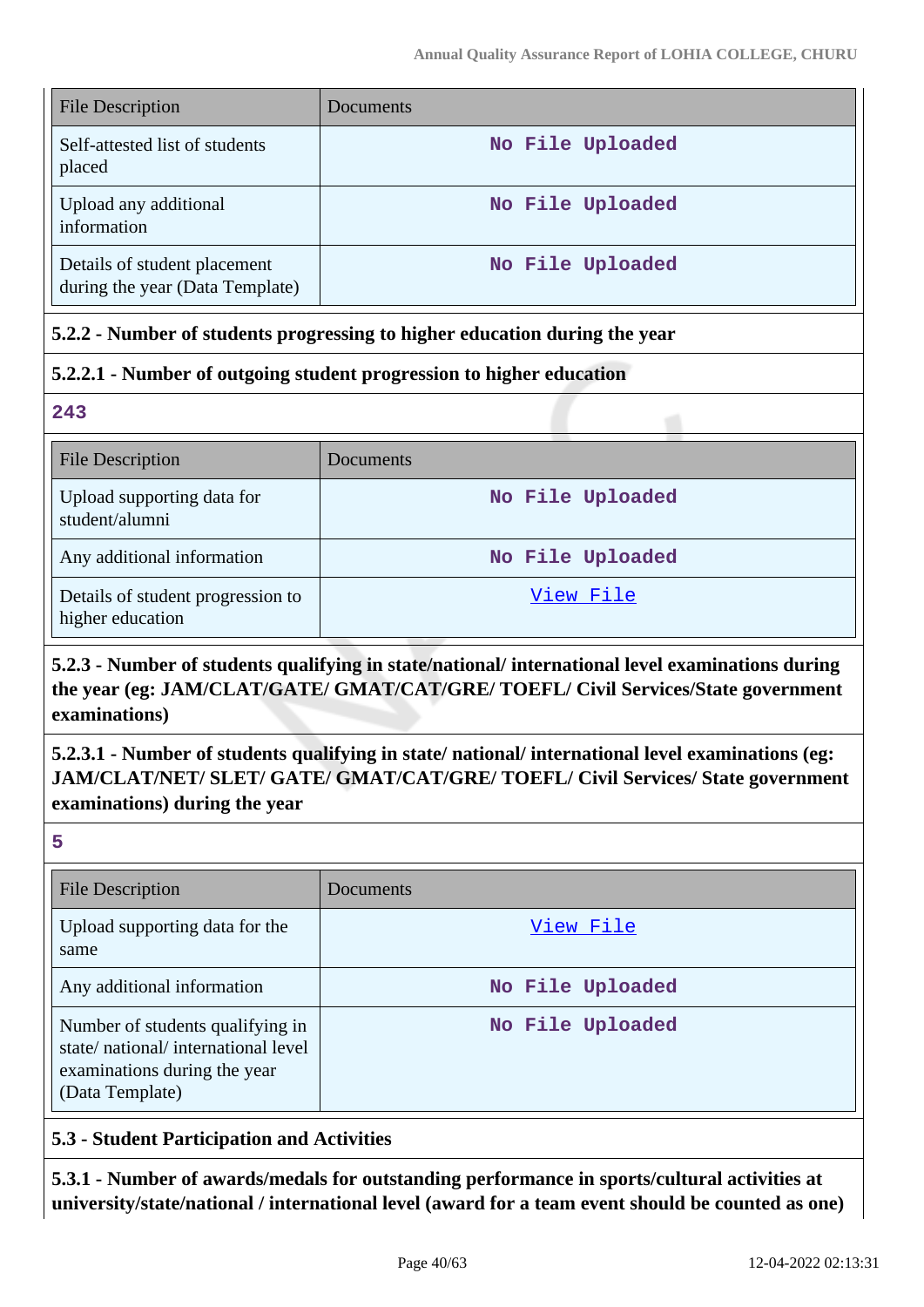#### **during the year**

# **5.3.1.1 - Number of awards/medals for outstanding performance in sports/cultural activities at university/state/ national / international level (award for a team event should be counted as one) during the year.**

#### **0**

| File Description                                                                                                                                                                     | Documents        |
|--------------------------------------------------------------------------------------------------------------------------------------------------------------------------------------|------------------|
| e-copies of award letters and<br>certificates                                                                                                                                        | No File Uploaded |
| Any additional information                                                                                                                                                           | No File Uploaded |
| Number of awards/medals for<br>outstanding performance in<br>sports/cultural activities at univer<br>sity/state/national/international<br>level (During the year) (Data<br>Template) | No File Uploaded |

5.3.2 - Institution facilitates students' representation and engagement in various administrative, cocurricular and extracurricular activities (student council/ students representation on various bodies as per established processes and norms )

**To know the point of view in the matters of the college development and in other various administrative, co-curricular and extracurricular activities, which concern them most, through the representation, students are the part of various college committees.It is also a great source of experience and one of the basic skills which are needed in the life of Students. The following are some of the committees where student representatives are included as members.**

**Disciplinary and anti-ragging Committee**

**Students Affairs Committee**

**Women cell**

**IQAC**

**Cultural and Sports Committees**

**The student representatives are given an opportunity to express their views or opinions in the meeting organized by various committees. If these are positive and in favour of college development, they are valued in decision making.**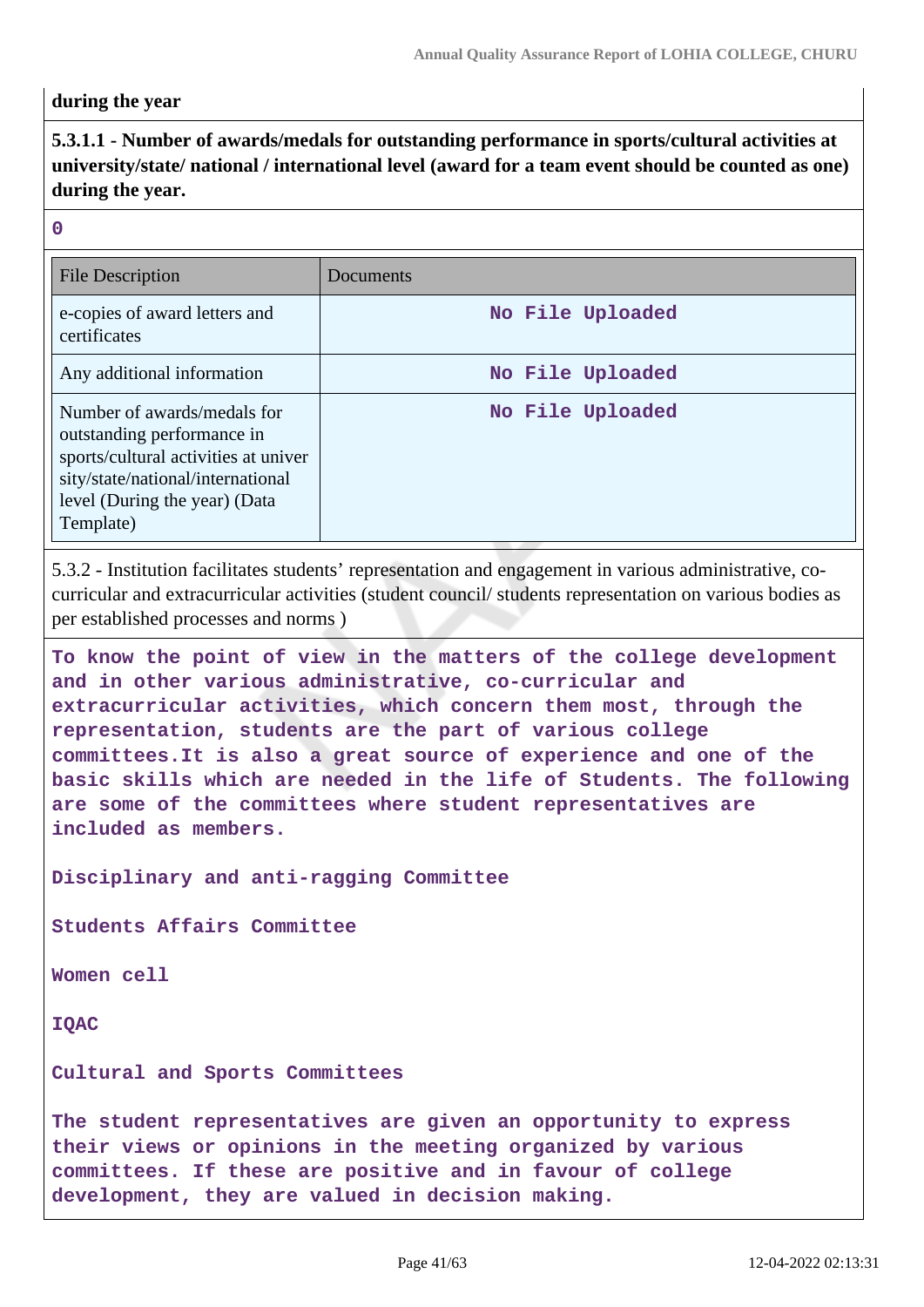| <b>File Description</b>                  | Documents        |
|------------------------------------------|------------------|
| Paste link for additional<br>information | Nil              |
| Upload any additional<br>information     | No File Uploaded |

**5.3.3 - Number of sports and cultural events/competitions in which students of the Institution participated during the year (organized by the institution/other institutions)**

# **5.3.3.1 - Number of sports and cultural events/competitions in which students of the Institution participated during the year**

**0**

| <b>File Description</b>                                                                                                                                                                                | Documents        |
|--------------------------------------------------------------------------------------------------------------------------------------------------------------------------------------------------------|------------------|
| Report of the event                                                                                                                                                                                    | No File Uploaded |
| Upload any additional<br>information                                                                                                                                                                   | No File Uploaded |
| Number of sports and cultural<br>events/competitions in which<br>students of the Institution<br>participated during the year<br>(organized by the<br>institution/other institutions<br>(Data Template) | No File Uploaded |

## **5.4 - Alumni Engagement**

5.4.1 - There is a registered Alumni Association that contributes significantly to the development of the institution through financial and/or other support services

**Due to the global pandemic, there is no alumni meeting held during the session. Hence no financial or other support/services were received.**

| <b>File Description</b>                                       | Documents |                  |
|---------------------------------------------------------------|-----------|------------------|
| Paste link for additional<br>information                      |           | Nil              |
| Upload any additional<br>information                          |           | No File Uploaded |
| 5.4.2 - Alumni contribution during the year<br>(INR in Lakhs) |           | E. <1Lakhs       |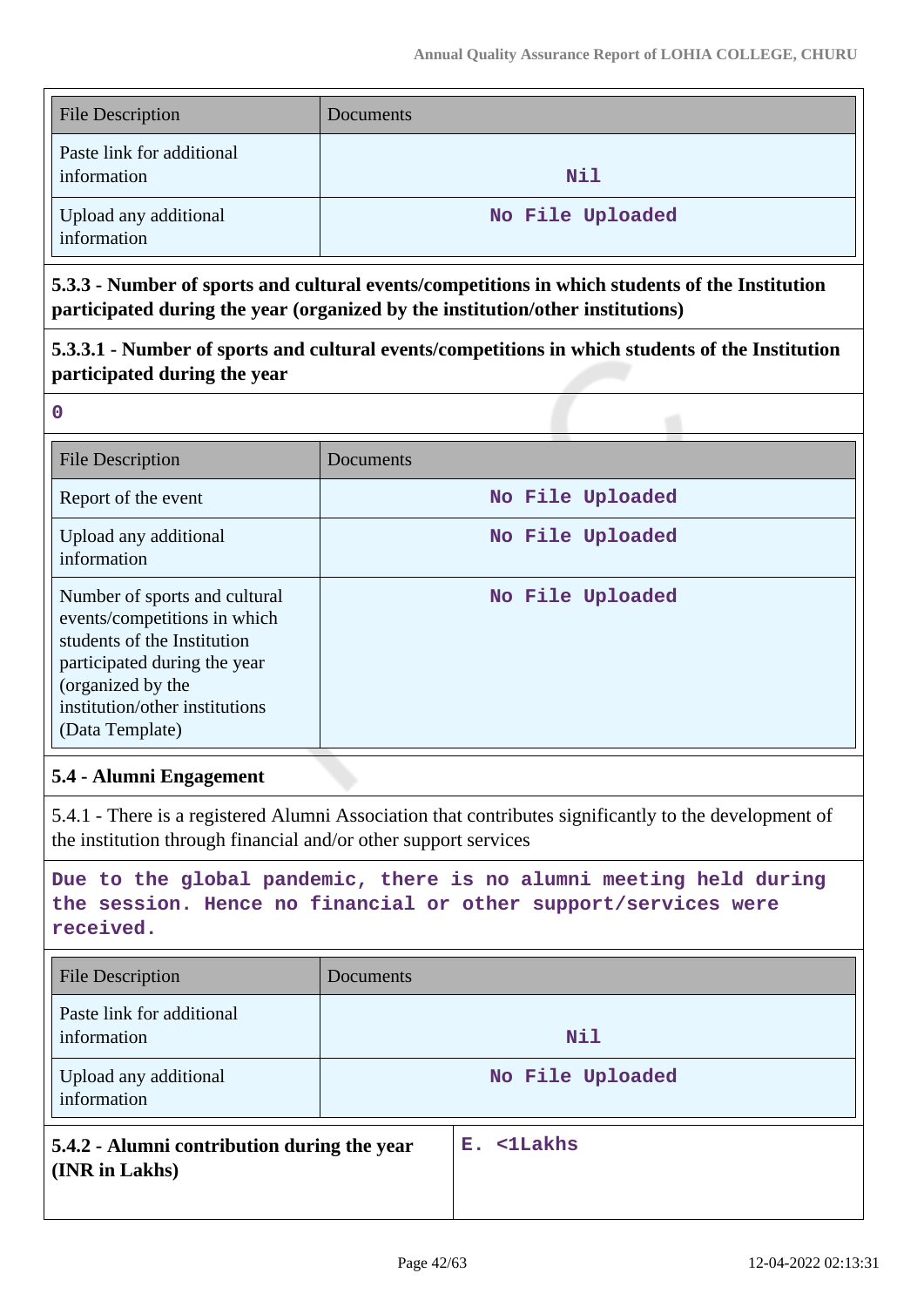| <b>File Description</b> |  |
|-------------------------|--|
|-------------------------|--|

**Documents** 

Upload any additional information

**No File Uploaded**

# **GOVERNANCE, LEADERSHIP AND MANAGEMENT**

# **6.1 - Institutional Vision and Leadership**

6.1.1 - The governance of the institution is reflective of and in tune with the vision and mission of the institution

**Government Lohia College, Churu is a pioneering institution of education with a vision to impart student-centric quality education and inculcate moral values in its pupils. The vision and mission of the College is very well reflected in its goal to groom a selfmotivated, skilful and creative human resource with a towering personality to provide leadership in all walks of life.**

**The College has a defined organizational structure for effective decision making and execution of responsibilities. The College comes under the Commissionerate of College Education Rajasthan, Jaipur. Under the leadership of the Principal of the College, senior faculty members shoulder various administrative responsibilities and supervise academic-, establishment-, and accounts- sections. The heads/ in-charge of various departments act so by virtue of their seniority and are responsible for the functional activities of the departments. Regular meetings of the college development committee and stakeholders play a significant role in the overall governance viz. planning, employing, monitoring and execution of agendas pertaining to development, teaching, social responsibilities, and innovative practices.**

**The constitution of committees for specific purposes clearly reflects effective governance. More than 50 committees have been constituted at the beginning of academic session 2020-21. The committees are well supported by non-teaching staff.**

| <b>File Description</b>                  | Documents        |
|------------------------------------------|------------------|
| Paste link for additional<br>information | Nil              |
| Upload any additional<br>information     | No File Uploaded |

6.1.2 - The effective leadership is visible in various institutional practices such as decentralization and participative management.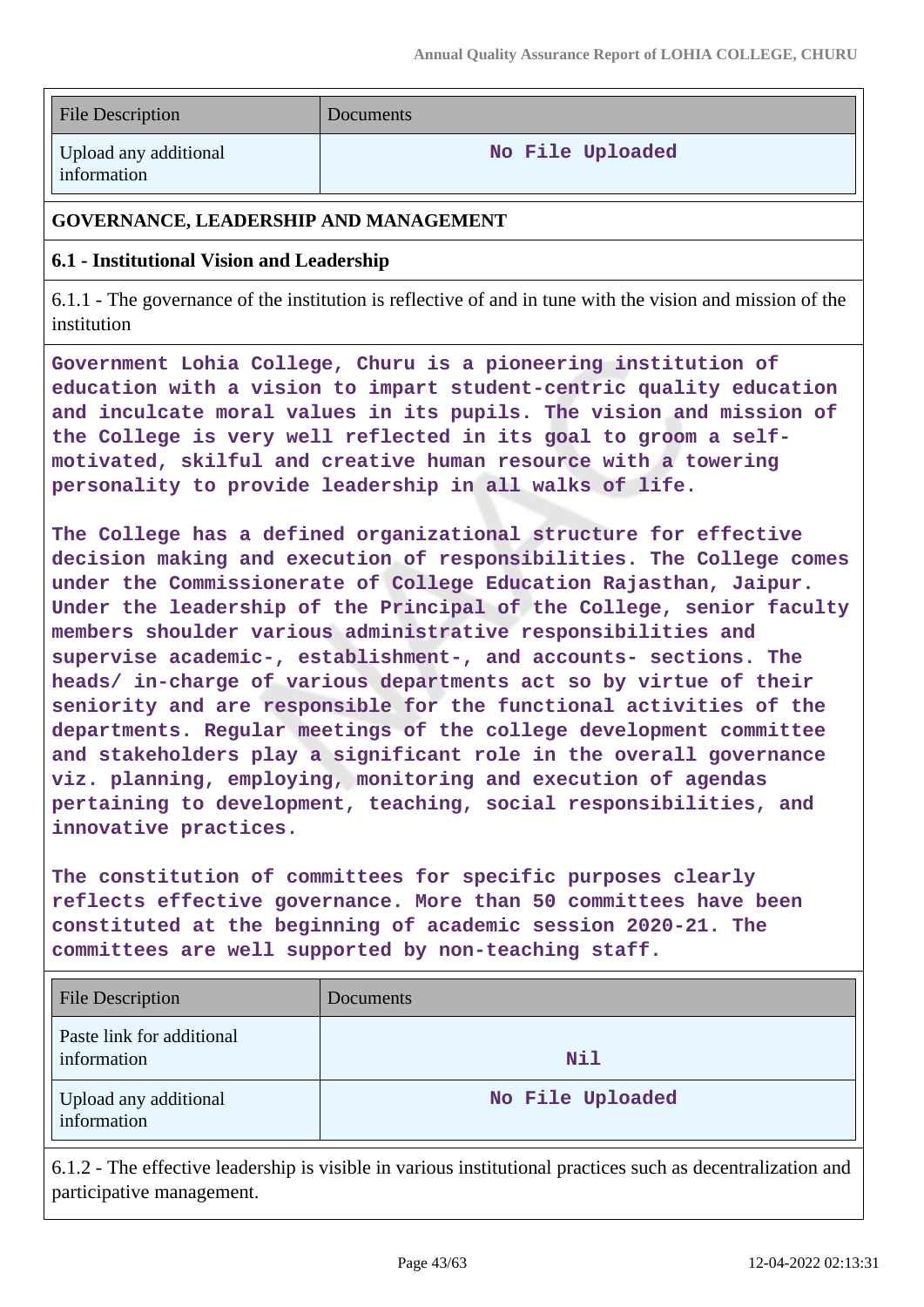**The Commissionerate of College Education communicates the decisions taken by the Government concerning academics, finances, and other developmental activities to the Principal of the College. The College is governed by participative management for the administrative, academic, and co-academic activities of the institution. For the effective implementation of the decisions taken, various committees involving faculty members are constituted at the college level. The highest decision-making body is the staff council which consists of entire faculty members. All important policy and operational matters are discussed and decided by the council.**

**To keep unhindered academic activities during Covid-19, the decision of the Commissionerate College Education to reach doorsteps of each and every student, subject-wise e-content, video & assignments are being prepared by all the faculty members of and made online through YouTube channel of the college and compiled under Rajiv Gandhi E-Content Bank. Their links are shared on the website of the College and also amongst the class-wise WhatsApp groups created by Mentors.**

**In the year 2020-2021, the Scouts, NCC, and the NSS units conducted various activities for Covid -19 awareness at the social doorstep in tune with the SOP/ guidelines of the state government.**

| <b>File Description</b>                  | Documents        |
|------------------------------------------|------------------|
| Paste link for additional<br>information | Nil              |
| Upload any additional<br>information     | No File Uploaded |

#### **6.2 - Strategy Development and Deployment**

6.2.1 - The institutional Strategic/ perspective plan is effectively deployed

**The College has an elaborate plan for the overall development and effective implementation of its objectives. Some of the strategic planning areas effectively deployed for the academic session 2020-21 are include**

- **Student welfare and Community involvement**
- **To maintain the sanctity of the institute and to curb**  $\bullet$ **unhealthy practices Anti-tobacco Cell was formed. A "No Tobacco" and"No Smoking" board has been displayed at various sites of the college.**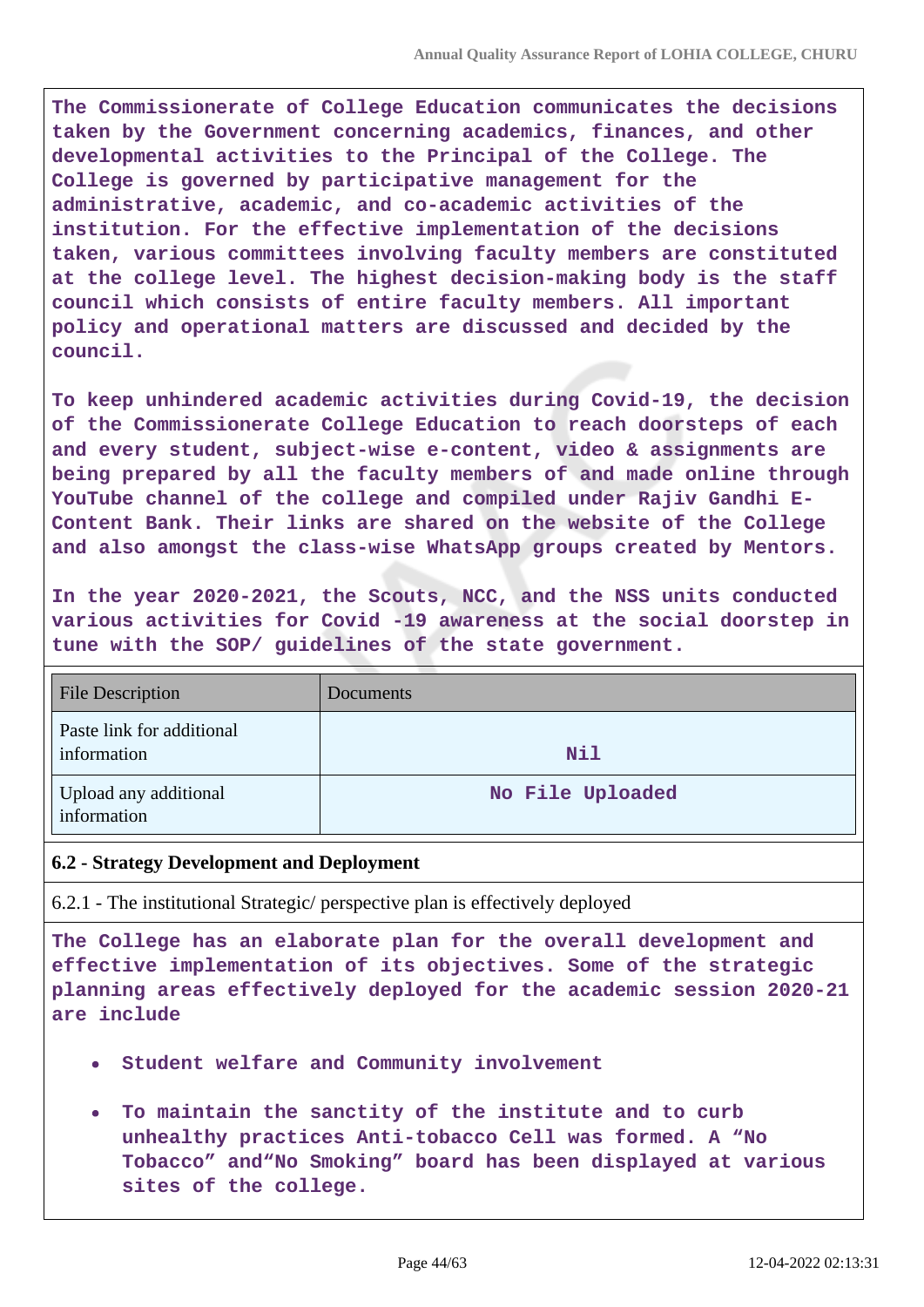| <b>File Description</b>                                   | Documents        |
|-----------------------------------------------------------|------------------|
| Strategic Plan and deployment<br>documents on the website | View File        |
| Paste link for additional<br>information                  | Nil              |
| Upload any additional<br>information                      | No File Uploaded |

6.2.2 - The functioning of the institutional bodies is effective and efficient as visible from policies, administrative setup, appointment and service rules, procedures, etc.

**Government Lohia College, Churu follows the rules and regulations of the UGC and Rajasthan Higher Education Service (Collegiate branch) for the recruitment, procedures and promotions (under Career Advancement Scheme) and is governed by Rajasthan College Education Department. The policy and plans for assurance and sustenance of quality in higher education devised at the Commissionerate of College Education are effectively implemented by the College. The Principal, the academicand the administrative head of the institution, evolve strategies for academic growth within the purview of university/government regulations. Various committees such as Apex Committee, Building Committee, Examination Committee, UGC Cell, IQAC etc. discuss the concerned matters within their purview (like the expansion of programs, infrastructural facilities and academic improvement, etc.) and present their reports and recommendations to the head of the institution. Besides, a committee called legal cell is also constituted to look into the legal matters of the institution. In Staff Council meetings, a thorough discussion ensues, valuable suggestions are offered and final resolutions are taken.**

**The students can directly approach the principal for registering grievances and redressal. The matter is discussed with the committee concerned and action is taken accordingly. Thus, the college follows a policy of inclusiveness.**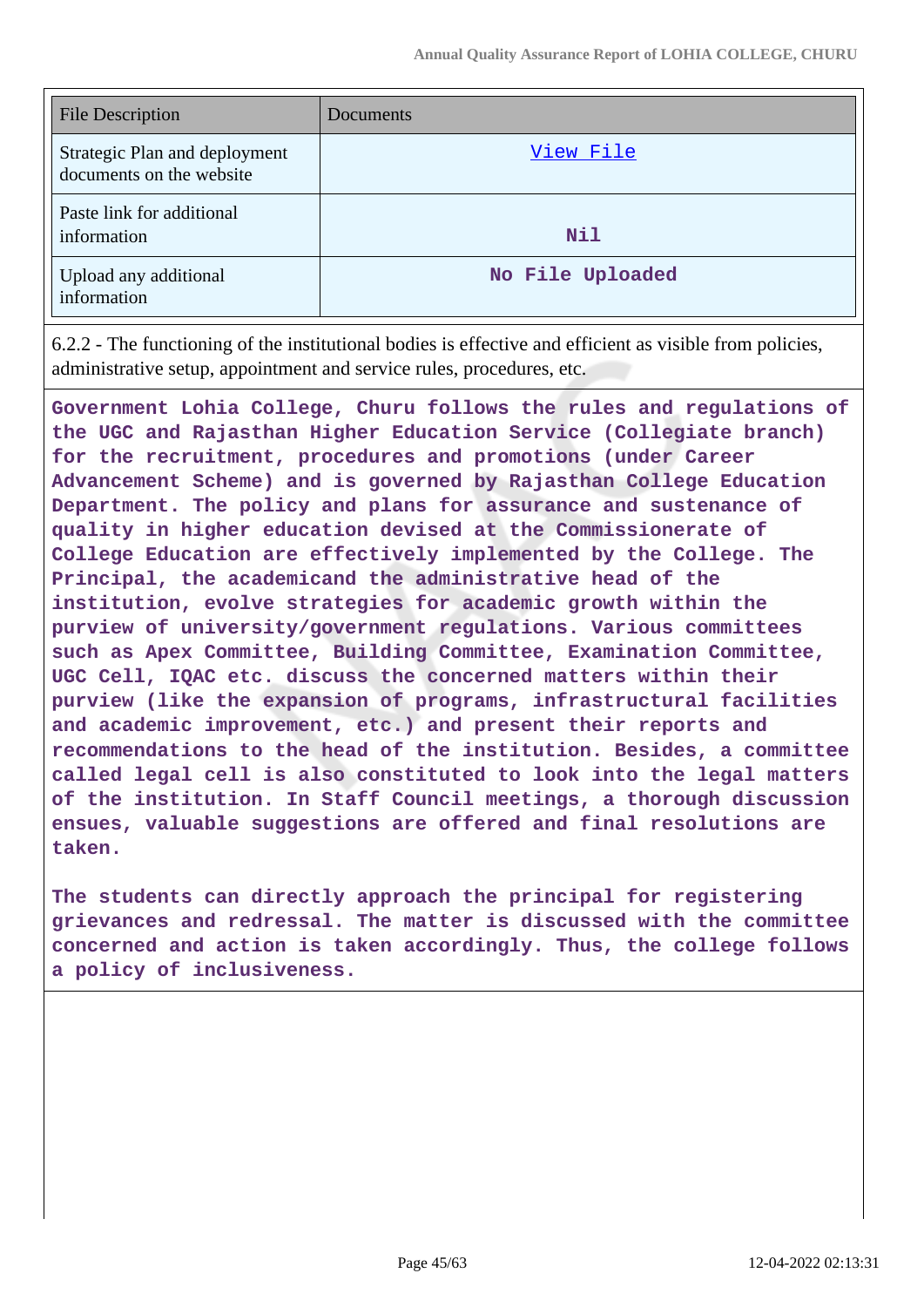| <b>File Description</b>                                                                                                                                           | Documents                                                              |
|-------------------------------------------------------------------------------------------------------------------------------------------------------------------|------------------------------------------------------------------------|
| Paste link for additional<br>information                                                                                                                          | Nil                                                                    |
| Link to Organogram of the<br>institution webpage                                                                                                                  | http://lcc.ac.in/ckfinder/userfiles/files/or<br>ganization%20chart.pdf |
| Upload any additional<br>information                                                                                                                              | No File Uploaded                                                       |
| 6.2.3 - Implementation of e-governance in<br>areas of operation Administration Finance and<br><b>Accounts Student Admission and Support</b><br><b>Examination</b> | A. All of the above                                                    |
| <b>File Description</b>                                                                                                                                           | Documents                                                              |
| <b>ERP</b> (Enterprise Resource<br>Planning)Document                                                                                                              | No File Uploaded                                                       |
| Screen shots of user inter faces                                                                                                                                  | View File                                                              |
| Any additional information                                                                                                                                        | No File Uploaded                                                       |
| Details of implementation of e-<br>governance in areas of operation,<br>Administration etc(Data<br>Template)                                                      | View File                                                              |

#### **6.3 - Faculty Empowerment Strategies**

6.3.1 - The institution has effective welfare measures for teaching and non- teaching staff

**The college implements all the welfare schemes of the State Government and also tries to facilitate the same through various effective welfare measures. GPF/NPS and SI are compulsory deductions for future security. In addition, annual 'Group Insurance' is also deducted. Medical claims are reimbursed by the State Government as part of the health expense incurred by the employee. Additionally, RGHS (Rajasthan Govt Health Scheme) has been introduced since May 2021 covering IPDas well as OPD facilities to all the employees through their contribution of minimum monthly premium as prescribed by the state govt. The superannuated employees of the College are benefitted from the Rajasthan Pensioner's Medical Fund, besides being given gratuity and pension.**

**Realising that satisfied employee is an asset for the institution and can make the college a productive place, the administration has**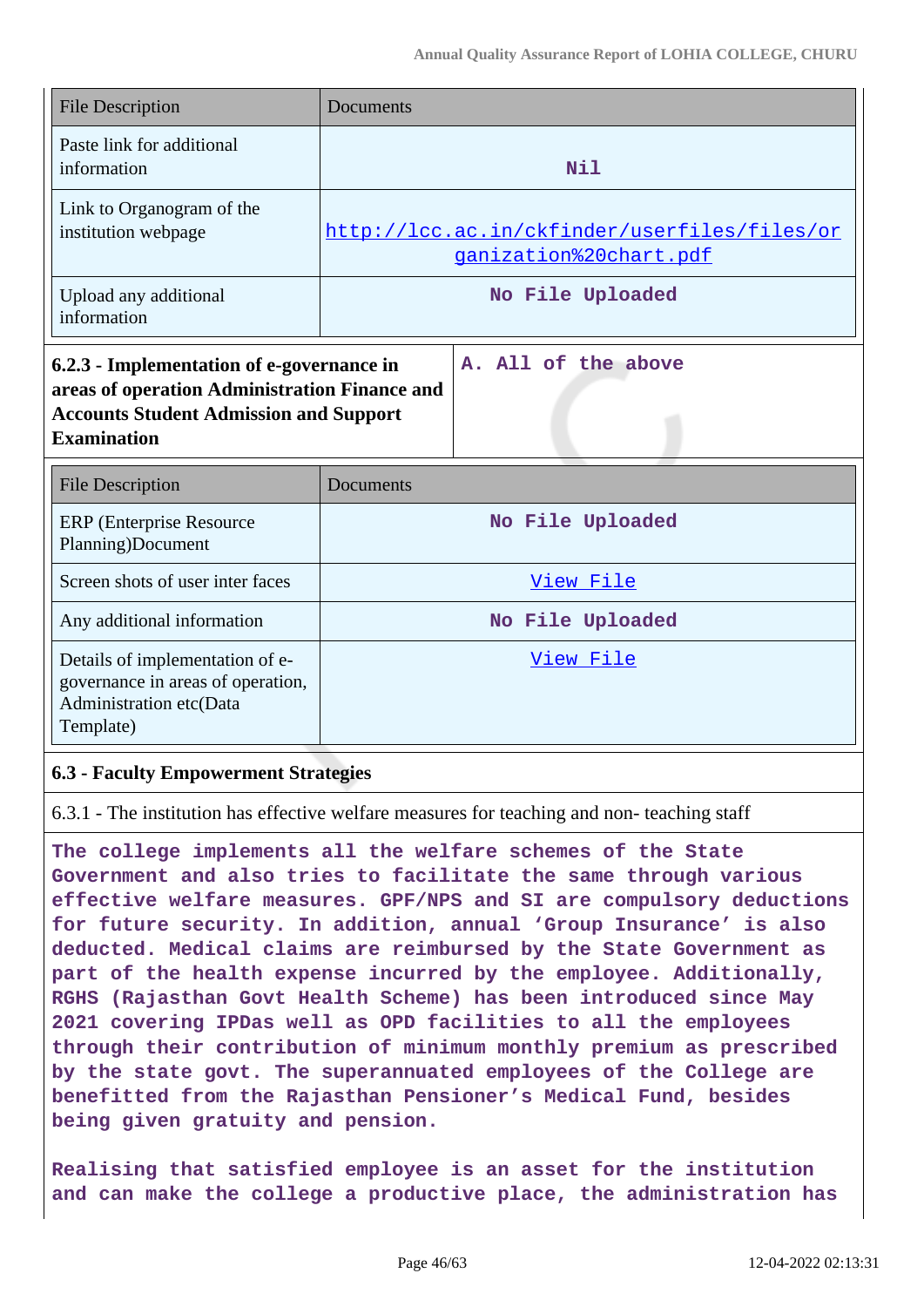**put several incentive measures in place for the teaching as well as non-teaching staff' besides the salary package. The Rajasthan Service rules read in concurrence with pay commission recommendation of UGC provides respectable and satisfactory salary and job inducements. Different types of leaves are admissible for teaching staff and non-teaching staff as per the Rajasthan Service Rules.**

| <b>File Description</b>                  | Documents        |
|------------------------------------------|------------------|
| Paste link for additional<br>information | Nil              |
| Upload any additional<br>information     | No File Uploaded |

**6.3.2 - Number of teachers provided with financial support to attend conferences/ workshops and towards membership fee of professional bodies during the year**

**6.3.2.1 - Number of teachers provided with financial support to attend conferences/workshops and towards membership fee of professional bodies during the year**

**00**

| <b>File Description</b>                                                                                                          | <b>Documents</b> |
|----------------------------------------------------------------------------------------------------------------------------------|------------------|
| Upload any additional<br>information                                                                                             | No File Uploaded |
| Details of teachers provided with<br>financial support to attend<br>conference, workshops etc during<br>the year (Data Template) | No File Uploaded |

**6.3.3 - Number of professional development /administrative training programs organized by the institution for teaching and non-teaching staff during the year**

**6.3.3.1 - Total number of professional development /administrative training Programmes organized by the institution for teaching and non teaching staff during the year**

**00**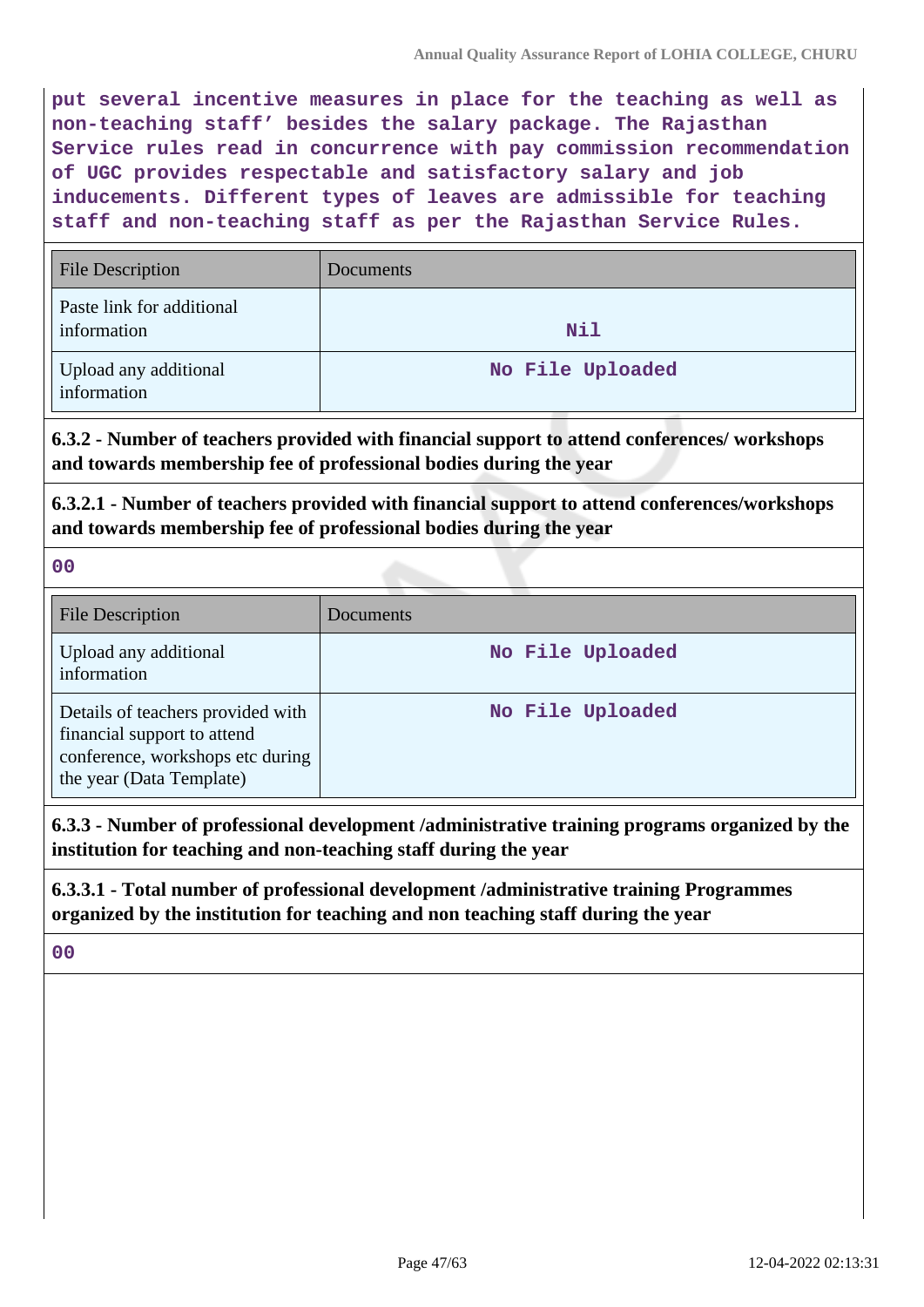| <b>File Description</b>                                                                                                                                                 | Documents        |
|-------------------------------------------------------------------------------------------------------------------------------------------------------------------------|------------------|
| Reports of the Human Resource<br>Development Centres (UGCASC<br>or other relevant centres).                                                                             | No File Uploaded |
| Reports of Academic Staff<br>College or similar centers                                                                                                                 | No File Uploaded |
| Upload any additional<br>information                                                                                                                                    | No File Uploaded |
| Details of professional<br>development / administrative<br>training Programmes organized<br>by the University for teaching<br>and non teaching staff (Data<br>Template) | No File Uploaded |

**6.3.4 - Number of teachers undergoing online/face-to-face Faculty development Programmes (FDP) during the year (Professional Development Programmes, Orientation / Induction Programmes, Refresher Course, Short Term Course etc.)**

**6.3.4.1 - Total number of teachers attending professional development Programmes viz., Orientation / Induction Programme, Refresher Course, Short Term Course during the year**

**08**

| File Description                                                                                           | <b>Documents</b> |
|------------------------------------------------------------------------------------------------------------|------------------|
| <b>IQAC</b> report summary                                                                                 | No File Uploaded |
| Reports of the Human Resource<br>Development Centres (UGCASC<br>or other relevant centers)                 | View File        |
| Upload any additional<br>information                                                                       | No File Uploaded |
| Details of teachers attending<br>professional development<br>programmes during the year<br>(Data Template) | View File        |

6.3.5 - Institutions Performance Appraisal System for teaching and non- teaching staff

**The performance of every employee, whether teaching or non-teaching, is appraised by the Principal and reviewed by the competent authority on annual basis covering various aspects of working, behavior and overall performance. This helps in assessing the devotion and commitment towards institution and thus overall conduct of the employee. The achievements of faculty members are monitored**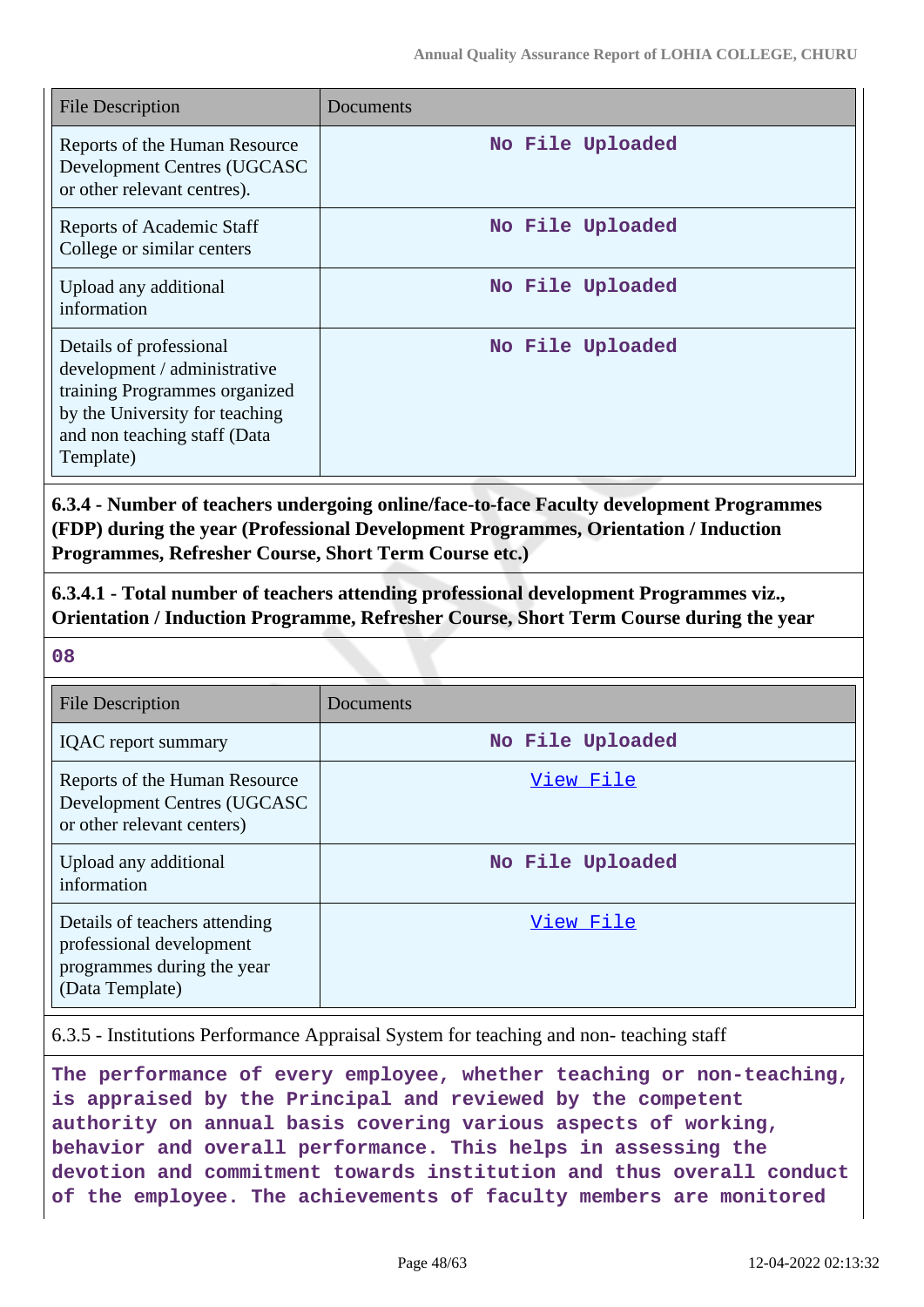**and maintained through Performance appraisal system as per the guidelines from UGC. The records are kept in the office of the Commissionerate to be reviewed by DPC at the time of promotions.**

**The 'Reporting Officer' judges and rates the work carried out by the reportee under six criteria (i) Output of work (ii) Leadership qualities (iii) Analytical ability (iv) Management ability (v) Decision making ability (vi) Ability to take initiative.**

**The 'Reviewing' authority, the Commissioner then finally gives the overall rating, which then is conveyed back to the reportee who is now the 'Accepting' officer.**

| <b>File Description</b>                  | <b>Documents</b> |
|------------------------------------------|------------------|
| Paste link for additional<br>information | Nil              |
| Upload any additional<br>information     | No File Uploaded |

#### **6.4 - Financial Management and Resource Mobilization**

6.4.1 - Institution conducts internal and external financial audits regularly Enumerate the various internal and external financial audits carried out during the year with the mechanism for settling audit objections within a maximum of 200 words

**The funds received are properly allocated and distributed for the meant purpose and utmost care is taken that they are properly utilized. For all the expenditures and purchases, an established procedure is followed as per the rules and procedures mentioned in the GF & AR of the State of Rajasthan. The Government appoints anAssistant Accounts Officer for routine accounting work. Books of accounts of the college are also regularly audited by Govt. auditors from AG office. In addition to this the college has appointed an approved Chartered Accountant to audit the yearly accounts of the college and prepares the annual income & expenditure statement along with balance sheet of the college.**

**The mechanisms used to monitor effective and efficient use of financial resources are as below:**

- **Before the commencement of every financial year, principal submits a proposal on budget allocation, by considering the recommendations made by the heads of all the departments.**
- **College budget includes recurring expenses as well as non – recurring expenses.**
- **The expenses are monitored by the accounts department as per**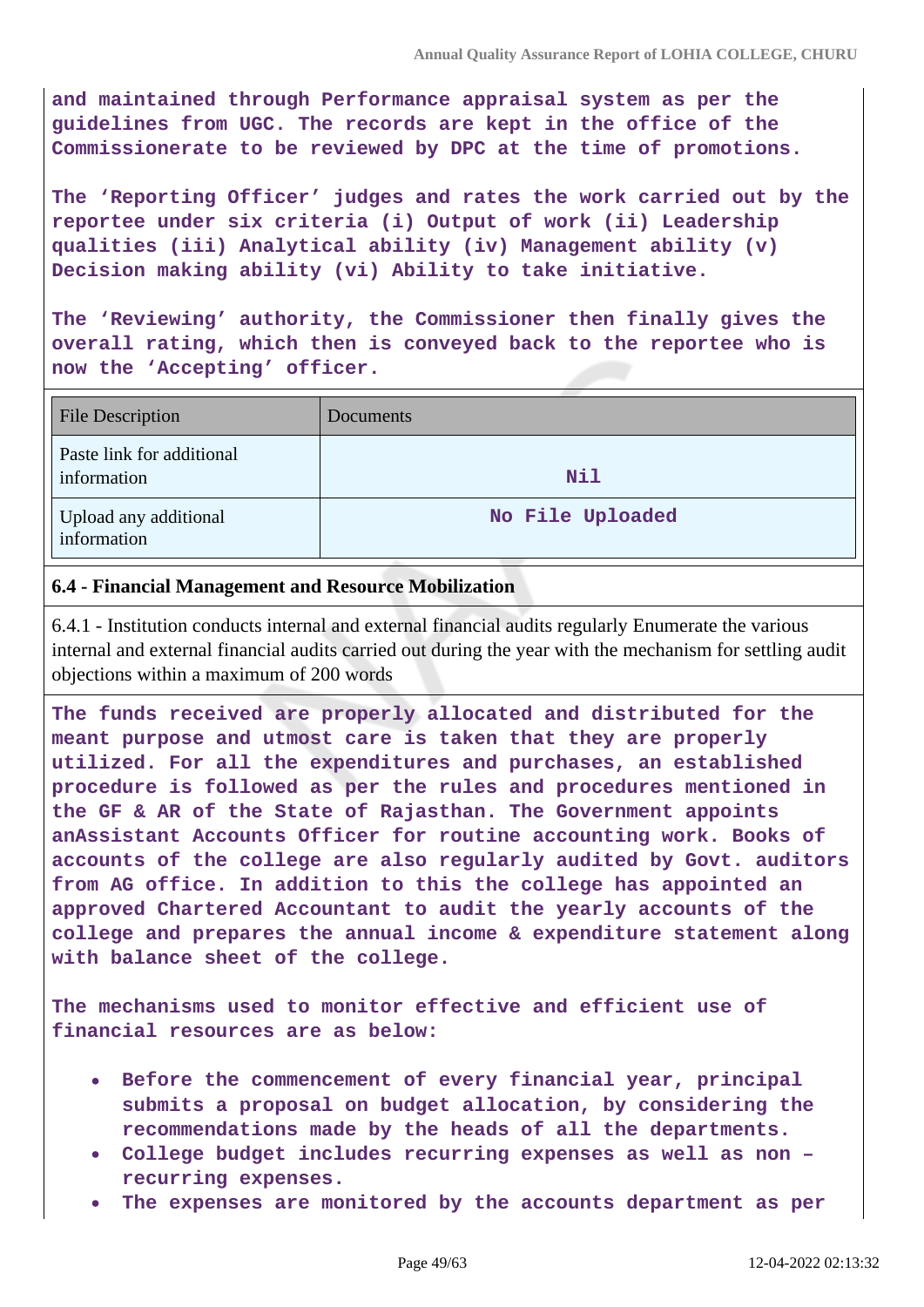#### **the budget allocated.**

## **The depreciation cost of various things purchased in the preceding years is also worked out.**

| <b>File Description</b>                  | Documents  |
|------------------------------------------|------------|
| Paste link for additional<br>information | <b>Nil</b> |
| Upload any additional<br>information     | View File  |

## **6.4.2 - Funds / Grants received from non-government bodies, individuals, philanthropers during the year (not covered in Criterion III)**

**6.4.2.1 - Total Grants received from non-government bodies, individuals, Philanthropers during the year (INR in Lakhs)**

#### **NIL**

| <b>File Description</b>                                                                                                                        | Documents        |
|------------------------------------------------------------------------------------------------------------------------------------------------|------------------|
| Annual statements of accounts                                                                                                                  | No File Uploaded |
| Any additional information                                                                                                                     | No File Uploaded |
| Details of Funds / Grants<br>received from of the non-<br>government bodies, individuals,<br>Philanthropers during the year<br>(Data Template) | No File Uploaded |

6.4.3 - Institutional strategies for mobilization of funds and the optimal utilization of resources

**The funds are utilized as per GF & AR of the State. The DDO (The Principal or a senior faculty member) looks after the financial matters including the salary of the college employees. There is an office of AAO supported by accounts staff who maintains proper ledger with details of the financial support received and utilized under different heads from various agencies. The funds are received under the following schemes/heads:**

- **State Government allocates a specific amount to Govt. Colleges for overall development and maintenance. The college developmental committee propose puts forth the demand and requirements before the principal. This is disbursed as per allocated heads.**
- **Scholarships: Payment of fellowships and scholarships of UGC,**  $\circ$ **ICSSR, and CSIR etc. is through PFMS. The payment of various**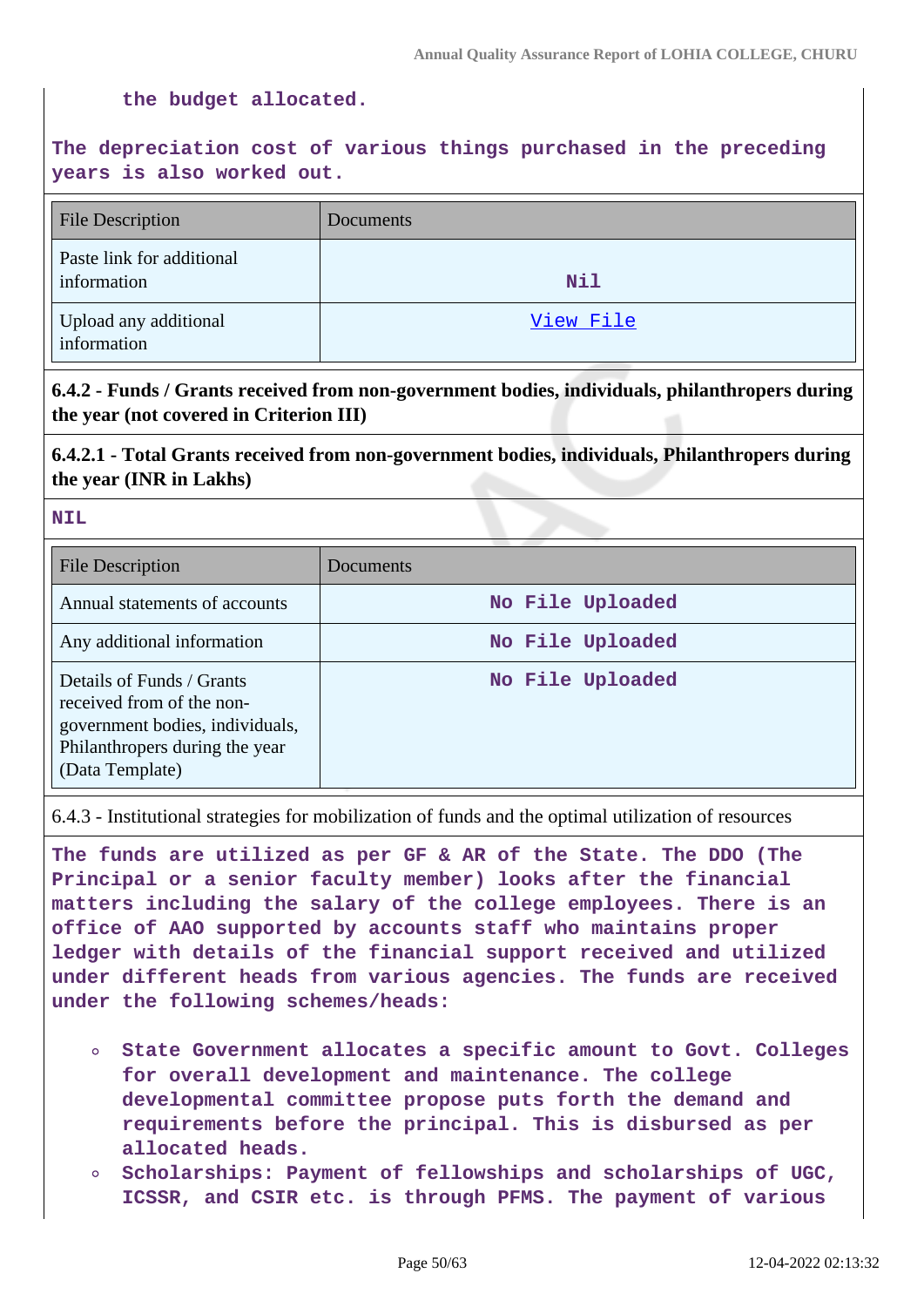**State Government Scholarships is online and executed through the SSO module.**

- **UGC and RUSA: These funds were disbursed by the planning board of the college for various purposes viz instrumentation maintenance facility, competence building initiatives in college, cultural activities, educational innovations, fieldwork/study tours, extension activities etc .**
- **Vikas Samiti: Urgent Requirements are fulfilled by funds generated through Vikas Samiti (College Development Committee).**

**The funds generated through MP and MLA schemes and College Alumni are also utilized as per requirements suggested by stakeholders.**

| <b>File Description</b>                  | Documents        |
|------------------------------------------|------------------|
| Paste link for additional<br>information | Nil              |
| Upload any additional<br>information     | No File Uploaded |

#### **6.5 - Internal Quality Assurance System**

6.5.1 - Internal Quality Assurance Cell (IQAC) has contributed significantly for institutionalizing the quality assurance strategies and processes

**The IQAC is consistently working on to magnify the quality culture in its all spheres of the college activities.**

**Some of the initiatives implemented are-**

- **Gender sensitization programmes and empowerment of women**
- **Student welfare activities (Community Book Bank, Books Distribution, Books from donations)**
- **Student mentoring activities planned and organized**
- **Organization of programs and events to promote awareness for health and hygiene.**

**To filter out the negative impact of Covid-19 pandemic on physical and mental health of students and society, following two practices have been adopted and institutionalized.**

- **1. Programs and events to promote awareness for health and hygiene:**
- **To prevent and minimize the severity of the pandemic, the**  $\circ$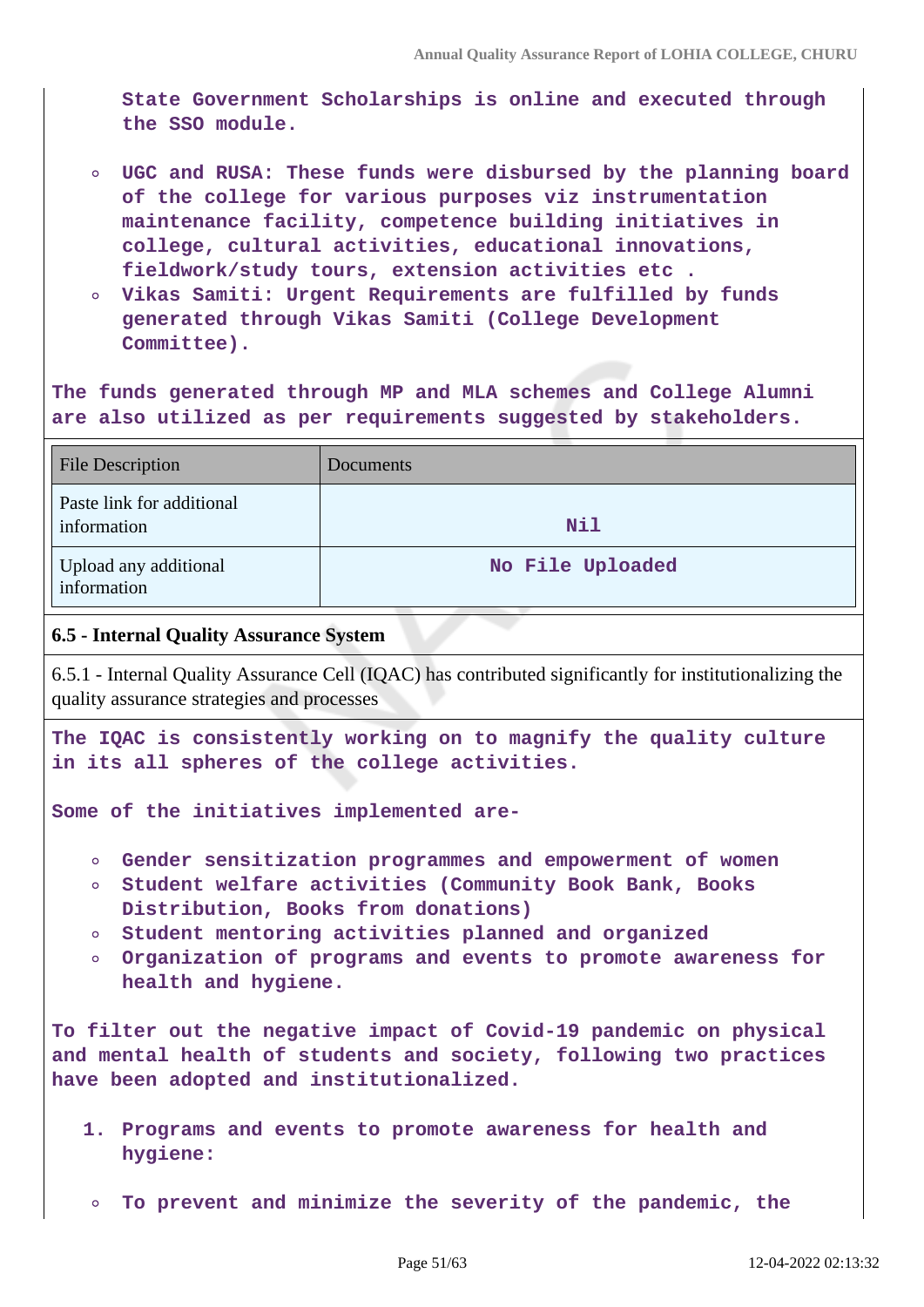**college followed SOPs/ guidance actively and along with sanitization drive, the vaccination camps have been organized in its premises for multiple times. The message to the society and large was "Sooner we able to minimize the prevalence rate of Covid-19 better we secure our good health". Social Outreach activities (through NSS and NCC) throughout the pandemic have been epitome of the prompt action of the college.**

**2. Gender sensitization programmes and empowerment of women:College has been active organizer for women centric programmes and activities. The students have been passed through conditioning sessions for gender un-biasness and mutual respect.**

| <b>File Description</b>                  | Documents        |
|------------------------------------------|------------------|
| Paste link for additional<br>information | Nil              |
| Upload any additional<br>information     | No File Uploaded |

6.5.2 - The institution reviews its teaching learning process, structures & methodologies of operations and learning outcomes at periodic intervals through IQAC set up as per norms and recorded the incremental improvement in various activities

**The IQAC works towards realizing the goals of quality enhancement and sustenance. Suggestions made by IQAC have been executed at the levels of developing IT Infrastructure, effective teaching, proper allocation and maintenance of funds. The following measures were taken during year 2020-21 to review the teaching-learning process, operational strategies and learning outcomes:**

**1. To keep unhindered academic activities during Covid-19 period, in tune with the decision of the Commissionerate College Education to provide ample opportunities and platforms to students at their doorsteps, the quality subjectwise econtent, video & assignments were prepared by most of the faculty members of and made also online through their individual Youtube channels. Their links were shared on the website of the College and also amongst the class-wise Whatsapp groups created by Mentors. The motivated effort to facilitate such additional e-content has proven as booster classes for slow learners.**

**Envisioning an ideal student-centric learning environment is only made possible through continuous evaluation and feedback by IQAC. The multiple level feedbacks were taken from teachers, students and**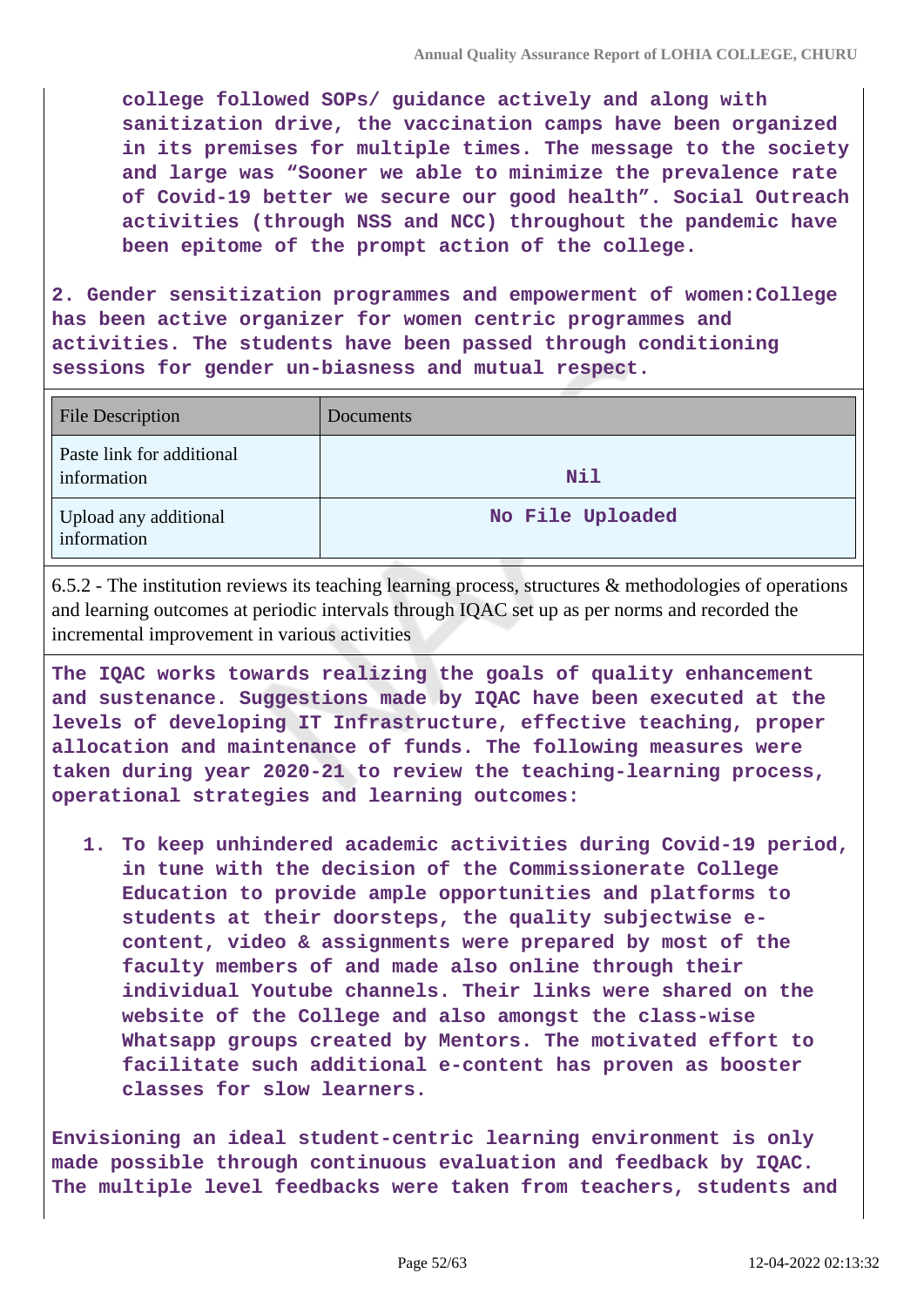**alumni in the form of a separate questionnaire to render their advice on all aspects related to the development of the college. Student Feedback to evaluate the lecturers on the basis of their knowledge base, communication skills and interest generated by the lecturer indicates their quality efforts. Feedback regarding curriculum is analyzed by IQAC and discussed with the faculty members and later on placed before the Board of Studies meeting in the affiliating university. Other facet of feedback was generated through Vikas Samiti, stakeholders, alumni, in the form of meetings, interactions etc. on academic and physical facilities, and the teaching-learning environment.**

| <b>File Description</b>                                                                                                                                                                                                                                                                                                                                                                                              | Documents             |
|----------------------------------------------------------------------------------------------------------------------------------------------------------------------------------------------------------------------------------------------------------------------------------------------------------------------------------------------------------------------------------------------------------------------|-----------------------|
| Paste link for additional<br>information                                                                                                                                                                                                                                                                                                                                                                             | Nil                   |
| Upload any additional<br>information                                                                                                                                                                                                                                                                                                                                                                                 | No File Uploaded      |
| 6.5.3 - Quality assurance initiatives of the<br>institution include: Regular meeting of<br><b>Internal Quality Assurance Cell (IQAC);</b><br>Feedback collected, analyzed and used for<br>improvements Collaborative quality initiatives<br>with other institution(s) Participation in NIRF<br>any other quality audit recognized by state,<br>national or international agencies (ISO<br><b>Certification, NBA)</b> | B. Any 3 of the above |

| <b>File Description</b>                                                                         | Documents                                                                                                                                                                                                                    |
|-------------------------------------------------------------------------------------------------|------------------------------------------------------------------------------------------------------------------------------------------------------------------------------------------------------------------------------|
| Paste web link of Annual reports<br>of Institution                                              | 1. http://www.lcc.ac.in/ckfinder/userfiles/f<br>iles/MINUTES%20OF%20IOAC%20MEETING%20O2%20-%<br>202020.pdf 2. http://www.lcc.ac.in/ckfinder/<br>userfiles/files/MINUTES%20OF%20IOAC%20MEETIN<br><u>G%2001%20-%202020.pdf</u> |
| Upload e-copies of the<br>accreditations and certifications                                     | View File                                                                                                                                                                                                                    |
| Upload any additional<br>information                                                            | View File                                                                                                                                                                                                                    |
| <b>Upload details of Quality</b><br>assurance initiatives of the<br>institution (Data Template) | View File                                                                                                                                                                                                                    |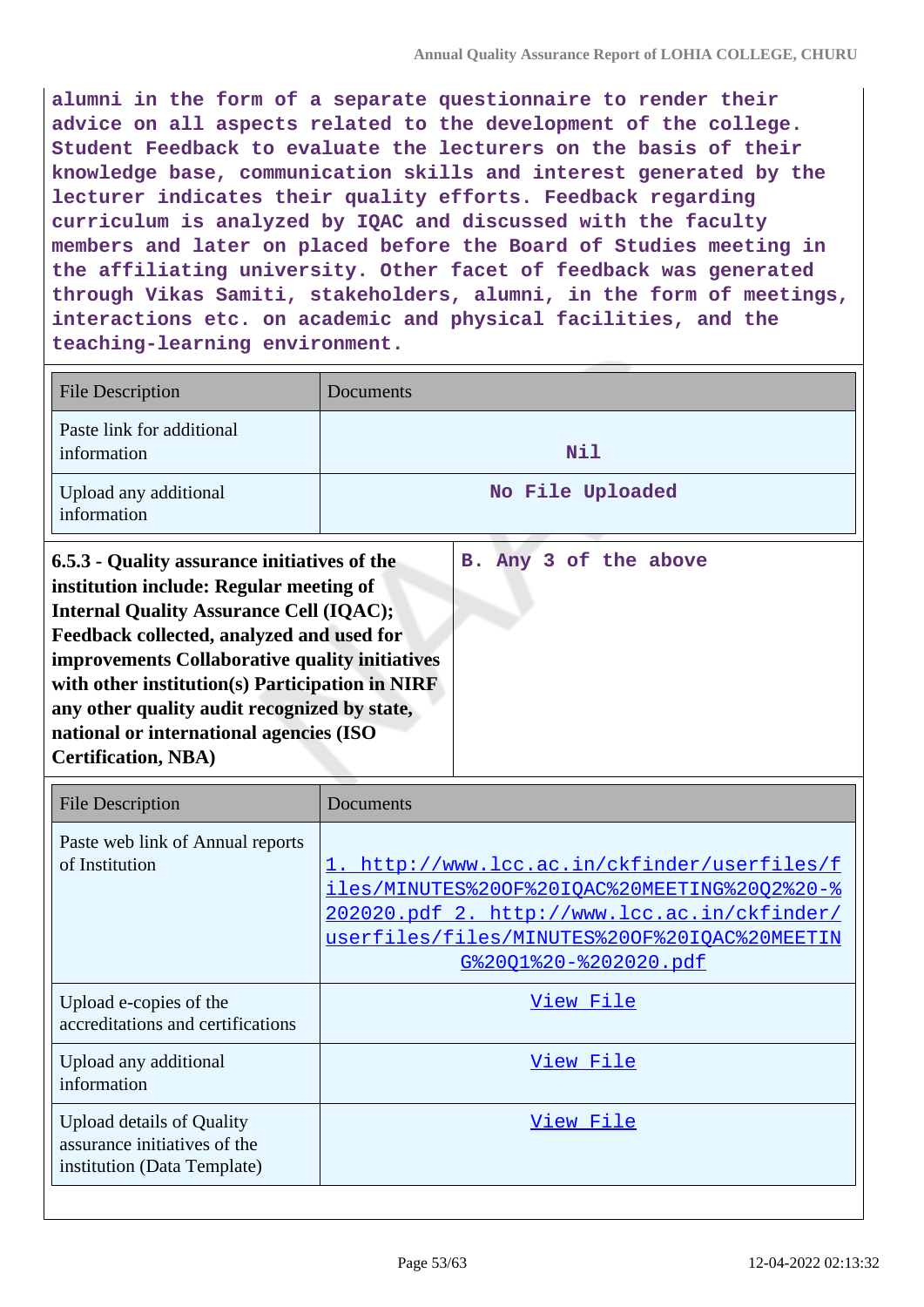#### **INSTITUTIONAL VALUES AND BEST PRACTICES**

#### **7.1 - Institutional Values and Social Responsibilities**

7.1.1 - Measures initiated by the Institution for the promotion of gender equity during the year

**The concept of gender equity refers to "fairness of treatment for both women and men, according to their respective needs. Safety of girls is a top priority at every college campus. The college should provide a comprehensive range of security amenities especially for girls within the premises. 24 hour CCTV surveillance is maintained in the college. It helps to keep a check on antisocial activities. Students and other employees in the college too remain cautious about the surveillance. Waiver of tuition fee for girl students at the time of admission. Girls students are exempted from the gap periods and also have age relaxation for admission. Female employees of the college also get maternity leave, child care leave and are also entitled to avail leave on adoption of child.**

**Separate common room (with attached facilities) with only female guard for girls & female employees of the college for safety and security in the college. The representation of female employees of the college in various committees are equally distributed.**

| <b>File Description</b>                                                                                                                                                                                                | Documents                                                                                                                                                                                                                                                                                   |
|------------------------------------------------------------------------------------------------------------------------------------------------------------------------------------------------------------------------|---------------------------------------------------------------------------------------------------------------------------------------------------------------------------------------------------------------------------------------------------------------------------------------------|
| Annual gender sensitization<br>action plan                                                                                                                                                                             | Nil                                                                                                                                                                                                                                                                                         |
| Specific facilities provided for<br>women in terms of:a. Safety and<br>security b. Counseling c.<br>Common Rooms d. Day care<br>center for young children e. Any<br>other relevant information                         | . CCTV installed in the campus for safety<br>and security purpose. 2. Separate common<br>room for girls and separate staff room for<br>women employees (Photographs available)). 3.<br>CCL and Maternity leave order issued by<br>state government. 4. Various college<br>committees order. |
| 7.1.2 - The Institution has facilities for<br>alternate sources of energy and energy<br>conservation measures Solar energy<br>Biogas plant Wheeling to the Grid Sensor-<br>based energy conservation Use of LED bulbs/ | D. Any 1 of the above                                                                                                                                                                                                                                                                       |

**power efficient equipment**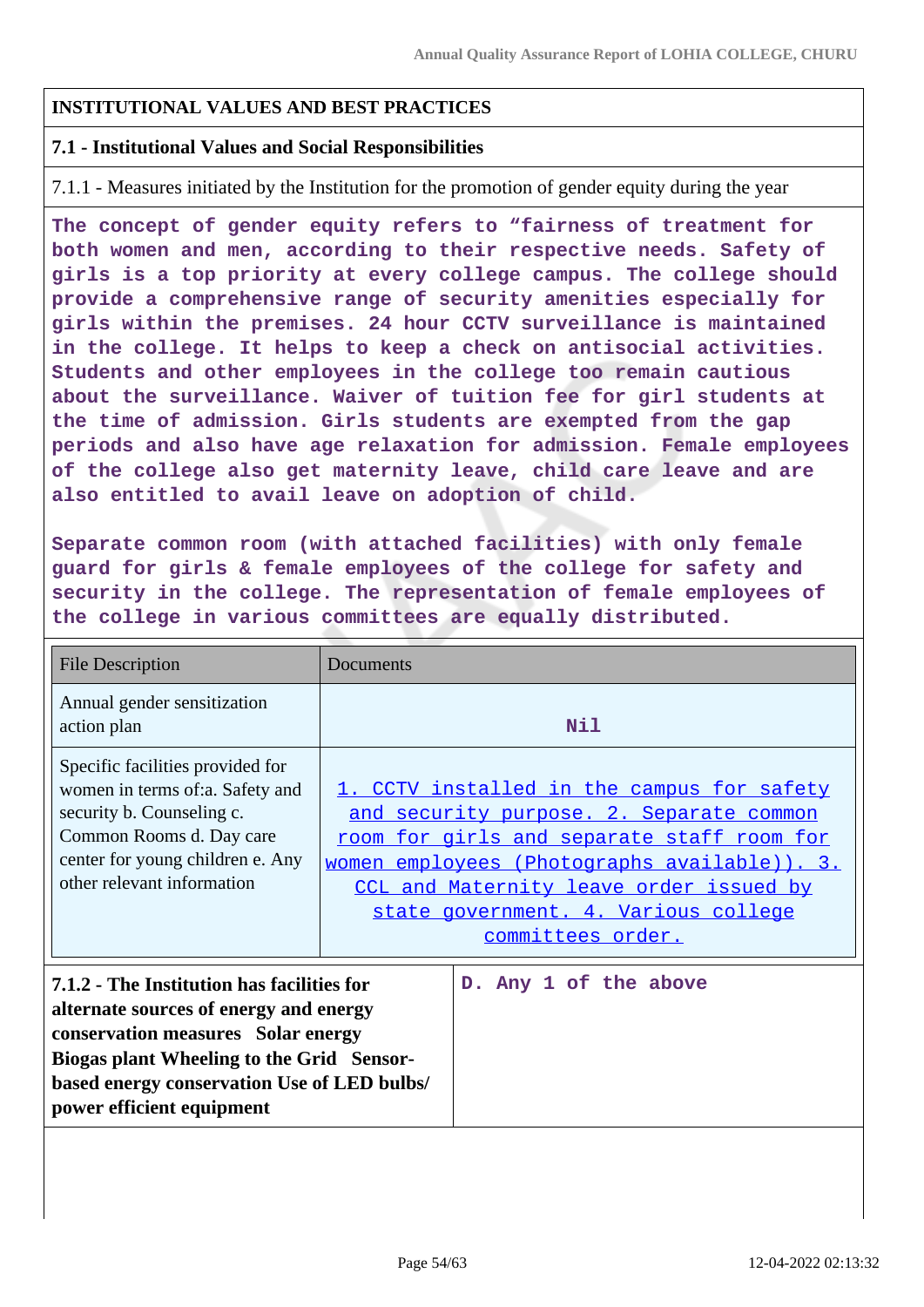| <b>File Description</b>        | Documents        |
|--------------------------------|------------------|
| Geo tagged Photographs         | <u>View File</u> |
| Any other relevant information | No File Uploaded |

7.1.3 - Describe the facilities in the Institution for the management of the following types of degradable and non-degradable waste (within 200 words) Solid waste management Liquid waste management Biomedical waste management E-waste management Waste recycling system Hazardous chemicals and radioactive waste management

**Our primary focus is to reduce, reuse and recycle the waste. For solid waste management, different bins have been placed at different departments and in the campus. This ensures that solid waste is segregated at the source. For liquid waste and hazardous chemicals management, effluents from the chemistry lab are collected in a container and disposed of through the municipal council garbage vehicle.**

| <b>File Description</b>                                                                                                                                                                                                                                        | Documents        |                       |
|----------------------------------------------------------------------------------------------------------------------------------------------------------------------------------------------------------------------------------------------------------------|------------------|-----------------------|
| Relevant documents like<br>agreements / MoUs with<br>Government and other approved<br>agencies                                                                                                                                                                 |                  | No File Uploaded      |
| Geo tagged photographs of the<br>facilities                                                                                                                                                                                                                    |                  | View File             |
| 7.1.4 - Water conservation facilities available<br>in the Institution: Rain water harvesting Bore<br>well /Open well recharge Construction of tanks<br>and bunds Waste water recycling Maintenance<br>of water bodies and distribution system in the<br>campus |                  | C. Any 2 of the above |
| <b>File Description</b>                                                                                                                                                                                                                                        | <b>Documents</b> |                       |
| Geo tagged photographs / videos<br>of the facilities                                                                                                                                                                                                           |                  | View File             |
| Any other relevant information                                                                                                                                                                                                                                 |                  | No File Uploaded      |
| 7.1.5 - Green campus initiatives include                                                                                                                                                                                                                       |                  |                       |
| 7.1.5.1 - The institutional initiatives for<br>greening the campus are as follows:                                                                                                                                                                             |                  | C. Any 2 of the above |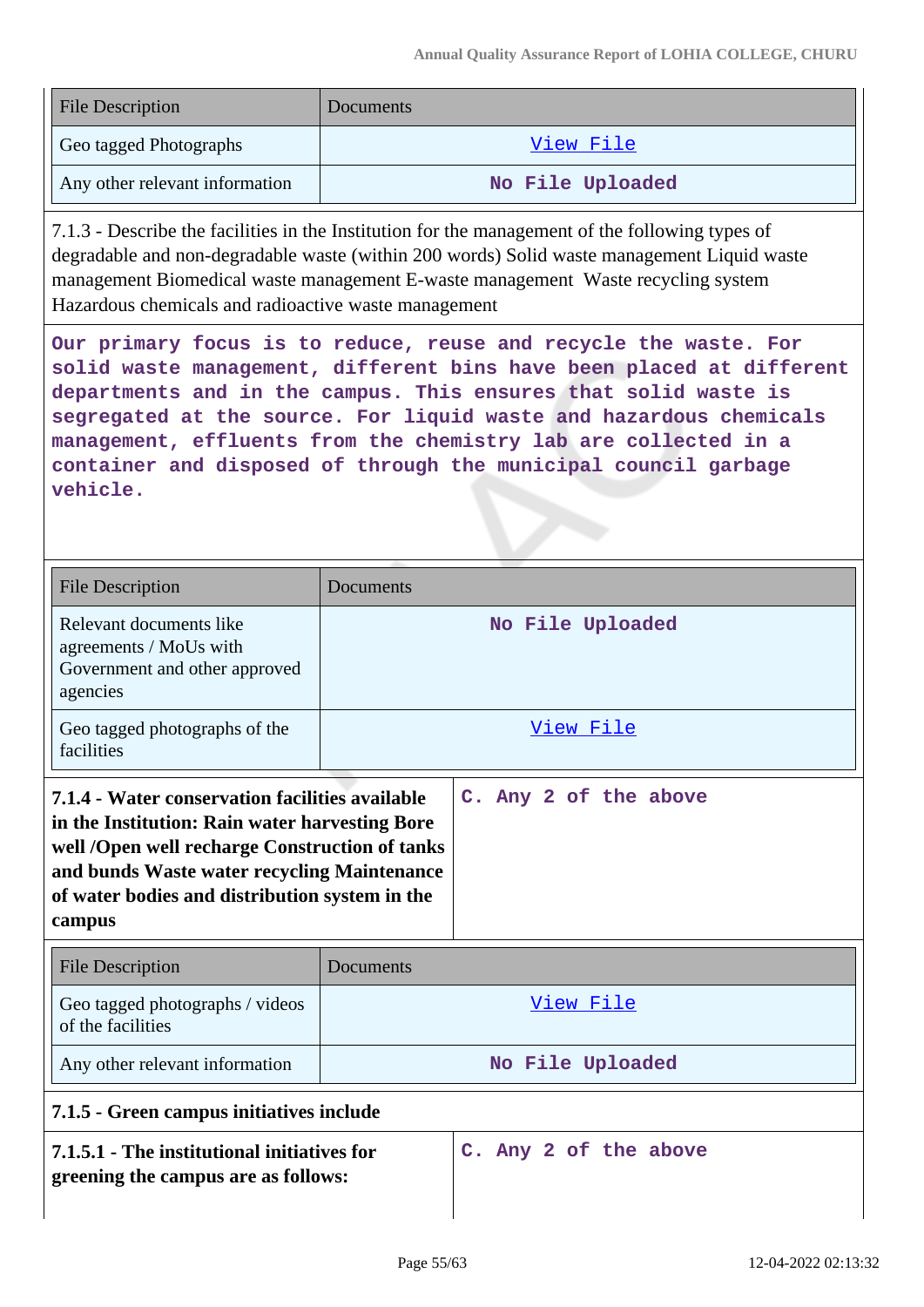- **1.Restricted entry of automobiles**
- **2.Use of bicycles/ Battery-powered vehicles**
- **3.Pedestrian-friendly pathways**
- **4.Ban on use of plastic**
- **5.Landscaping**

| <b>File Description</b>                                                  | Documents        |
|--------------------------------------------------------------------------|------------------|
| Geo tagged photos / videos of the<br>facilities                          | View File        |
| Various policy documents /<br>decisions circulated for<br>implementation | No File Uploaded |
| Any other relevant documents                                             | No File Uploaded |

# **7.1.6 - Quality audits on environment and energy are regularly undertaken by the institution**

| 7.1.6.1 - The institutional environment and<br>energy initiatives are confirmed through the<br>following 1. Green audit 2. Energy audit<br>3. Environment audit 4. Clean and green<br>campus recognitions/awards 5. Beyond the | C. Any 2 of the above |
|--------------------------------------------------------------------------------------------------------------------------------------------------------------------------------------------------------------------------------|-----------------------|
| campus environmental promotional activities                                                                                                                                                                                    |                       |
|                                                                                                                                                                                                                                |                       |

| File Description                                                                | Documents        |
|---------------------------------------------------------------------------------|------------------|
| Reports on environment and<br>energy audits submitted by the<br>auditing agency | View File        |
| Certification by the auditing<br>agency                                         | No File Uploaded |
| Certificates of the awards<br>received                                          | No File Uploaded |
| Any other relevant information                                                  | No File Uploaded |

| 7.1.7 - The Institution has disabled-friendly,<br><b>barrier free environment Built environment</b><br>with ramps/lifts for easy access to classrooms.<br><b>Disabled-friendly washrooms Signage</b><br>including tactile path, lights, display boards<br>and signposts Assistive technology and<br>facilities for persons with disabilities<br>(Divyangjan) accessible website, screen-<br>reading software, mechanized equipment<br>5. | D. Any 1 of the above |
|------------------------------------------------------------------------------------------------------------------------------------------------------------------------------------------------------------------------------------------------------------------------------------------------------------------------------------------------------------------------------------------------------------------------------------------|-----------------------|
|                                                                                                                                                                                                                                                                                                                                                                                                                                          |                       |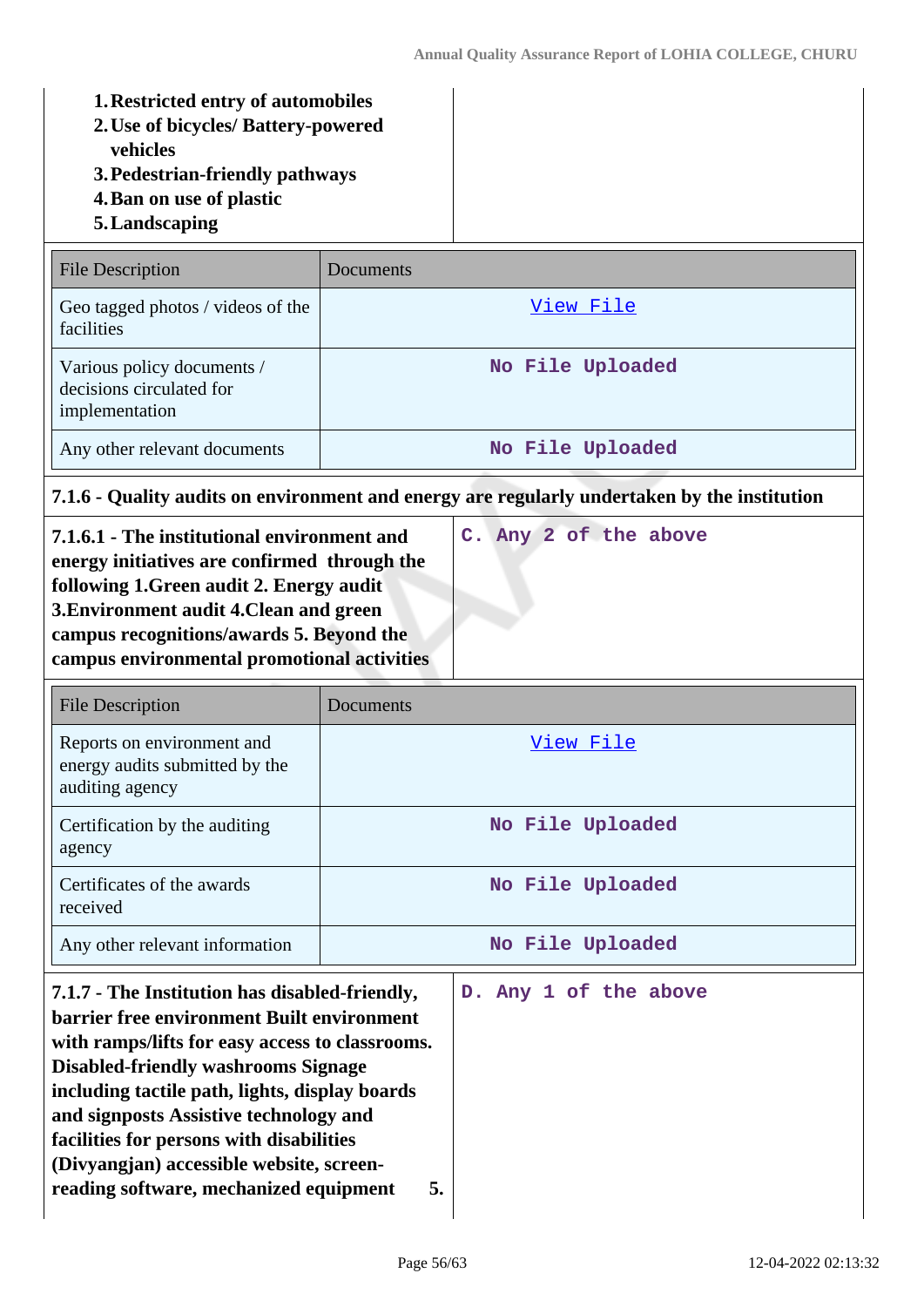## **Provision for enquiry and information : Human assistance, reader, scribe, soft copies of reading material, screen reading**

| File Description                                                               | Documents        |
|--------------------------------------------------------------------------------|------------------|
| Geo tagged photographs / videos<br>of the facilities                           | View File        |
| Policy documents and<br>information brochures on the<br>support to be provided | No File Uploaded |
| Details of the Software procured<br>for providing the assistance               | No File Uploaded |
| Any other relevant information                                                 | No File Uploaded |

7.1.8 - Describe the Institutional efforts/initiatives in providing an inclusive environment i.e., tolerance and harmony towards cultural, regional, linguistic, communal socioeconomic and other diversities (within 200 words).

**The institution believes in equality of all cultures and traditions as is evident from the fact that students belonging to different caste, religions, regions are studying without any discrimination. To build a nation of youth who are noble in their attitude and morally responsible, the college organizes and conducted several activities to build and promote an environment for ethical, cultural, and spiritual values among the students. To develop emotional and religious feelings among the students and the faculty, rememberable days are celebrated on the campus for not only recreation and amusement but also to generate the feeling of oneness and social harmony. The college and its teacher and staff jointly celebrate the cultural and regional festivals, like New-year's day, Fresher Party, teacher's day, orientation and farewell program, Induction program, rally, oath, plantation, Cultural week (Sargam), Women's day, Yoga day, festivals like Diwali celebration, Holi Milan celebration, birth anniversaries and memorials of great Indian personalities, etc. religious ritual activities are performed in the campus. Motivational lectures of eminent persons of the field are arranged for the all-around development of the students for their personality development and to make them responsible citizens following the national values of social and communal harmony and national integration. In this way the institute's efforts/initiatives in providing an inclusive environment for everyone with tolerance and harmony towards cultural, regional, linguistic, communal socioeconomic, and other diversities.**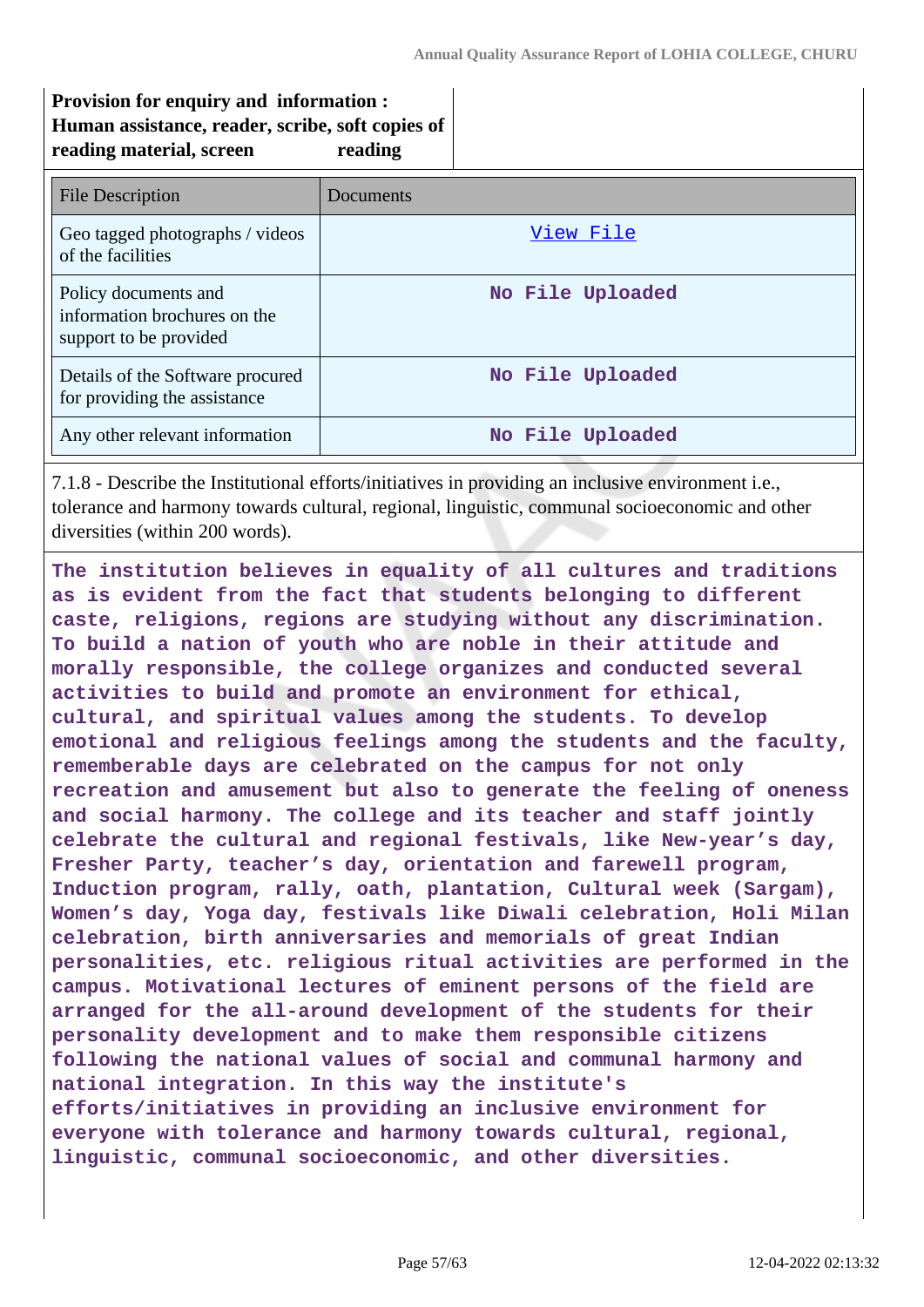**In the year 2020-21 due to global pandemic Covid-19 college undergo lockdown by government order, all the above activities were not possible in a physical manner.**

| <b>File Description</b>                                                                                                                      | Documents        |
|----------------------------------------------------------------------------------------------------------------------------------------------|------------------|
| Supporting documents on the<br>information provided (as<br>reflected in the administrative<br>and academic activities of the<br>Institution) | No File Uploaded |
| Any other relevant information                                                                                                               | No File Uploaded |

7.1.9 - Sensitization of students and employees of the Institution to the constitutional obligations: values, rights, duties and responsibilities of citizens

**Constitution Day is celebrated on 26th November every year. The program initiates with Preamble reading of the constitution followed by lectures on the sensitization of students on responsibility towards the constitutional values, rights, duties, and responsibilities of citizens.**

**The college sensitizes the students on the preservation of the ecosystem and environment. Students are also sensitized to adopt green practices, conservation of natural resources, an alternative source of energy, and renewable energy.**

**Every year college celebrates Republic Day and Independence day on January 26 and August 15 respectively. The celebration is attended by Students, Teaching and Non-teaching Staff, Invitees, and guests. Flag hosting with National anthem and oath of national integrity followed by distribution of sweets is the regular decorum of the programme.**

**Blood Donation camp in association with General Hospital,the students are sensitized on the importance of the activity and are encouraged to participate in saving the lives of citizens of India.**

**The students are encouraged to participate in the activities of spreading awareness among citizens on social issues like road safety through rallies.**

**Cleanliness/Plantation drive Students consistently and regularly participate in the cleaning activities on several occasions. Moreover, students are encouraged to active participation in the plantation.**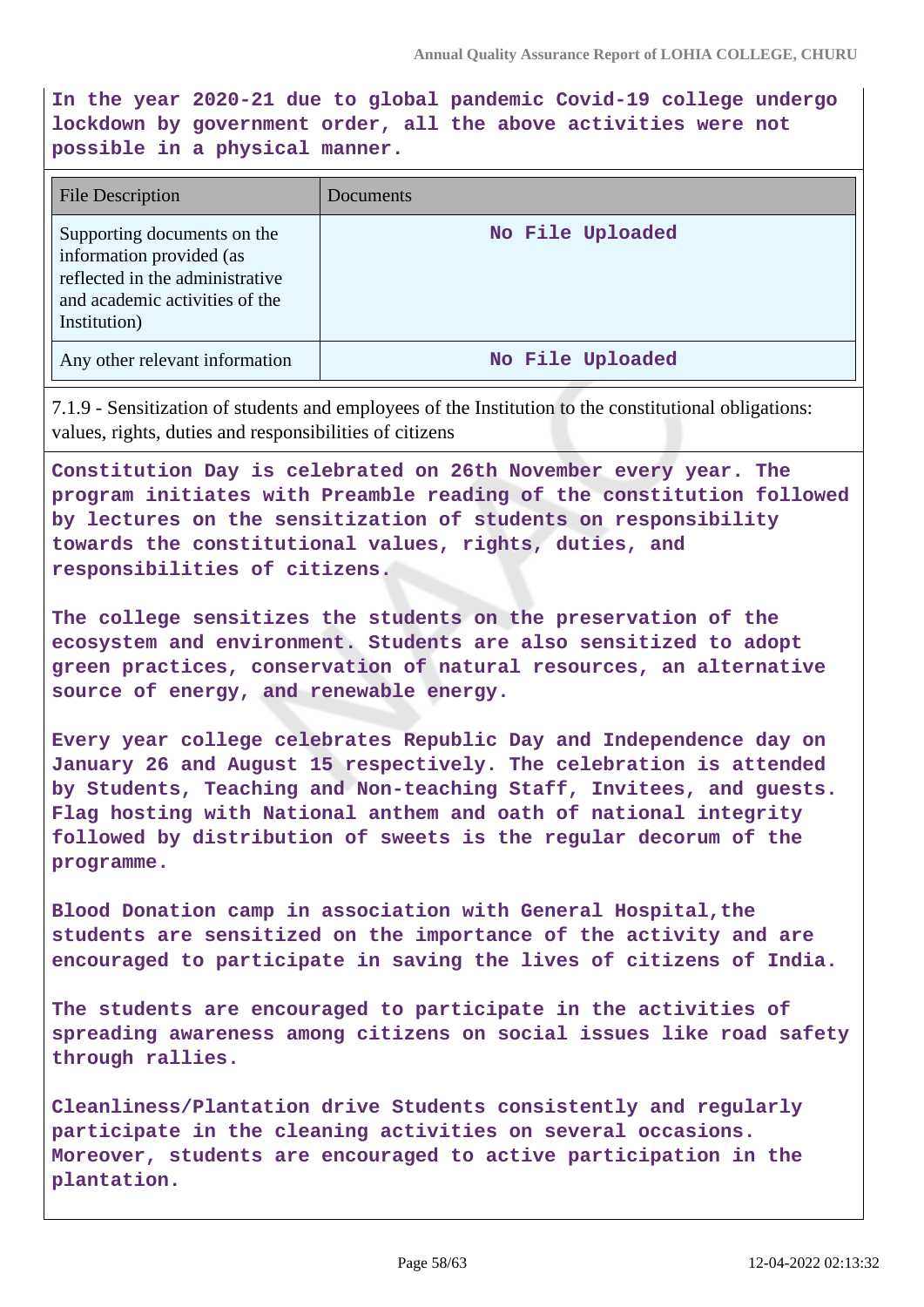| <b>File Description</b>                                                                                    | Documents             |
|------------------------------------------------------------------------------------------------------------|-----------------------|
| Details of activities that inculcate<br>values; necessary to render<br>students in to responsible citizens | Nil                   |
| Any other relevant information                                                                             | Nil                   |
| 7.1.10 - The Institution has a prescribed code<br>of conduct for students, teachers,                       | D. Any 1 of the above |

**administrators and other staff and conducts periodic programmes in this regard. The Code of Conduct is displayed on the website There is a committee to monitor adherence to the Code of Conduct Institution organizes professional ethics programmes for students, teachers, administrators and other staff 4. Annual awareness programmes on Code of Conduct are organized**

| File Description                                                                                                                                                                                       | Documents        |
|--------------------------------------------------------------------------------------------------------------------------------------------------------------------------------------------------------|------------------|
| Code of ethics policy document                                                                                                                                                                         | <u>View File</u> |
| Details of the monitoring<br>committee composition and<br>minutes of the committee<br>meeting, number of programmes<br>organized, reports on the various<br>programs etc., in support of the<br>claims | No File Uploaded |
| Any other relevant information                                                                                                                                                                         | No File Uploaded |

7.1.11 - Institution celebrates / organizes national and international commemorative days, events and festivals

- **1. The College commemorates the birth anniversary of the Srinivasa Ramanujan, a genius mathematician every year on the 22nd of December, which is also theNational Mathematics Day.**
- **2. Relevant talks by eminent academicians are organized to celebrate the birth anniversary of Dr. B.R. Ambedkar(14 April), Constitution Day(26 November), theInternational Human Rights Day(10 December), and the Hindi Diwas(14 September).**
- **3. Every year, International Women's Day(8 March) is celebrated by organizing programmes on gender equality and justice, by the Mahila Prakosth of the College.**
- **4. World Environment Day(5 June) is observed with the planting**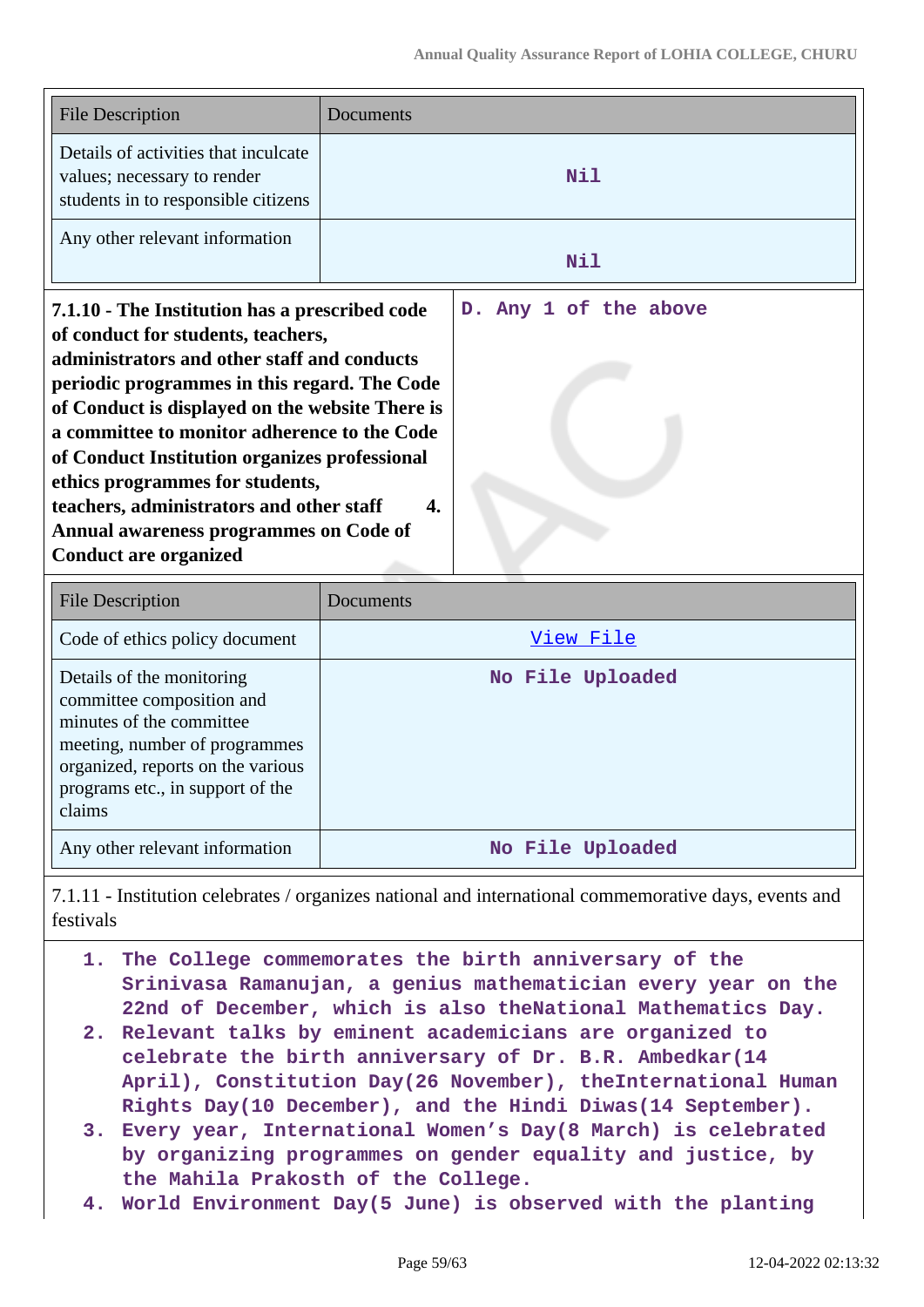**and with a promise to save the earth.**

- **5. Van Mahotsav Week(1-7 July) is organized by administering Green Pledge to the students.**
- **6. The College organize aUnity Run on the Rashtriya Ekta Diwas to celebrate the birth anniversary of Sardar Vallabh Bhai Patel on 31 October.**
- **7. National Voters' Day (25 January) is observed for Voter Awareness.**
- **8. The teaching and non-teaching staff of the College observe a two-minute silence to pay tribute to the martyrs on Martyrs Day(30th January).**
- **9. A series of events are organized to commemorate theNational Girl Child Day(24 January).**
- **10. The birth anniversary of S. Radhakrishnan (5 September), is celebrated enthusiastically by the students as Teachers' Day.**
- **11. The spring festival, Basant Panchami, the monsoon festival, Hariyali Teej, and the winter festival, Makar Sakranti are celebrated in the College with fun and fervor.**

**In the year 2020-21 due to global pandemic Covid-19 college undergo lockdown by government order, all the above activities were not possible in a physical manner.**

| <b>File Description</b>                                                                         | Documents        |
|-------------------------------------------------------------------------------------------------|------------------|
| Annual report of the celebrations<br>and commemorative events for<br>the last (During the year) | No File Uploaded |
| Geo tagged photographs of some<br>of the events                                                 | No File Uploaded |
| Any other relevant information                                                                  | No File Uploaded |

#### **7.2 - Best Practices**

7.2.1 - Describe two best practices successfully implemented by the Institution as per NAAC format provided in the Manual.



**To encourage teachers to adopt ICT in classroom teaching**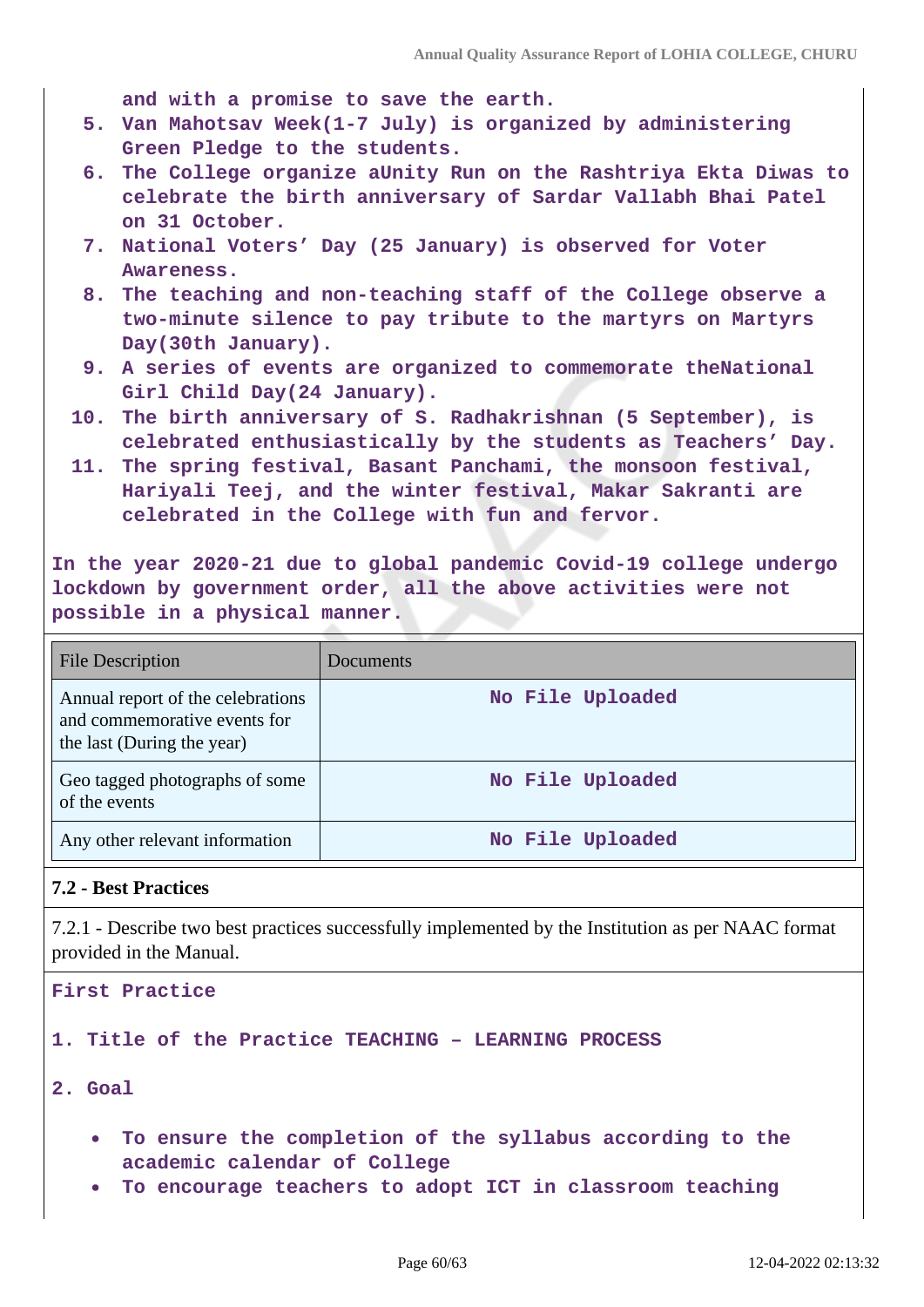- **To improve the result of the college in the university level examinations**
- **To improve the quality of students**

#### **3. The context**

**Different teachers use different methods and different paces to teach in class. It was observed that syllabus coverage remains a challenge when there is a need for uniformity. The teachers find it difficult to keep pace with the techno-savvy students. There was a need for uniformity and standard-setting so that everyone is able to meet the objective of best teaching practices. Due to the global pandemic and lockdown, it is not possible for us to do offline teaching, so all the teachers have completed their courses online.**

#### **4. The practice**

- **The academic calendar is planned by the respective department under the instructions of the Principal.**
- **The academic calendar is uploaded on the website for information to students, teachers and others.**
- **On the basis of that, every faculty prepares the plan for teaching and coverage of the syllabus supervised by the subject Incharge.**
- **Various WhatsApp groups were created and teachers shared econtent and videos in their respective groups**
- **Feedback is obtained from students regarding the content delivery by different teachers.**
- **Assignments, tests and evaluations are conducted at scheduled dates to improve performance in the university examinations.**
- **5. Evidence of Success**
	- **All teachers have adopted the online teaching method**
	- **Timely completion of syllabus**
	- **Increased attendance (viewer) in the classes (WhatsApp groups)**
	- **Improvement in results.**

**Second Practice**

**1. Title: Community Book Bank**

**2. Objectives of the Practice - To motivate the students who have studied or are currently studying in this college to donate their textbooks to this college so that the needy students can take**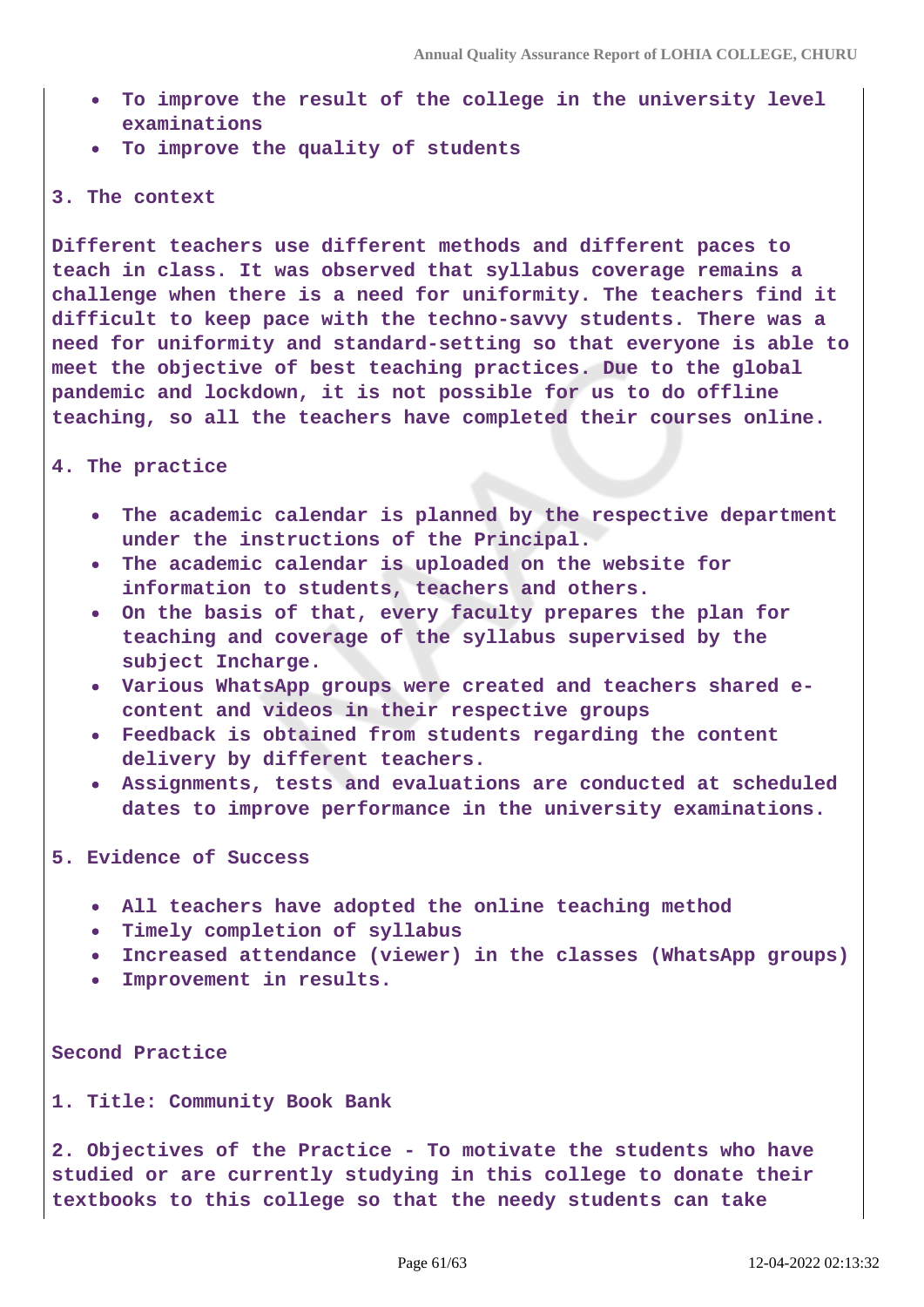**advantage of this facility apart from the book bank.**

**3. Context- For the last few years, the number of students in the college has increased rapidly, due to which it is not possible to provide textbooks to all the students from the library of the college because the number of textbooks is limited and all the students want to take advantage of the library, so keeping in mind the needs of the students, especially the weaker sections, the Community Book Bank has been established.**

**4. The Practice- More and more publicity of this scheme was done at the college level and many students have taken advantage of this scheme.**

**5. Evidence of success- To date, total 606 books have been donated by 29 teachers and students under this scheme and 104 books have been issued to benefit of the students, which is proof of the success of this scheme. Impressed by this scheme, faculty members and non-academic staff of the college have also donated their books to this scheme.**

**6. Problems encountered and resources required: No major problem was faced in implementing this scheme. Initially, the students were explained about this scheme, but later the students got inspired by seeing each other and started contributing.**

**7. The Future Plan - To spread this scheme to a maximum number of students.**

| <b>File Description</b>                        | Documents |
|------------------------------------------------|-----------|
| Best practices in the Institutional<br>website | Nil       |
| Any other relevant information                 | Nil       |

#### **7.3 - Institutional Distinctiveness**

7.3.1 - Portray the performance of the Institution in one area distinctive to its priority and thrust within 200 words

**We believe that college life is not all about academics, games, friends, and fun. It is also about learning to interact with other people, being aware of social, environmental, and gender issues, and inequities in society. We provide an opportunity to every student to contribute to making the society in which they live a better place**